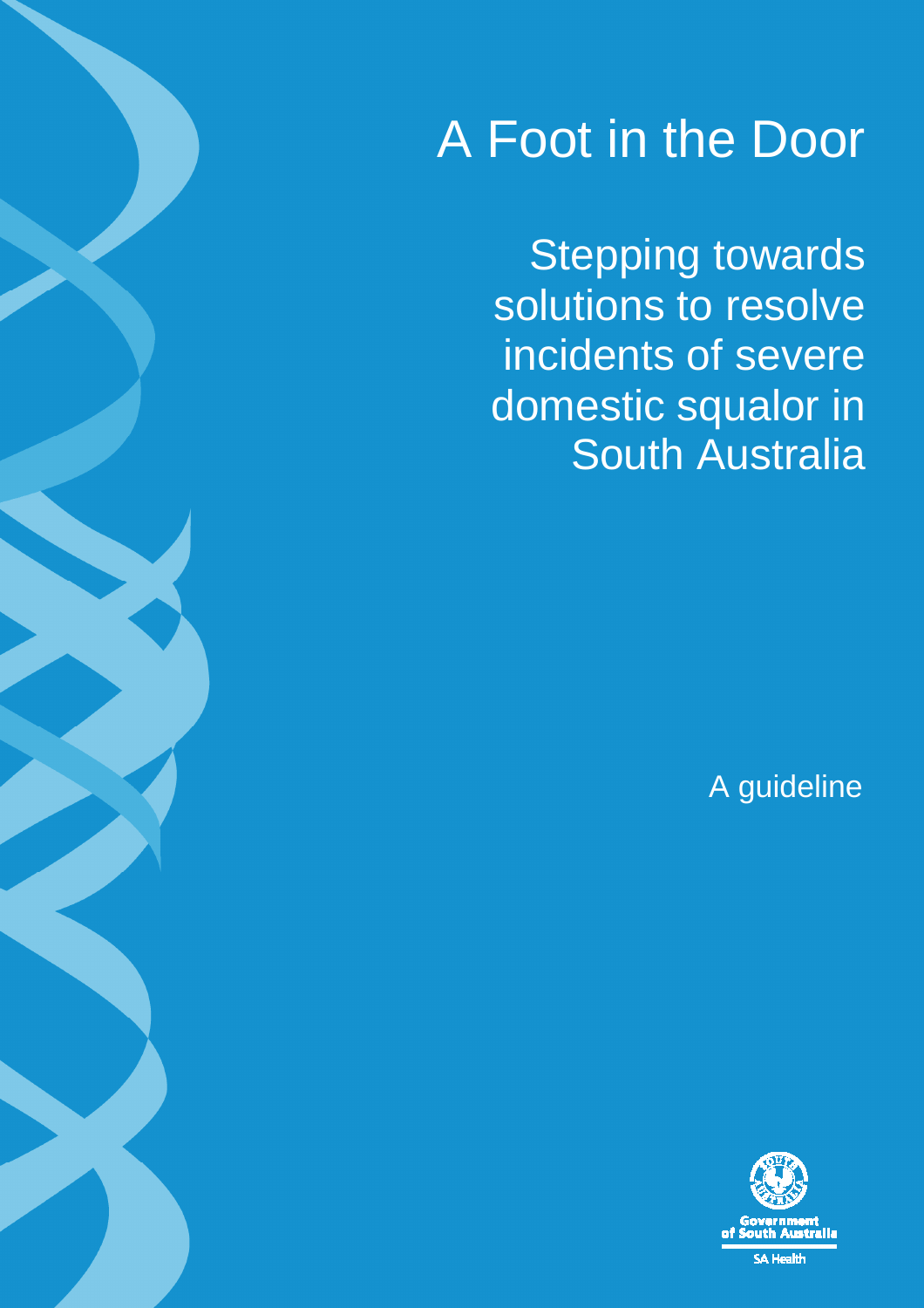#### 2013

A Foot in the Door - Stepping towards solutions to resolve incidents of severe domestic squalor in South Australia

Prepared by: Health Protection Programs Public Health Services Public Health and Clinical Systems Department for Health and Ageing on behalf of the Chief Public Health Officer

National Library of Australia Cataloguing-in-Publication Entry

Title: A foot in the door : stepping towards solutions to resolve incidents of severe domestic squalor in South Australia / South Australian Department for Health and Ageing; Health Protection Programs

ISBN: 978-1-74243-325-7

Subjects:

Compulsive hoarding--South Australia.

Acquisitiveness--South Australia.

Property--Psychological aspects.

Obsessive-compulsive disorder--South Australia.

Compulsive behaviour--South Australia.

Dewey Number: 616.8584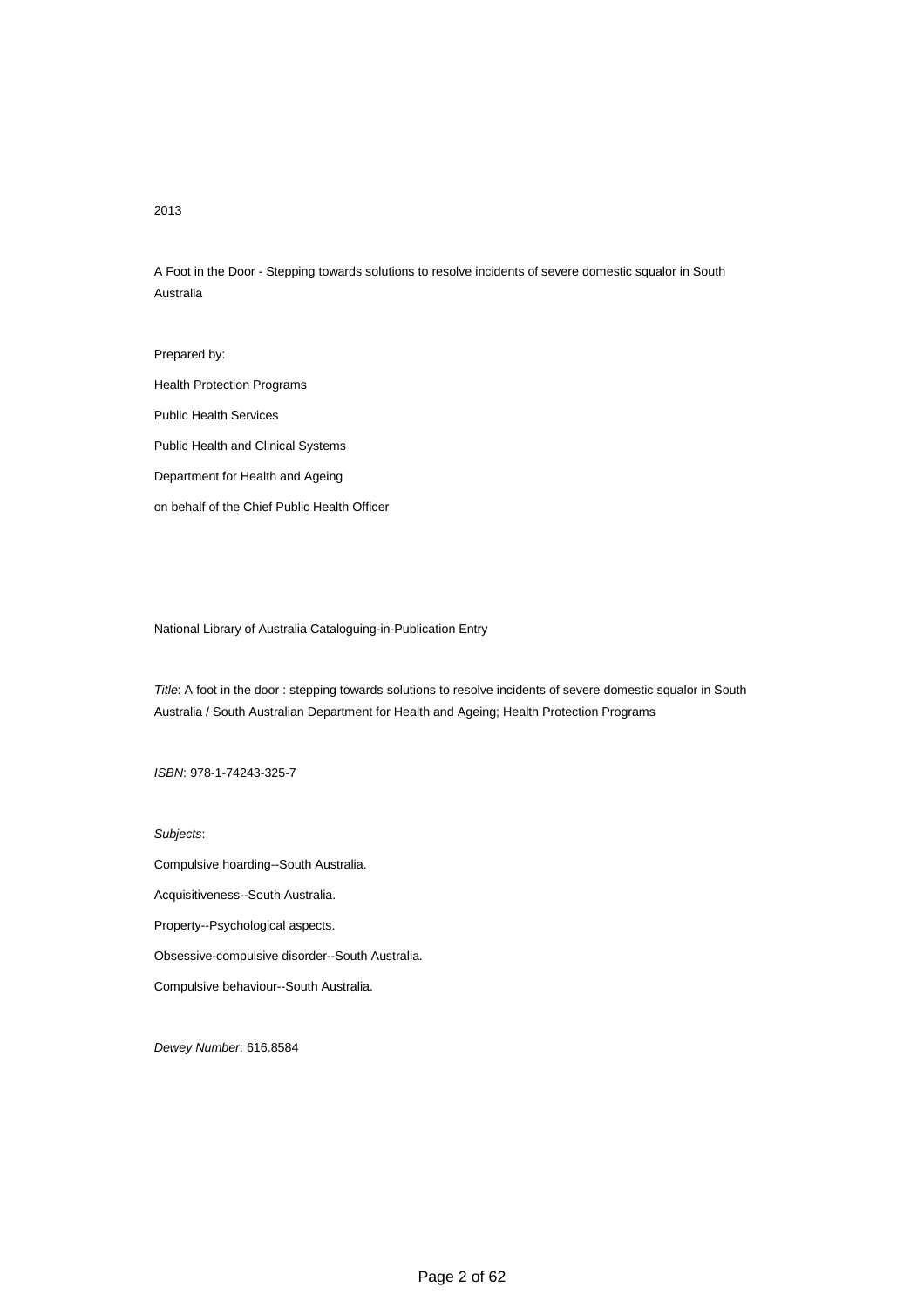## **Contents**

| 1.    |                                                                           |  |  |  |  |
|-------|---------------------------------------------------------------------------|--|--|--|--|
| 2.    |                                                                           |  |  |  |  |
| 3.    |                                                                           |  |  |  |  |
| 4.    |                                                                           |  |  |  |  |
| 5.    |                                                                           |  |  |  |  |
| 5.1   |                                                                           |  |  |  |  |
| 5.2   |                                                                           |  |  |  |  |
| 6.    |                                                                           |  |  |  |  |
| 7.    |                                                                           |  |  |  |  |
| 8.    |                                                                           |  |  |  |  |
| 9.    |                                                                           |  |  |  |  |
| 10.   |                                                                           |  |  |  |  |
| 11.   |                                                                           |  |  |  |  |
| 12.   |                                                                           |  |  |  |  |
| 12.1  |                                                                           |  |  |  |  |
| 12.2  |                                                                           |  |  |  |  |
| 12.3  |                                                                           |  |  |  |  |
| 12.4  |                                                                           |  |  |  |  |
| 13.   |                                                                           |  |  |  |  |
|       | National and international guidance for managing severe domestic squalor. |  |  |  |  |
| 14.   | Current approach to resolving cases of severe domestic squalor in South   |  |  |  |  |
|       |                                                                           |  |  |  |  |
| 15.   | A framework for managing cases of severe domestic squalor in South        |  |  |  |  |
|       |                                                                           |  |  |  |  |
| 15.1  |                                                                           |  |  |  |  |
| 15.2  |                                                                           |  |  |  |  |
| 15.3  |                                                                           |  |  |  |  |
| 15.4  |                                                                           |  |  |  |  |
| 15.5  |                                                                           |  |  |  |  |
| 15.6  |                                                                           |  |  |  |  |
| 15.7  |                                                                           |  |  |  |  |
| 15.8  |                                                                           |  |  |  |  |
| 15.9  |                                                                           |  |  |  |  |
| 15.10 |                                                                           |  |  |  |  |
| 15.11 |                                                                           |  |  |  |  |
| 15.12 |                                                                           |  |  |  |  |
| 15.13 |                                                                           |  |  |  |  |
| 15.14 |                                                                           |  |  |  |  |
| 15.15 |                                                                           |  |  |  |  |
| 15.16 |                                                                           |  |  |  |  |
| 16.   | Investigating situations of severe domestic squalor under the South       |  |  |  |  |
|       |                                                                           |  |  |  |  |
| 16.1  |                                                                           |  |  |  |  |
| 16.2  |                                                                           |  |  |  |  |
| 16.3  | Serving a notice to secure compliance with the General Duty 45            |  |  |  |  |
| 17.   |                                                                           |  |  |  |  |
| 18.   |                                                                           |  |  |  |  |
| 19.   | Appendix 1 - Severe domestic squalor investigation process 51             |  |  |  |  |
| 20.   |                                                                           |  |  |  |  |
| 21.   |                                                                           |  |  |  |  |
| 22.   |                                                                           |  |  |  |  |
| 23.   |                                                                           |  |  |  |  |
|       |                                                                           |  |  |  |  |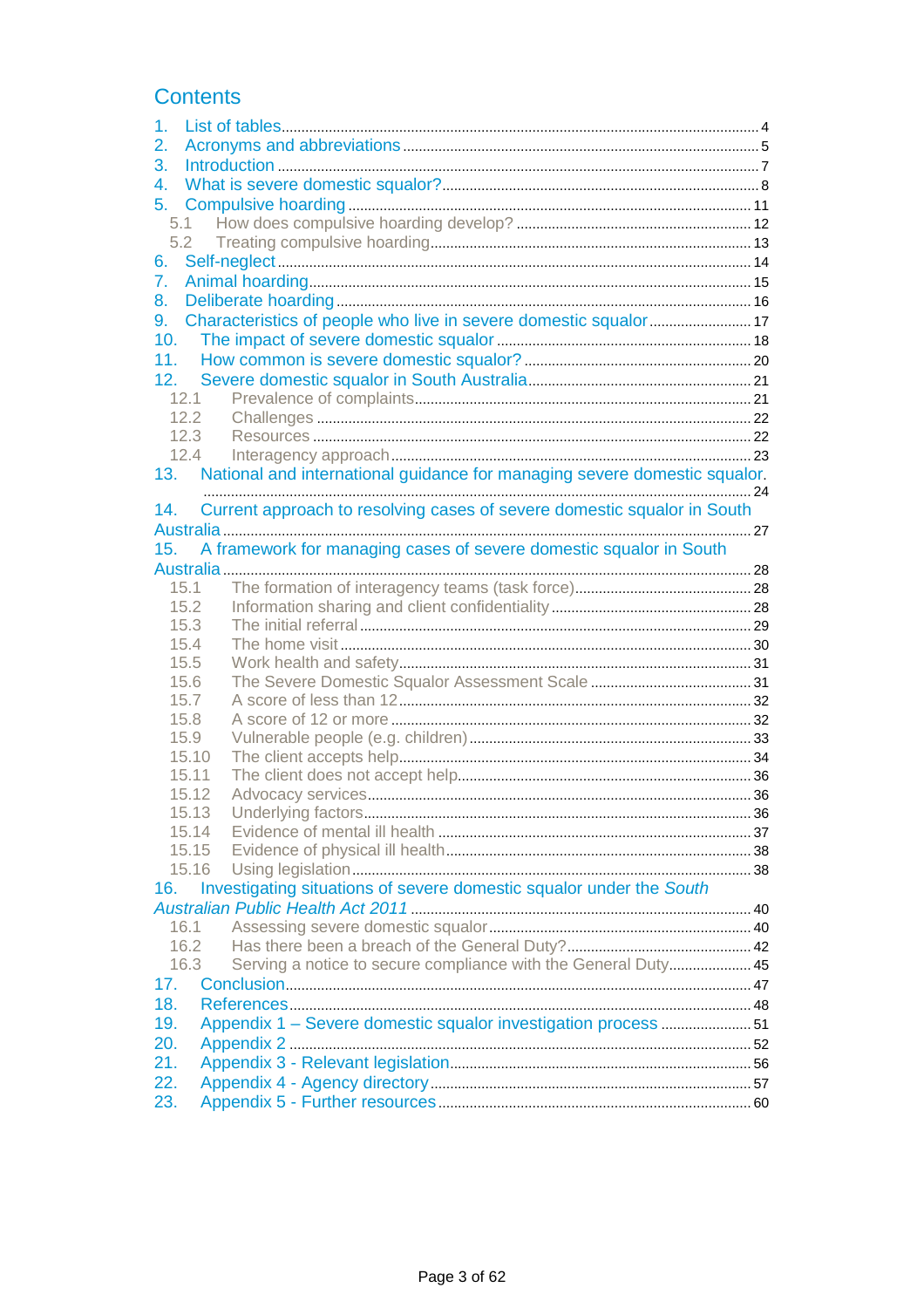## 1. List of tables

|                 |                                                                                                                                                   | Page     |
|-----------------|---------------------------------------------------------------------------------------------------------------------------------------------------|----------|
| <b>Table 1</b>  | Factors that can be associated with severe domestic squalor                                                                                       | $9 - 10$ |
| Table 2         | The difference between compulsive hoarding and collecting                                                                                         | 11       |
| <b>Table 3</b>  | The cognitive processes associated with compulsive hoarding                                                                                       | 12       |
| Table 4         | Psychological and financial implications of severe domestic squalor and<br>compulsive hoarding                                                    | 19       |
| <b>Table 5</b>  | The prevalence rate of severe domestic squalor, compulsive hoarding<br>and hoarding behaviours                                                    | 20       |
| <b>Table 6</b>  | The rate of hoarding / domestic squalor complaints in South Australia for<br>the years 2004-2008 as indicated by the 2009 local government survey | 21       |
| Table 7         | The challenges associated with hoarding / domestic squalor rated as<br>'extreme' in the 2009 local government survey                              | 22       |
| <b>Table 8</b>  | Key recommendations from guidelines designed to successfully resolve<br>cases of severe domestic squalor and hoarding                             | 25       |
| <b>Table 9</b>  | Using Section 56 (General Duty) of the South Australian Public Health<br>Act 2011 (the Act) in situations of severe domestic squalor              | 43-44    |
| <b>Table 10</b> | Using Section 92 (Notices) of the South Australian Public Health Act<br>2011 (the Act) to secure compliance with the General Duty                 | 46       |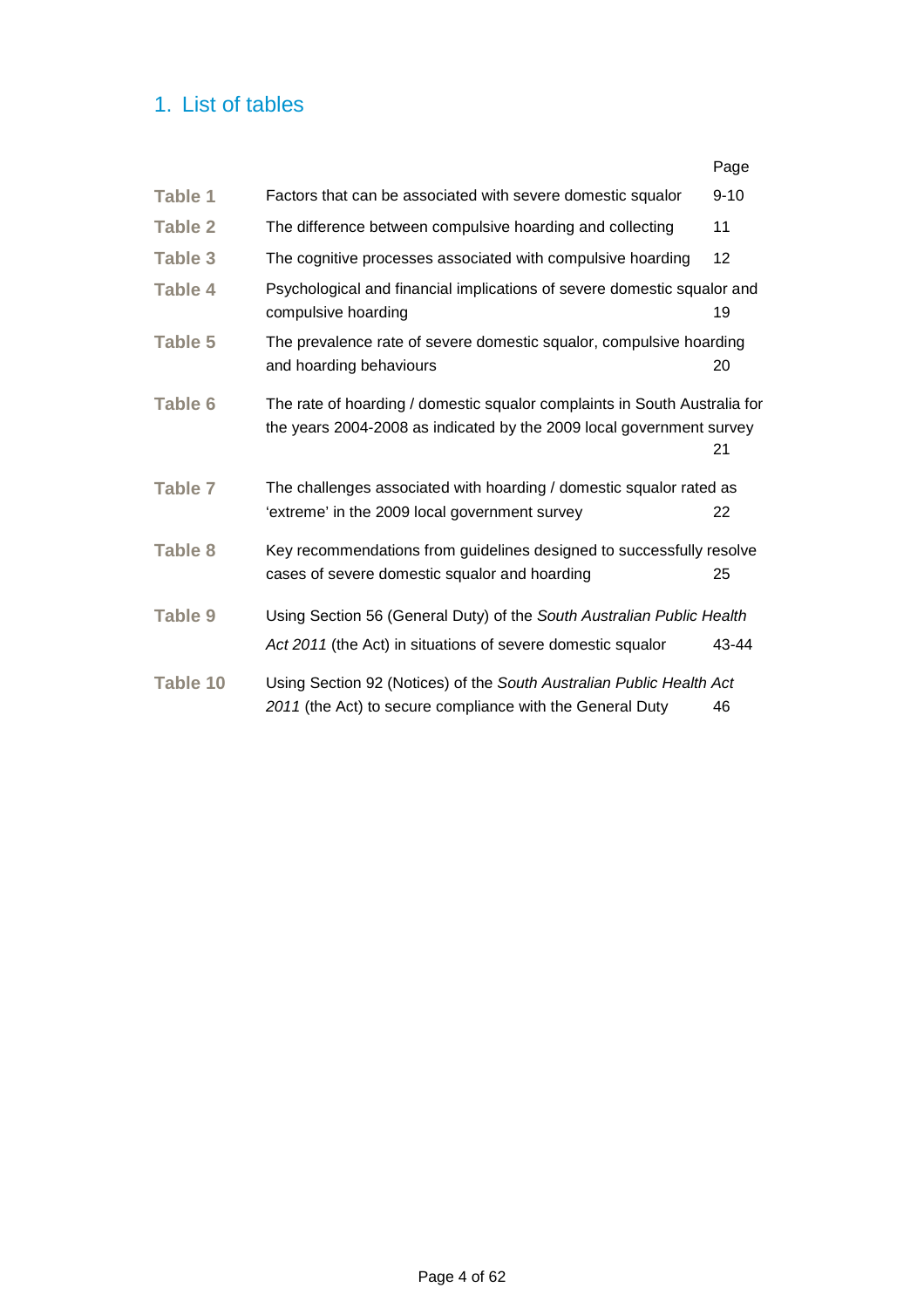## 2. Acronyms and abbreviations

| <b>CBT</b>   | Cognitive behavioural therapy                         |
|--------------|-------------------------------------------------------|
| <b>CMHC</b>  | <b>Community Mental Health Centre</b>                 |
| <b>DSM</b>   | Diagnostic and Statistical Manual of Mental Disorders |
| <b>ECCS</b>  | <b>Environmental Cleanliness and Clutter Scale</b>    |
| EPG          | <b>Enduring Power of Guardianship</b>                 |
| GP           | <b>General Practitioner</b>                           |
| <b>HACC</b>  | Home and Community Care                               |
| <b>OCD</b>   | Obsessive-Compulsive Disorder                         |
| <b>SDSAS</b> | Severe Domestic Squalor Assessment Scale              |
| The Act      | South Australian Public Health Act 2011               |
| WH&S         | Work health and safety                                |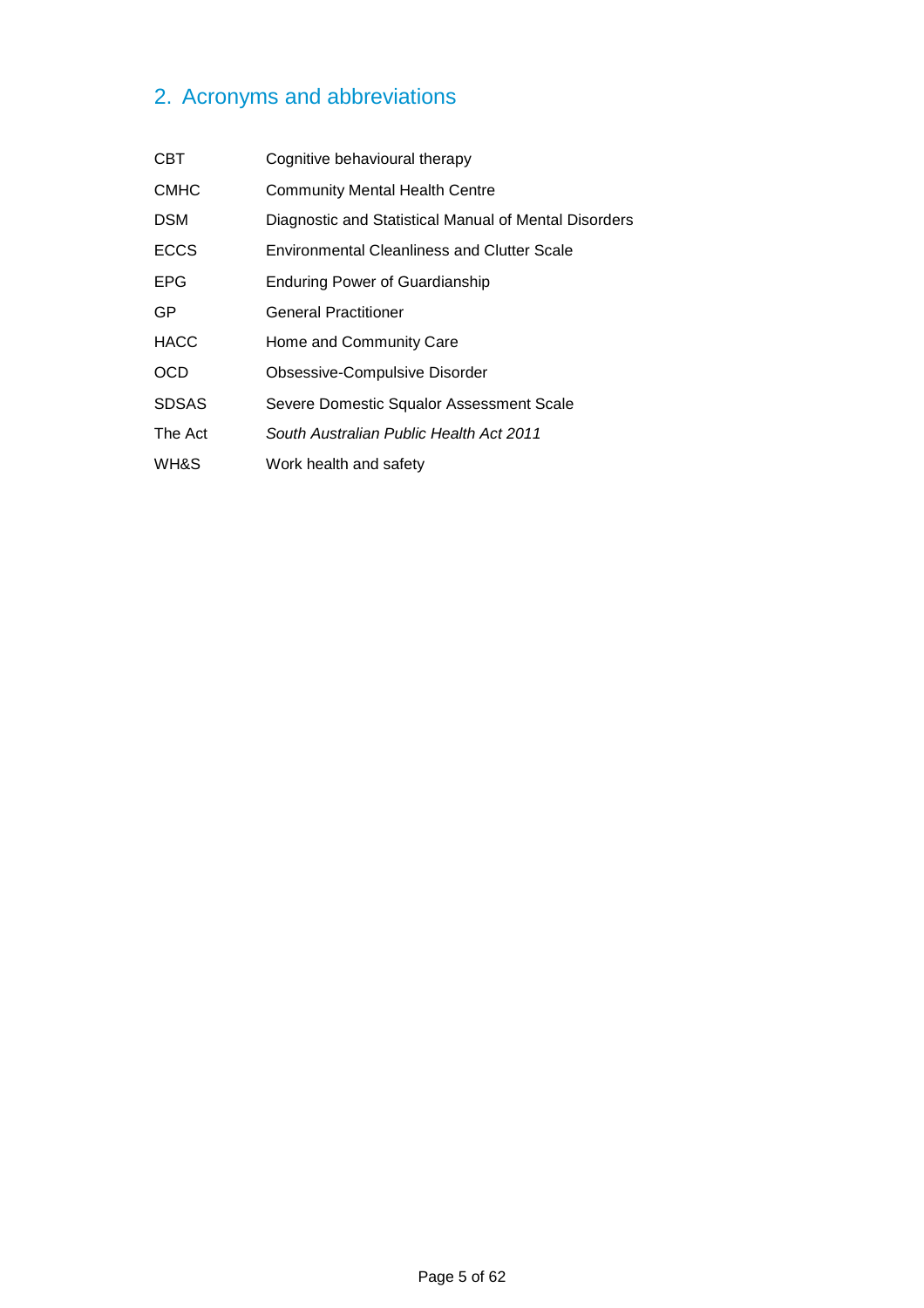Part 1:

Severe domestic squalor: background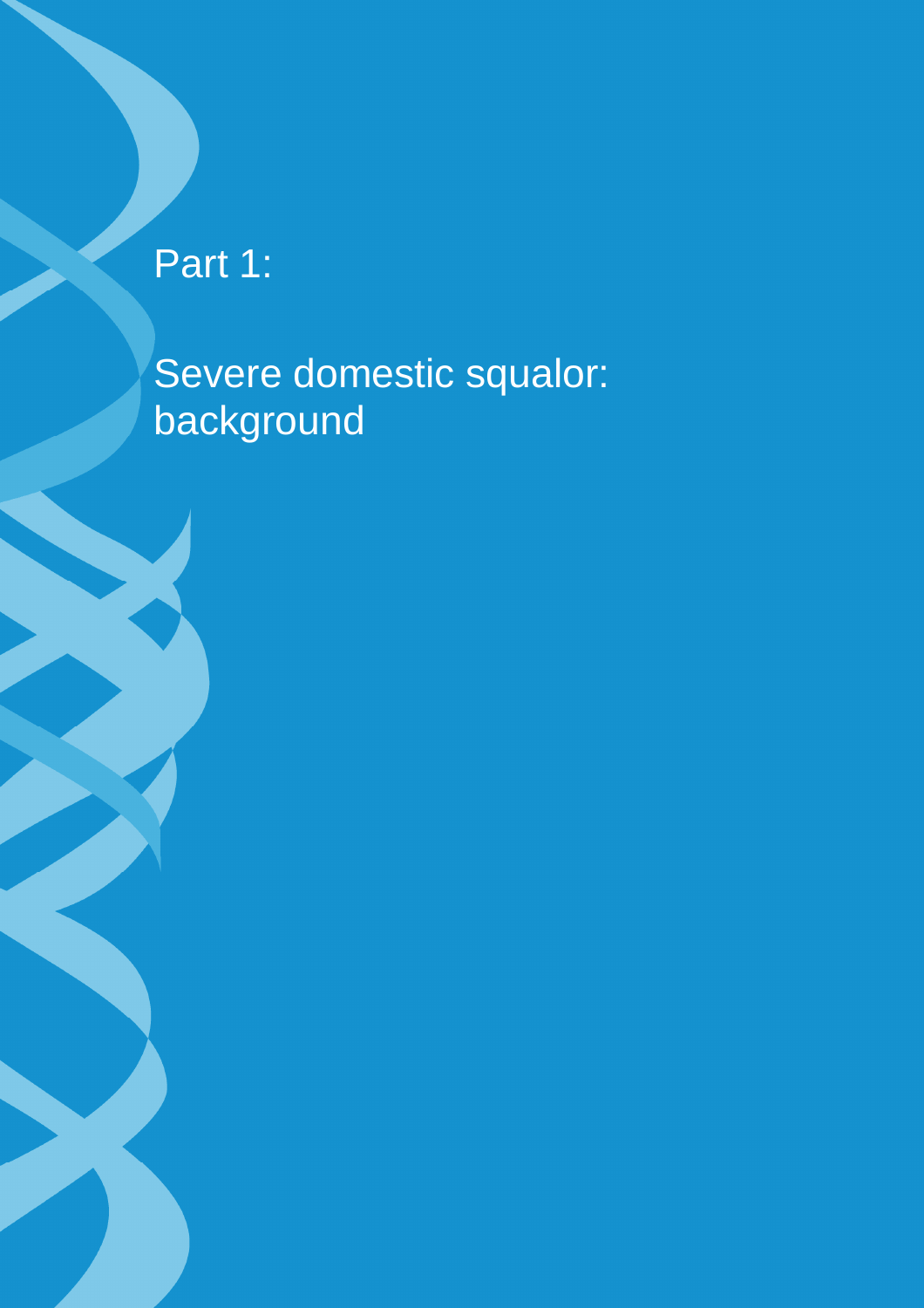## 3. Introduction

In recent years, severe domestic squalor and compulsive hoarding have received national and international attention. There has been a growing appreciation of the complexities involved in each case and the difficulties presented when aiming to achieve successful, sustainable outcomes. People who live in severe domestic squalor are often described as messy or dirty individuals who have no regard for the condition of their property. In most cases, this could not be further from the truth. It is becoming increasingly evident that severe domestic squalor is commonly associated with physical and/or mental incapacity. Therefore, it is important to take a holistic approach when resolving cases of severe domestic squalor, including addressing the underlying cause rather than just the symptom (the squalor).

This guideline, which aims to support local government environmental health officers understand, assess and manage cases of severe domestic squalor in South Australia, promotes this approach by:

- > Explaining the complex nature of severe domestic squalor;
- > Outlining a multidisciplinary approach that focuses on early intervention, treatment and relapse prevention;
- > Providing a tool that assesses the risks associated with cases of severe domestic squalor on a case by case basis; and
- > Providing guidance to local government environmental health officers on the application of the South Australian Public Health Act 2011 in situations of severe domestic squalor.

This guideline does not mandate a single approach to the management of severe domestic squalor. It is designed to remove value-based assessments by promoting a consistent, supportive, and risk based identification and management framework, which acknowledges that different people have different living standards. It recognises the importance of interagency cooperation in achieving successful outcomes. As such, the guideline may be useful for other agencies that support people in severe domestic squalor. Agencies are encouraged to adopt and adapt this guideline for use within their local communities.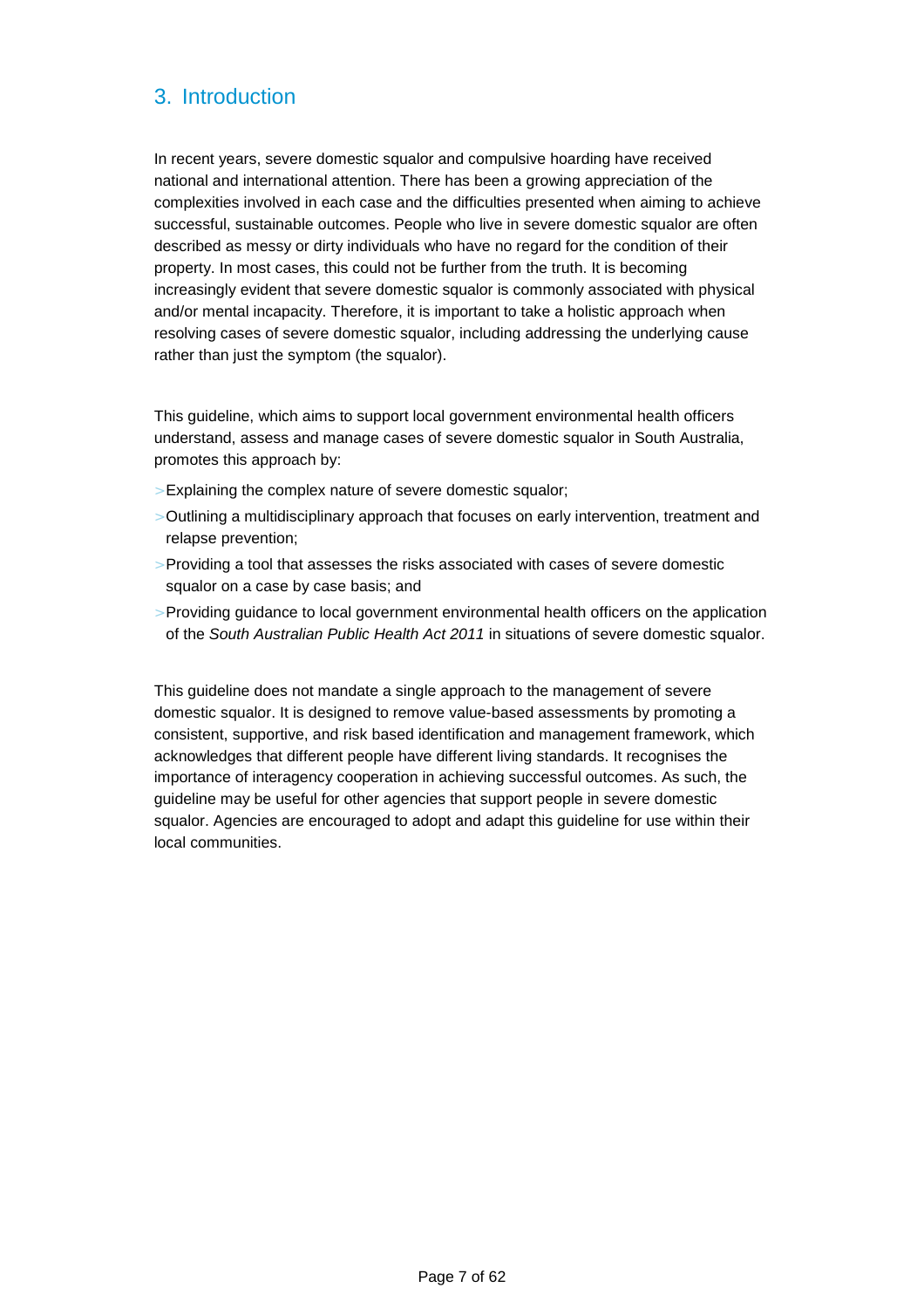## 4. What is severe domestic squalor?

Severe domestic squalor refers to households that are extremely cluttered, in a filthy condition, and where the accumulation of items such as personal possessions, rubbish, excrement and decomposing food creates an environment that jeopardises the health and wellbeing of the occupant(s). Furthermore, 'normal' household activities such as cooking, bathing and sleeping are impeded or not possible. In extreme cases, severe domestic squalor may also have an impact on neighbours because the property may be a fire hazard, emit a foul odour and harbour vermin.

Squalor can be defined as either 'wet' or 'dry'. Wet squalor refers to an accumulation of filth and refuse, and dry squalor refers to the accumulation of items and possessions (Snowdon 2009). While it may be possible to distinctly separate cases of wet and dry squalor, they may occur together.

Severe domestic squalor does not refer to properties that are simply unsightly, un-kept or where the accumulation of items does not jeopardise the occupants' health and safety. In such situations, the condition of the property may be associated with a lifestyle choice and failure to remove household waste and rubbish (see Section 8).

In the past, severe domestic squalor has been associated with (or referred to as) senile breakdown, Diogenes syndrome, gross self-neglect, senile recluse, social breakdown syndrome, squalor syndrome, senile self-neglect and extreme self-neglect (The NSW Department of Aging Disability and Home Care 2004). It is now acknowledged that severe domestic squalor is usually associated with one or more health conditions (Table 1). Compulsive hoarding (a component of hoarding disorder), self-neglect, animal hoarding and deliberate hoarding are described in detail within this guideline. Whilst not included in Table 1, it should be noted that other conditions such as brain injuries (lesions), anxiety, depression and some genetic disorders have also been linked with severe domestic squalor (Pertusa et al 2010).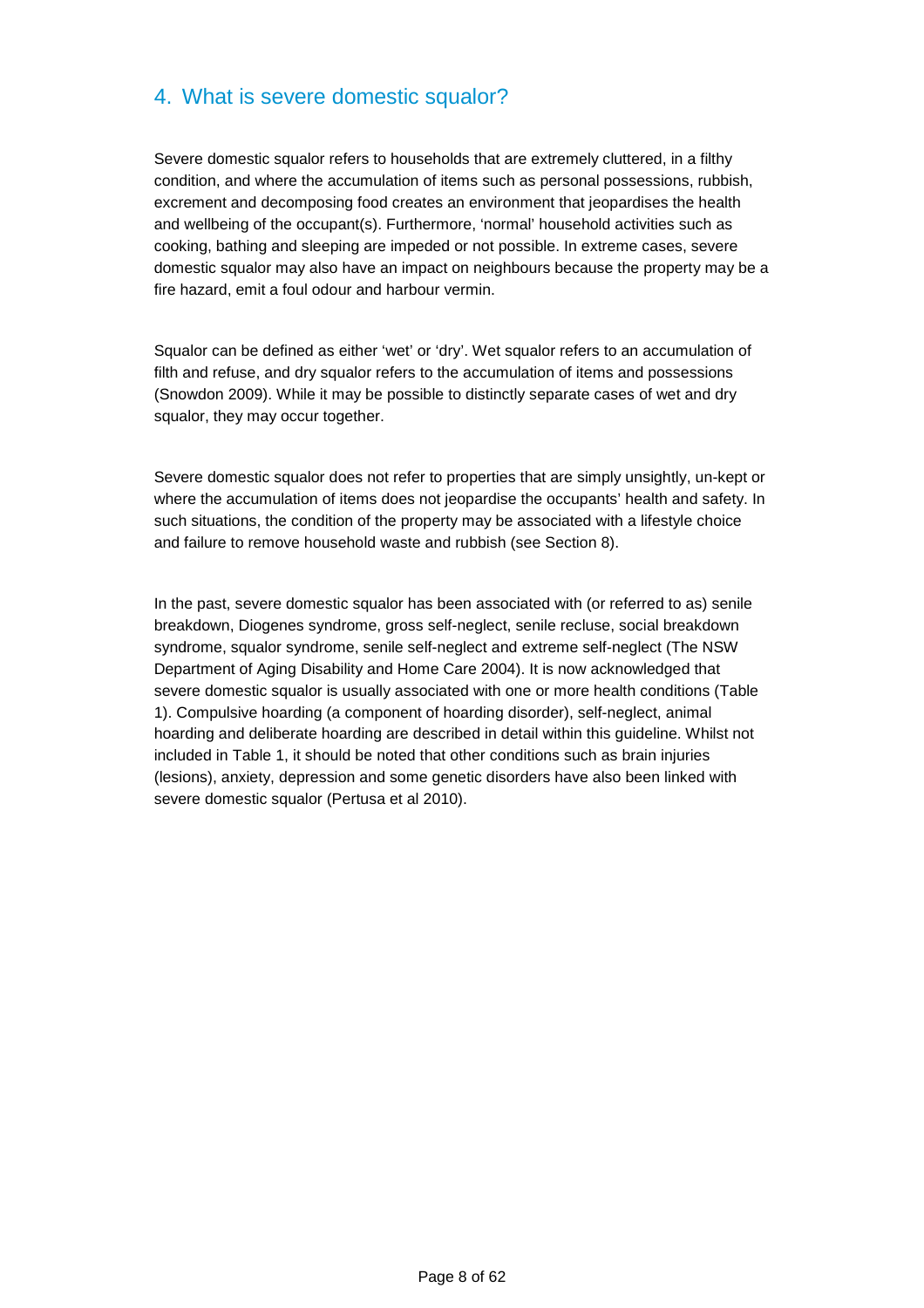## **Table 1**

Factors that can be associated with severe domestic squalor

| <b>Factor</b>            | <b>Definition / Symptoms</b>                                                                                                                                                                                                                                                                                                                                                  | <b>Reference</b>                                                                 |  |
|--------------------------|-------------------------------------------------------------------------------------------------------------------------------------------------------------------------------------------------------------------------------------------------------------------------------------------------------------------------------------------------------------------------------|----------------------------------------------------------------------------------|--|
| <b>Hoarding Disorder</b> | > 'Persistent difficulty discarding or parting with<br>possessions, regardless of their actual value.<br>> This difficulty is due to a perceived need to<br>save the items and distress associated with                                                                                                                                                                       | American Psychiatric<br>Association 2013                                         |  |
|                          | discarding them.<br>> The difficulty discarding possession results in<br>the accumulation of possessions that<br>congest and clutter active living areas and<br>substantially compromise their intended use.<br>If living areas are uncluttered, it is only<br>because of the interventions of third parties<br>(e.g. family members, cleaners, authorities).                 |                                                                                  |  |
|                          | > The hoarding causes clinically significant<br>distress or impairment in social,<br>occupational, or other important areas of<br>functioning (including maintaining a safe<br>environment for self and others).                                                                                                                                                              |                                                                                  |  |
|                          | > The hoarding is not attributed to another<br>medical condition (e.g. brain injury,<br>cerebrovascular disease, Prader-Willi<br>Syndrome).                                                                                                                                                                                                                                   |                                                                                  |  |
|                          | > The hoarding is not better explained by the<br>symptoms of another mental disorder (e.g.<br>obsessions in Obsessive-Compulsive<br>Disorder, decreased energy in Major<br>Depressive Disorder, delusions in<br>Schizophrenia or another psychotic disorder,<br>cognitive deficits in major neurocognitive<br>disorder, restricted interests in Autism<br>Spectrum Disorder). |                                                                                  |  |
|                          | > Specify if there is excessive acquisition, good<br>or fair insight, poor insight, absent<br>insight/delusional benifits.'                                                                                                                                                                                                                                                   |                                                                                  |  |
| Self-neglect             | > 'Where the person fails to maintain aspects<br>of their care, health and lifestyle, such as<br>personal care, eating adequately, or failing to<br>take medications as prescribed.'                                                                                                                                                                                          | The NSW Department<br>of Aging Disability and<br>Home Care 2007                  |  |
| Deliberate<br>Hoarding   | >A lifestyle choice whereby there is a failure to<br>remove household waste, rubbish and other<br>items.                                                                                                                                                                                                                                                                      | Modified from the<br>NSW Department of<br>Aging Disability and<br>Home Care 2007 |  |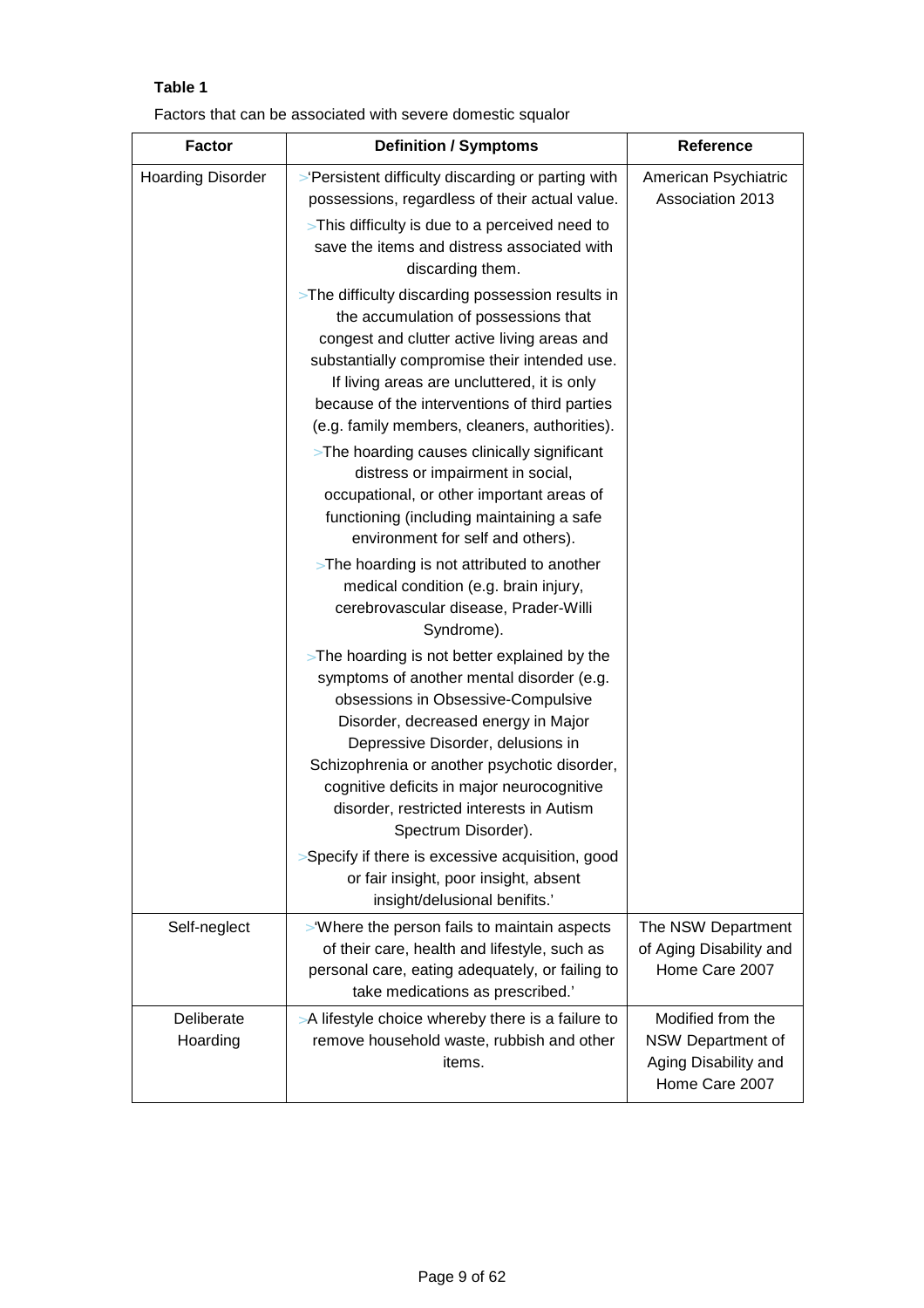## **Table 1 (continued)**

|  |  | Factors that can be associated with domestic squalor |
|--|--|------------------------------------------------------|
|--|--|------------------------------------------------------|

| <b>Factor</b>              | <b>Definition / Symptoms</b>                                                                                                                                                             | <b>Reference</b>             |  |
|----------------------------|------------------------------------------------------------------------------------------------------------------------------------------------------------------------------------------|------------------------------|--|
| Animal Hoarding            | The combination of:                                                                                                                                                                      | Patronek et al. 2006         |  |
|                            | > 'Failure to provide minimal standards of<br>sanitation, space, nutrition, and veterinary<br>care for the animals;                                                                      |                              |  |
|                            | > Inability to recognise the effects of this failure<br>on the welfare of the animals, human<br>members of the household, and the<br>environment;                                        |                              |  |
|                            | > Obsessive attempts to accumulate or<br>maintain a collection of animals in the face of<br>progressively deteriorating conditions; and<br>Denial or minimisation of problems and living |                              |  |
|                            | conditions for people and animals.'                                                                                                                                                      |                              |  |
| Obsessive<br>Compulsive    | > Persistent ideas or thoughts.<br>> Repetitive behaviours.                                                                                                                              | See Steketee & Frost<br>2003 |  |
| <b>Disorder</b>            | (American Psychiatric Association 2000)                                                                                                                                                  |                              |  |
| Dementia                   | > Obvious memory impairment.                                                                                                                                                             | Hwang et al. 1998            |  |
|                            | > Deteriorated speech.                                                                                                                                                                   | &                            |  |
|                            | > Impaired social or occupational functioning.                                                                                                                                           | Halliday et al 2000          |  |
|                            | (American Psychiatric Association 2000)                                                                                                                                                  |                              |  |
| Schizophrenia              | > Delusions.                                                                                                                                                                             | See Steketee & Frost         |  |
|                            | > Hallucinations.                                                                                                                                                                        | 2003                         |  |
|                            | > Disorganised thinking.                                                                                                                                                                 | &                            |  |
|                            | > Disorganised speech.                                                                                                                                                                   | Halliday et al. 2000         |  |
|                            | > Disorganised behaviour.                                                                                                                                                                |                              |  |
|                            | (American Psychiatric Association 2000)                                                                                                                                                  |                              |  |
| Self-neglect               | > Unable to maintain personal hygiene and<br>cleanliness.                                                                                                                                | Day & Leahy-Warren<br>2008   |  |
|                            | > Eccentric behaviour.                                                                                                                                                                   |                              |  |
|                            | > Living in an unclean environment.                                                                                                                                                      |                              |  |
|                            | (Day & Leahy-Warren 2008)                                                                                                                                                                |                              |  |
| Substance Abuse            | > Various – see Drug and Alcohol Services<br>South Australia:<br>http://www.dassa.sa.gov.au/site/page.cfm<br>(SA Health 2010)                                                            | Halliday et al. 2000         |  |
| <b>Physical Disability</b> | > Examples of commonly reported symptoms                                                                                                                                                 | Halliday et al. 2000         |  |
|                            | include poor coordination, poor balance,                                                                                                                                                 | &                            |  |
|                            | impaired vision, impaired speech and                                                                                                                                                     | Snowdon et al. 2007          |  |
|                            | mobility problems.                                                                                                                                                                       |                              |  |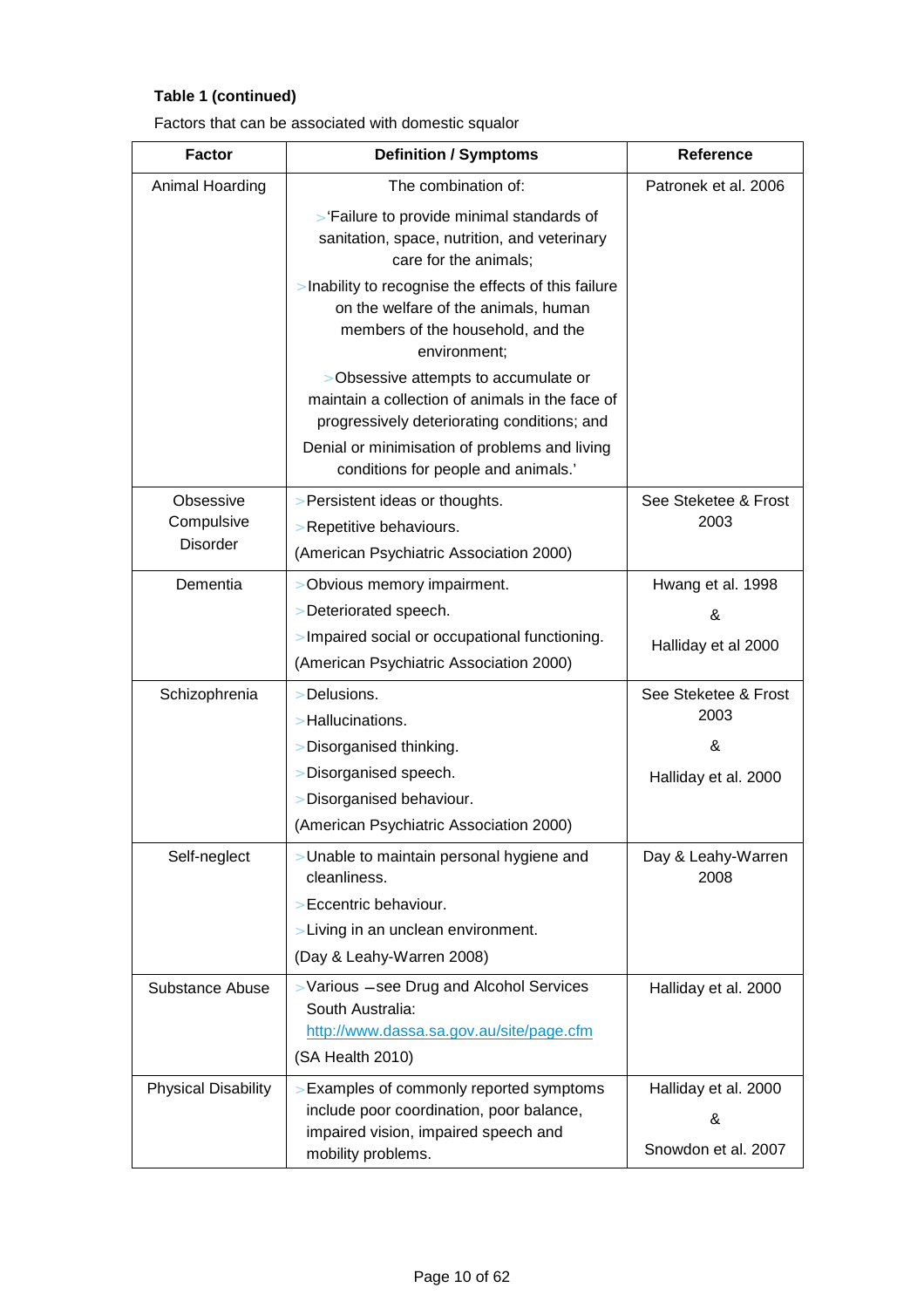## 5. Compulsive hoarding

Compulsive hoarding has been well document in the literature and has now been incorporated into the diagnostic criteria for hoarding disorder. Compulsive hoarding is defined as the combination of:

- $>$  'The acquisition of, and failure to discard, a large number of possessions that appear to be useless or of limited value;
- > Living spaces sufficiently cluttered so as to preclude activities for which those spaces were designed; and
- > Significant distress or impairment in functioning caused by hoarding.'
- Frost & Hartl 1996 (cited in Frost et al. 2004)

Although compulsive hoarding can be confused with collecting, these behaviours differ considerably (Table 2). The act of hoarding is most commonly associated with the elderly, although it has been found in children as young as 10 years old (Samuels et al. 2008; Steketee & Frost 2003).

It is important to note that not all cases of compulsive hoarding result in severe domestic squalor. For example, a case in which a property has a large accumulation of items but is not in a filthy condition would be considered hoarding rather than severe domestic squalor.

Items commonly acquired by people who compulsively hoard include things such as newspapers, promotional giveaways, CDs, videos, magazines, clothing, books, milk bottles, food containers, bottle tops and bags (Halliday et al. 2000; Jones 2004; Steketee & Frost 2003). However, anything may be acquired. Field workers report that the acquisition of scrap building material, such as metal and wood, is common. People who compulsively hoard can also be distinguished as 'generalists' or 'specialists' (The Dane County Hoarding Task Force 2000). A generalist is someone who retains everything and anything, whereas a specialist only retains one type of possession (The Dane County Hoarding Task Force 2000).

#### **Table 2**

The difference between compulsive hoarding and collecting (Frost 2010 cited in Sunrise 2010)

| <b>Compulsive Hoarding</b>               | <b>Collecting</b>                            |
|------------------------------------------|----------------------------------------------|
| Usually involves the acquisition of many | Usually involves the acquisition of one type |
| different possessions                    | of item (e.g. clocks)                        |
| Possessions are stored in a disorganised | Collections are stored in an organised       |
| manner                                   | manner                                       |
| People do not like to show other people  | People like to show other people their       |
| their possessions                        | collections                                  |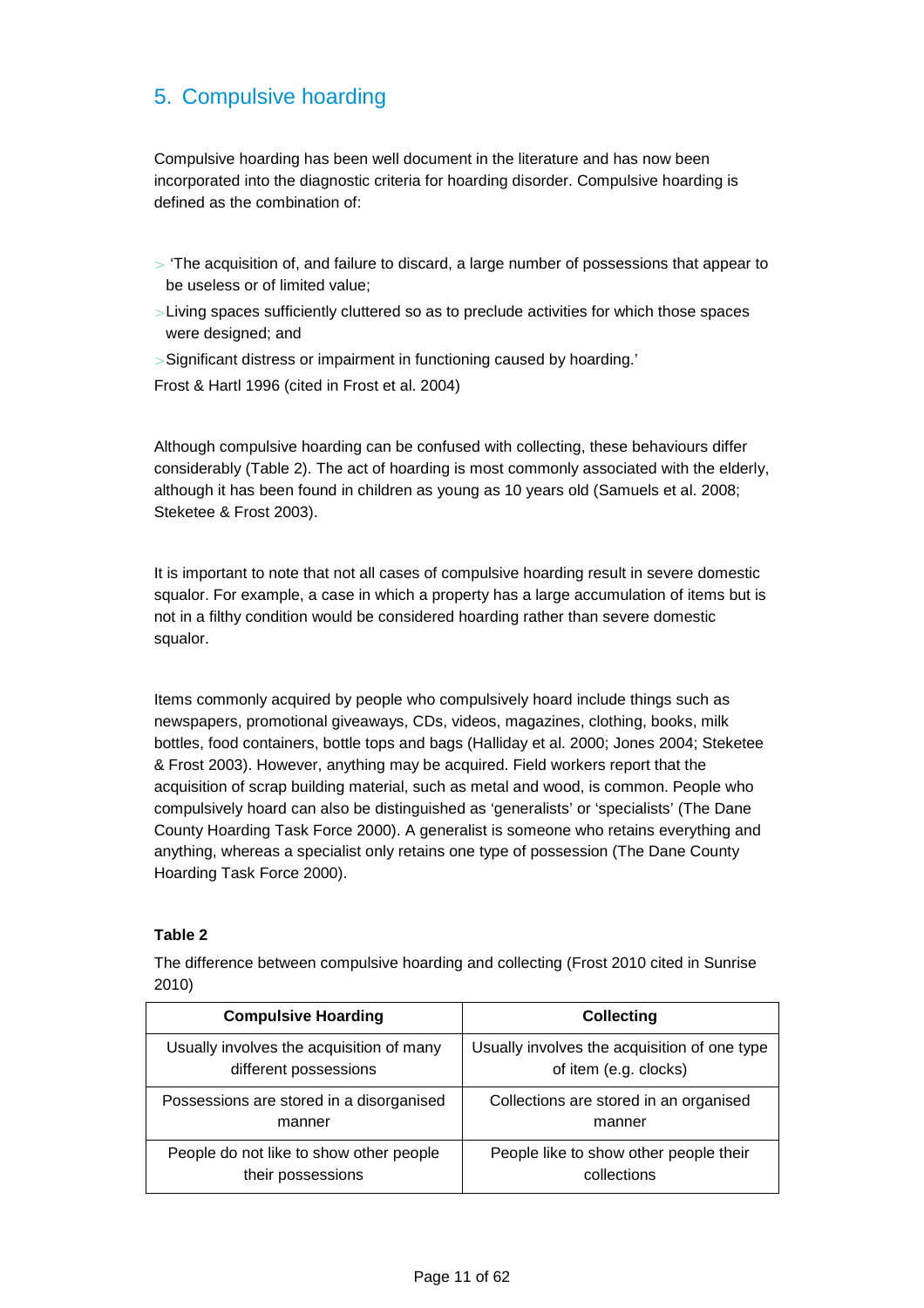#### **5.1 How does compulsive hoarding develop?**

A series of complex cognitive processes, including a manifestation of compulsive acquisition, the inability to discard possessions, poor organisation skills and avoidance behaviours drive the development of compulsive hoarding (Frost & Steketee 1999). While these cognitive processes (see Table 3) can occur together, severe domestic squalor may occur when a person exhibits only one process. It is important to have an understanding of these processes because attempts to resolve cases of severe domestic squalor involving compulsive hoarding prove ineffective when these underlying behaviours are not addressed.

#### **Table 3**

| <b>Cognitive Process</b>            | <b>Details</b>                                                                                                                                                                                 |
|-------------------------------------|------------------------------------------------------------------------------------------------------------------------------------------------------------------------------------------------|
| Compulsive<br>acquisition           | > Can occur through compulsively buying items and / or through<br>collecting free things (Best-Lavigniac 2006; Frost &<br>Steketee1999).                                                       |
|                                     | > Objects are acquired and saved, even when a use or need for<br>the item has not been determined (Frost & Steketee1999).                                                                      |
|                                     | > People experience grief and distress if an item they feel strongly<br>about is not acquired (Frost & Steketee1999).                                                                          |
| Inability to discard<br>possessions | > People are emotionally attached to their belongings (Cermele et<br>al. 2001).                                                                                                                |
|                                     | > Possessions are associated with a feeling of safety and comfort,<br>and people often feel vulnerable and insecure when they part<br>from their belongings (Frost & Steketee 1999).           |
|                                     | > People can feel as though they have lost their identity when<br>someone else touches, borrows, moves or discards any of their<br>possessions (Frost & Steketee 1999; Steketee & Frost 2003). |
| Poor organisation<br>skills         | > People find it extremely difficult to categorise their belongings<br>(Steketee & Frost 2003).                                                                                                |
|                                     | > Poor organisational skills can result in extreme clutter because<br>possessions are stored in a disorganised manner throughout<br>the home (Frost & Steketee 1999).                          |
|                                     | > Belongings may be stored in a visible place so that they are not<br>forgotten (Frost & Steketee 1999).                                                                                       |
| Avoidance<br>behaviours             | > Involves the inability to make decisions such as 'where shall I<br>put it?' and 'shall I throw it out?' (Frost & Steketee 1999;<br>Steketee & Frost 2003).                                   |
|                                     | $>$ The consequences associated with making a wrong decision<br>are feared (Frost & Steketee 1999).                                                                                            |
|                                     | > The decision not to throw anything away is viewed more<br>favourably than the possibility of missing the possession after it<br>has been discarded (Frost & Steketee1999).                   |

The cognitive processes associated with compulsive hoarding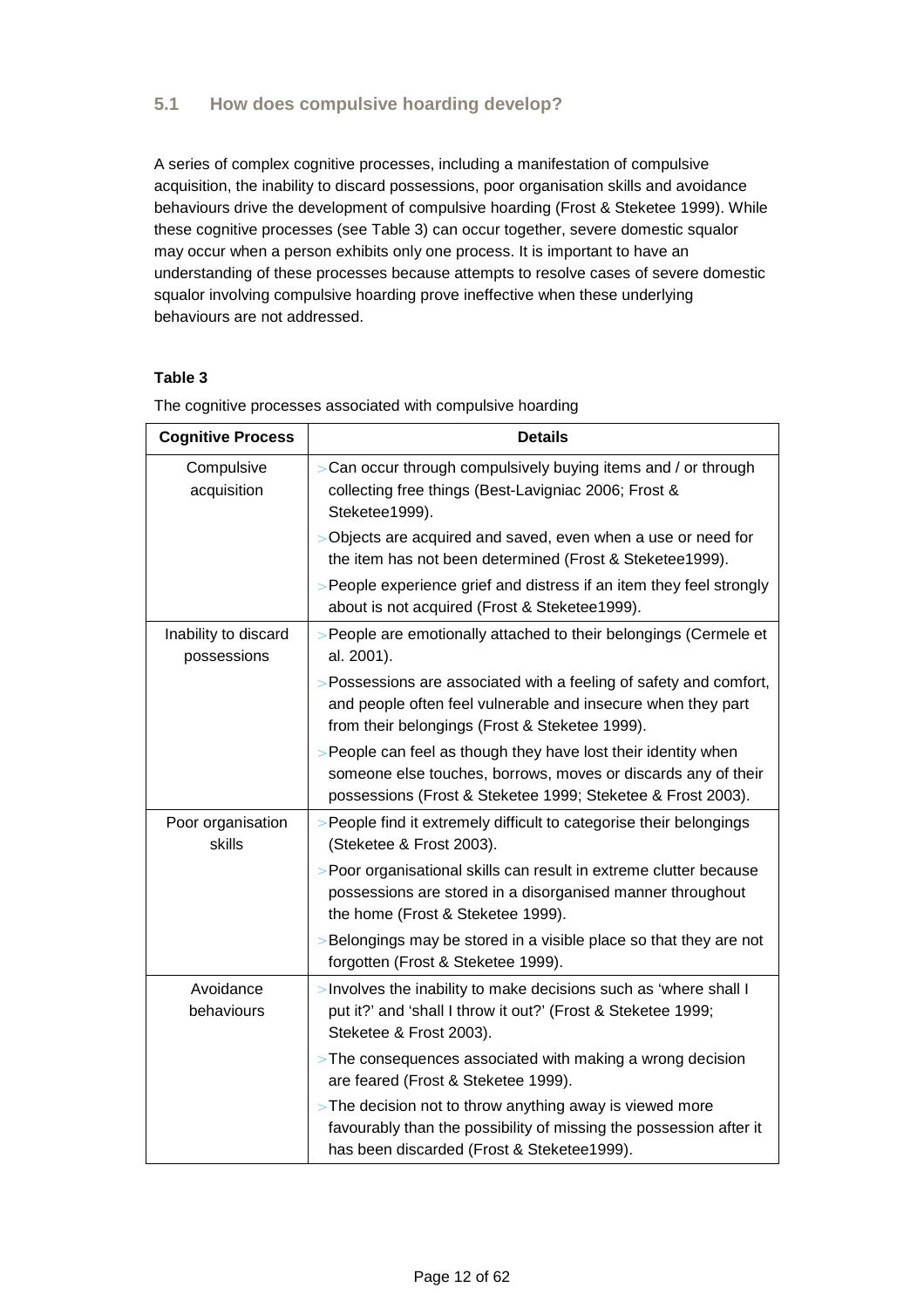#### **5.2 Treating compulsive hoarding**

Treating compulsive hoarding is complex and usually problematic (Steketee & Frost 2003). In the past, treatment has been based on methods used to treat Obsessive-Compulsive Disorder (OCD) (Mataix-Cols et al 2010; Tolin et al 2007a). These techniques, including behavioural therapy and the use of prescribed medication such as serotonin reuptake inhibitors (e.g. paroxetine) have been largely ineffective for treating compulsive hoarding (Mataix-Cols et al 2010; Tolin et al 2007a). More recently, treatment has been refined and now focuses on the key components of compulsive hoarding.

Cognitive behavioural therapy (CBT) that has been modified to treat the cognitive processes associated with compulsive hoarding (see Section 5.1) has achieved positive results (Mataix-Cols et al 2010; Tolin et al 2007a). For example, Steketee and Frost (2007) developed a CBT treatment program that includes office and in home sessions focusing on treating disorganisation / excess clutter, excessive acquisition and difficulty discarding. Other forms of CBT that focus on treating these behaviours have also achieved positive results (Pertusa et al 2010). Treatment programs often require modification to meet the needs of each person (Steketee & Frost 2003). While the principles of the treatment remain consistent, the specific focus, duration and tools used during treatment often vary (Steketee and Frost 2007). Therefore, it is critical that appropriately trained clinicians conduct treatment programs. It should also be noted that client willingness is crucial to the success of CBT treatment.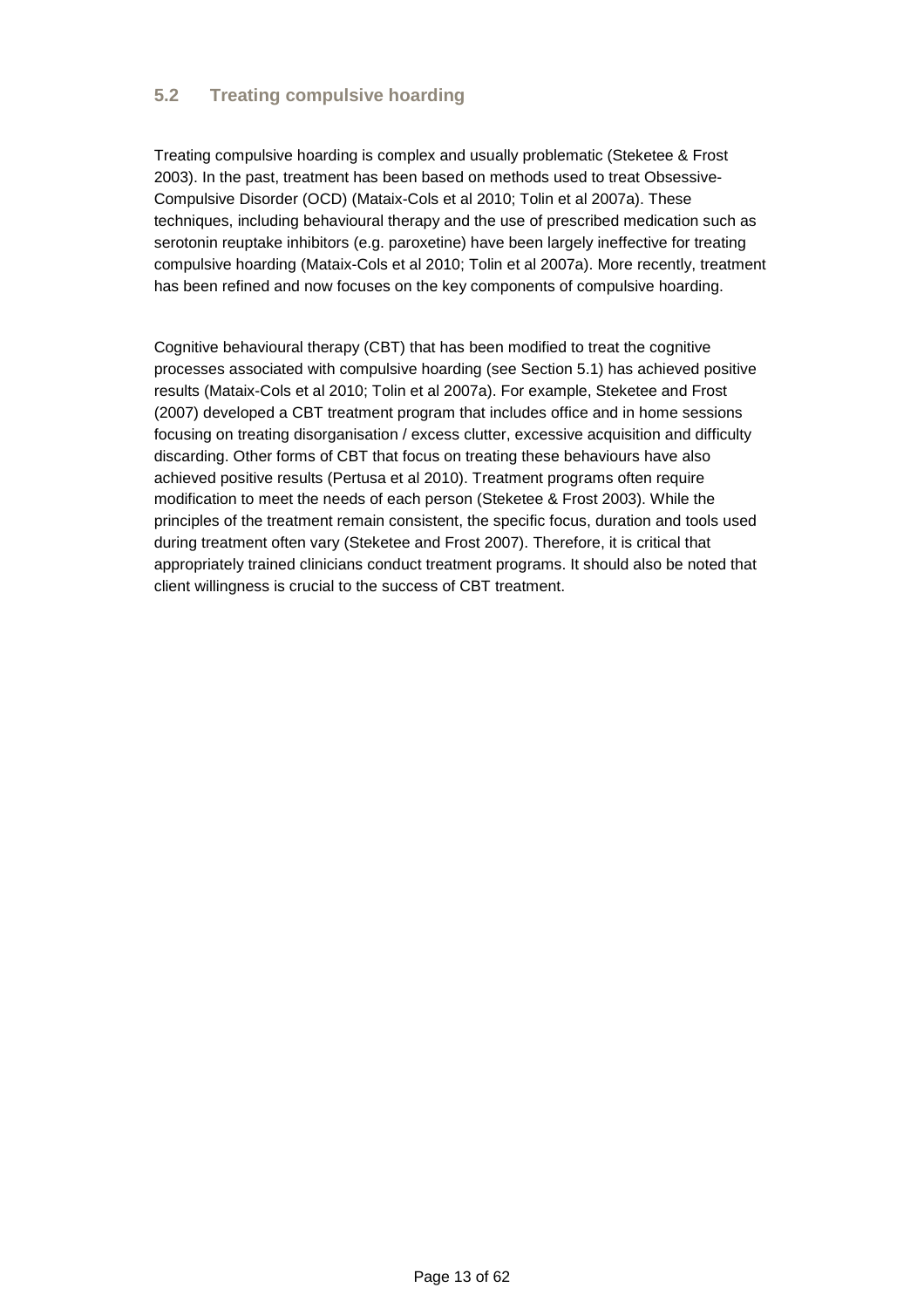## 6. Self-neglect

Self-neglect, as defined in Table 1, can result in severe domestic squalor because people who are unable to maintain aspects of their personal care can find it difficult to maintain their property in a clean and tidy condition. Self-neglect is complex and multifaceted and can be associated with an underlying psychiatric condition and / or the deterioration of one's ability to function physically or cognitively (Day & Leahy-Warren 2008).

Given the complexities of self-neglect, it is important to identify its nature and extent on a case by case basis because the support required by people differs. For example, in home support may benefit people whose physical capability has declined whereas medical treatment may benefit those who have an underlying psychiatric condition.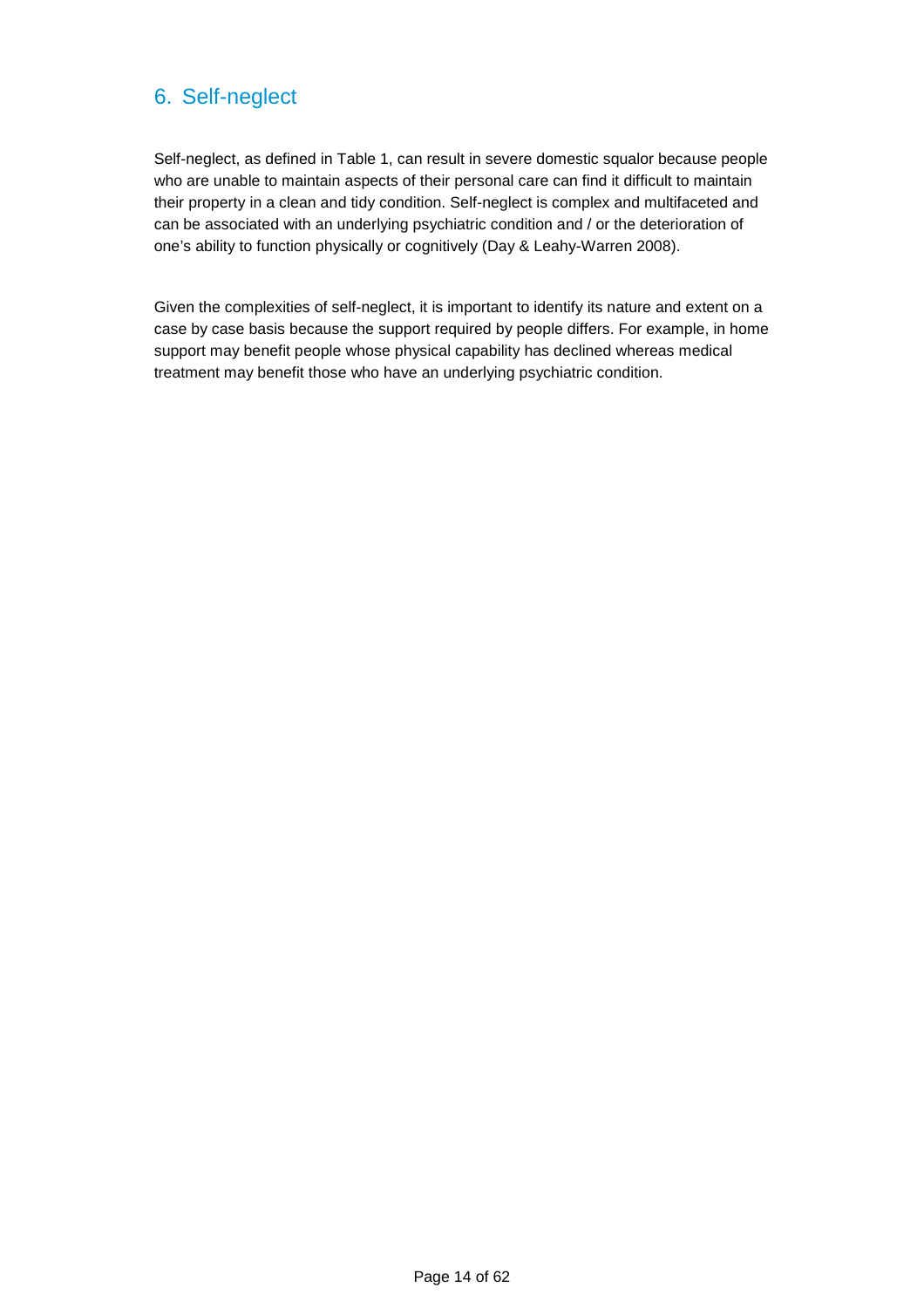## 7. Animal hoarding

Animal hoarding, as defined in Table 1, typically involves people who are socially isolated, although it can be evident in well-educated and active members of the community (The Hoarding of Animals Research Consortium 2002). Several theories that attempt to explain the human behaviour of animal hoarding include:

- $>$  It is an offset of OCD as some people take unrealistic steps to prevent imagined harm to their animals (Frost et al 2000; Lockwood 1994 cited in The Hoarding of Animals Research Consortium 2002).
- > It is a highly focused form of delusional disorder (Frost et al 2000; The Hoarding of Animals Research Consortium 2002).
- > It is an early warning sign for dementia (Patronek 1999).

Animal hoarding is often misunderstood and not regarded as a significant community problem (Patronek et al 2006). Animal hoarding can jeopardise the health of animals, individuals and the community, and result in situations of severe domestic squalor. For example:

- > Zoonotic pathogens can be transmitted to humans, particularly when animal care and hygiene is poor (Castrodale et al 2010).
- $>$  The surrounding air quality can be poor because there can be high levels of ammonia, hydrogen sulphide, nitrous oxide, methane, carbon dioxide, allergens and particulate matter (Zhao 2007 cited in Castrodale et al 2010).
- $>$  High numbers of animals can create moist conditions that are ideal for mould growth (Castrodale et al 2010).
- > There may be numerous physical hazards that can result in physical injuries (Castrodale et al 2010).
- > Animals may bite or scratch humans and cause physical injuries (Castrodale et al 2010).

In the United States of America (USA), it is estimated that between 700 and 2000 new cases of animal hoarding occur each year (Patronek 1999). Despite this high prevalence rate, it is believed that most communities are unable to resolve cases effectively because animal hoarding is often regarded as purely an animal welfare issue rather than an issue that is central to human behaviour (Patronek et al 2006). Whilst animal welfare organisations recognise this fact, these organisations often find it extremely difficult to engage other agencies that specialise in personal care and treatment (Patronek et al 2006). As a result, the reoccurrence rate is extremely high as the removal of animals does not address the underlying hoarding behaviour (Patronek et al 2006).

Given the multifaceted nature of animal hoarding, it is important that cases are resolved through an interagency approach rather than just by animal welfare agencies. It is important not only to attend to the animals, but also to address the owner of the animals and their underlying behaviour.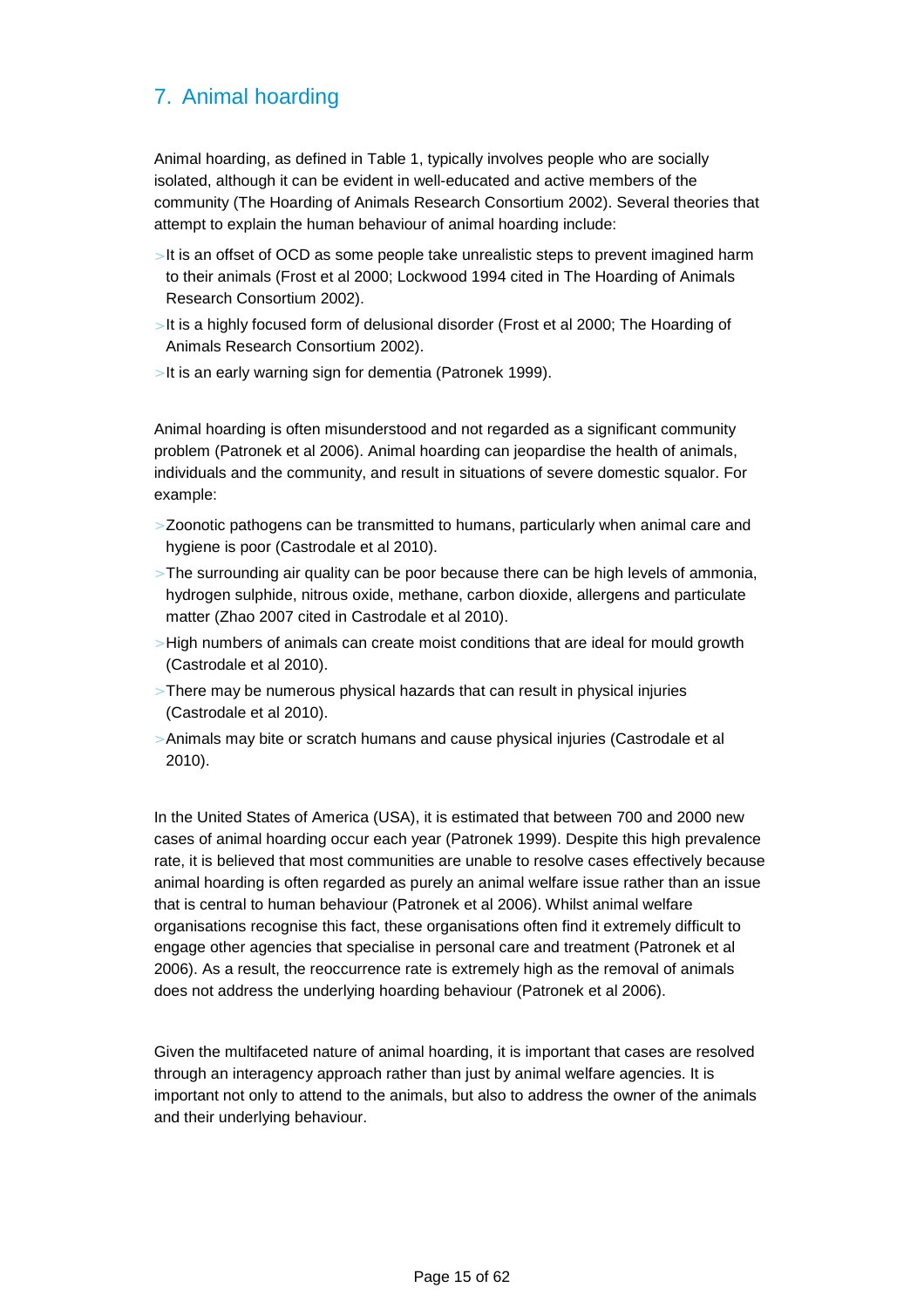## 8. Deliberate hoarding

Severe domestic squalor, while usually associated with an underlying health condition, may be associated with a lifestyle choice. For the purpose of this guideline, deliberate hoarding is defined in Table 1.

The fact that lifestyle choices may result in severe domestic squalor precludes the automatic assumption that all persons living in squalor suffer from a health condition. In the absence of contributing physical or mental factors, the nature of the intervention may necessitate the use of legislative tools (Section 15.16). It is important to distinguish between cases of deliberate hoarding and cases involving compulsive hoarding, selfneglect and animal hoarding to ensure appropriate treatment or action.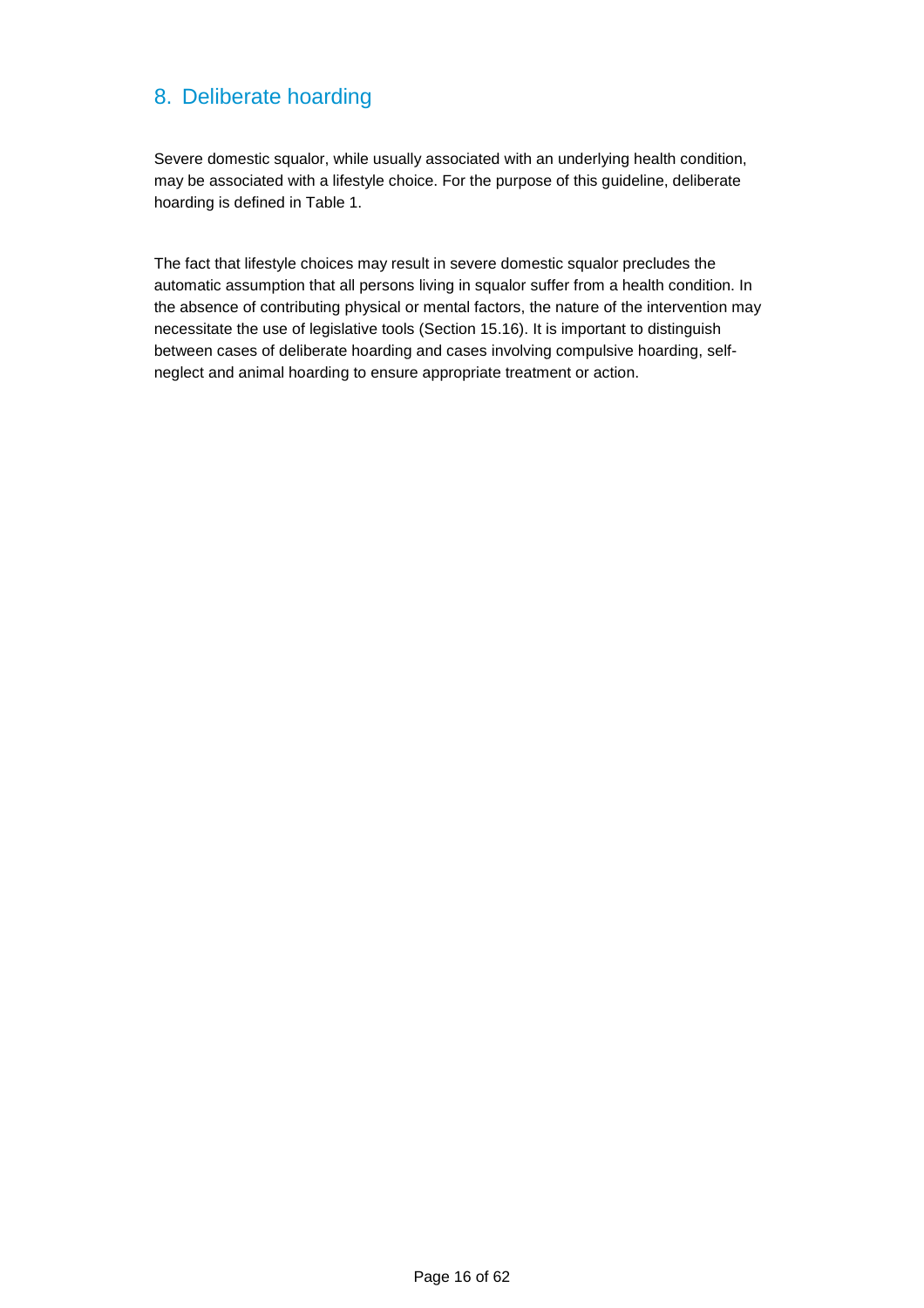## 9. Characteristics of people who live in severe domestic squalor

People who live in severe domestic squalor share several common characteristics. It is useful to understand these characteristics because they often influence a person's approachability, receptiveness to help and willingness to change their living environment.

Severe domestic squalor is not limited to the elderly; anyone of any age can live in situations of severe domestic squalor (Halliday et al. 2000; Middlesex-London Health Unit 2000). A situation of severe domestic squalor can develop quite quickly if linked to a sudden behavioural change, or over many years as possessions and household items accumulate throughout the dwelling. It is common for people living in severe domestic squalor to be isolated from the community as family members distance themselves to avoid the stress associated with completing day to day activities such as cooking, cleaning and sleeping (Tolin et al. 2007a; Wheaton et al. 2008; Wilbram et al. 2008). Isolation can also occur as people avoid inviting friends and visitors into their home; they are embarrassed about the condition of their property (Mental Health Association of San Francisco 2009). As a result, many people that live in severe squalor have poor social skills, very few friends, social phobia and depression (Steketee & Frost 2003).

Another common characteristic (mainly associated with compulsive hoarding) is that many people lack the ability to recognise the severity and consequences of their living conditions (Steketee & Frost 2003). These people do not believe the condition of their property is unreasonable and are often unwilling to return it to a suitable condition. It is often extremely difficult to work with people and achieve a positive outcome unless they overcome this lack of insight.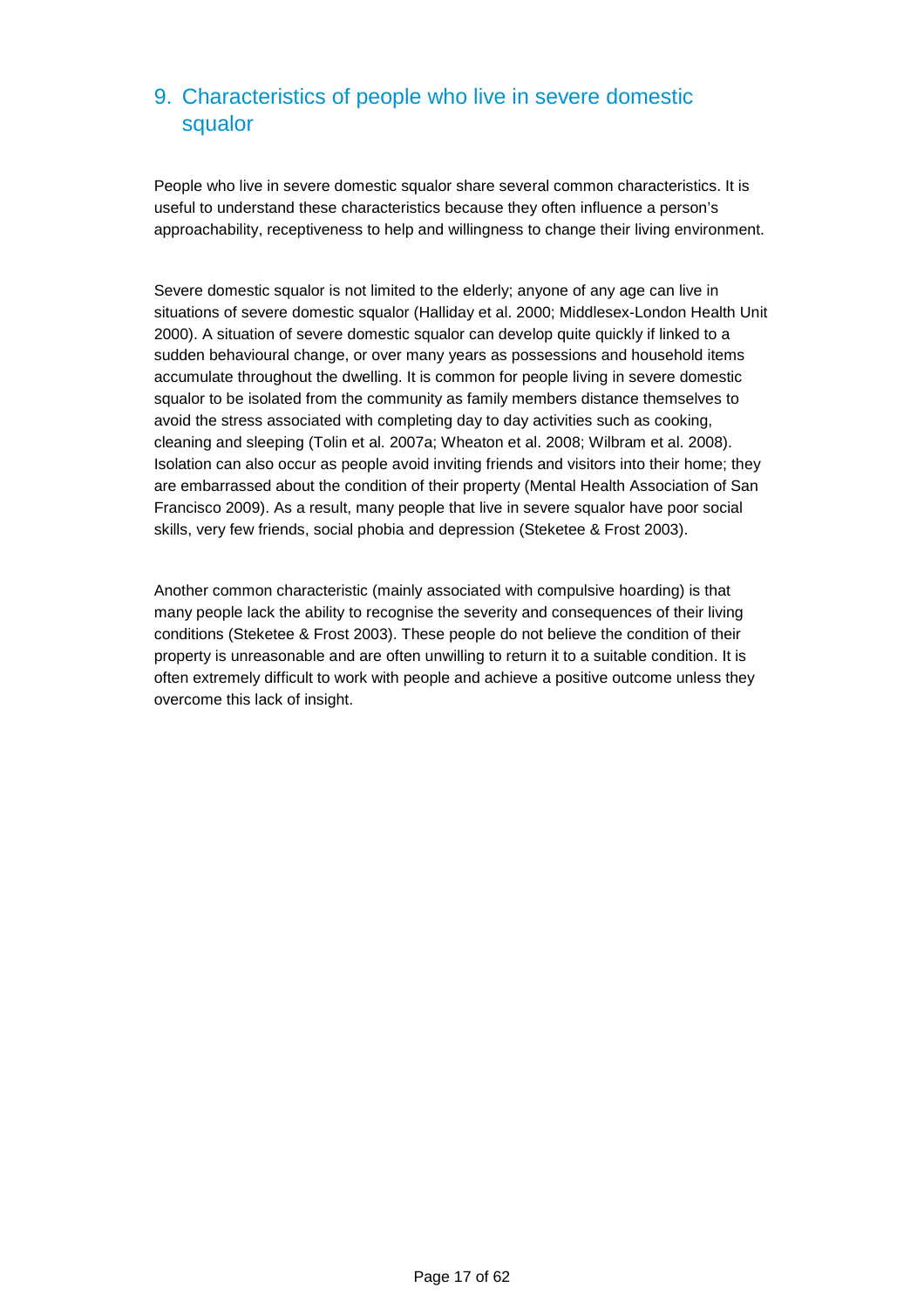## 10. The impact of severe domestic squalor

It is difficult to describe and quantify the absolute impact of severe domestic squalor. There are psychological and financial impacts for people, families, carers, service providers and the community. Table 4 summarises some of these impacts but it is important to note that this is by no means an exhaustive list.

As shown in Table 4, there are many financial implications associated with cases of severe domestic squalor. In San Francisco, the estimated financial cost to service providers is \$2.01 million USD annually (Mental Health Association of San Francisco 2009). In addition, the financial burden on landlords for costs such as pest control, foregone rent, cleaning and eviction is an estimated \$3.92 million USD annually (Mental Health Association of San Francisco 2009). In Australia, the Metropolitan Fire Brigade in Melbourne has estimated that hoarding related fires cost on average \$2120 per incident, which is approximately 16 times higher than non-hoarding related fires (Lucini et al 2009).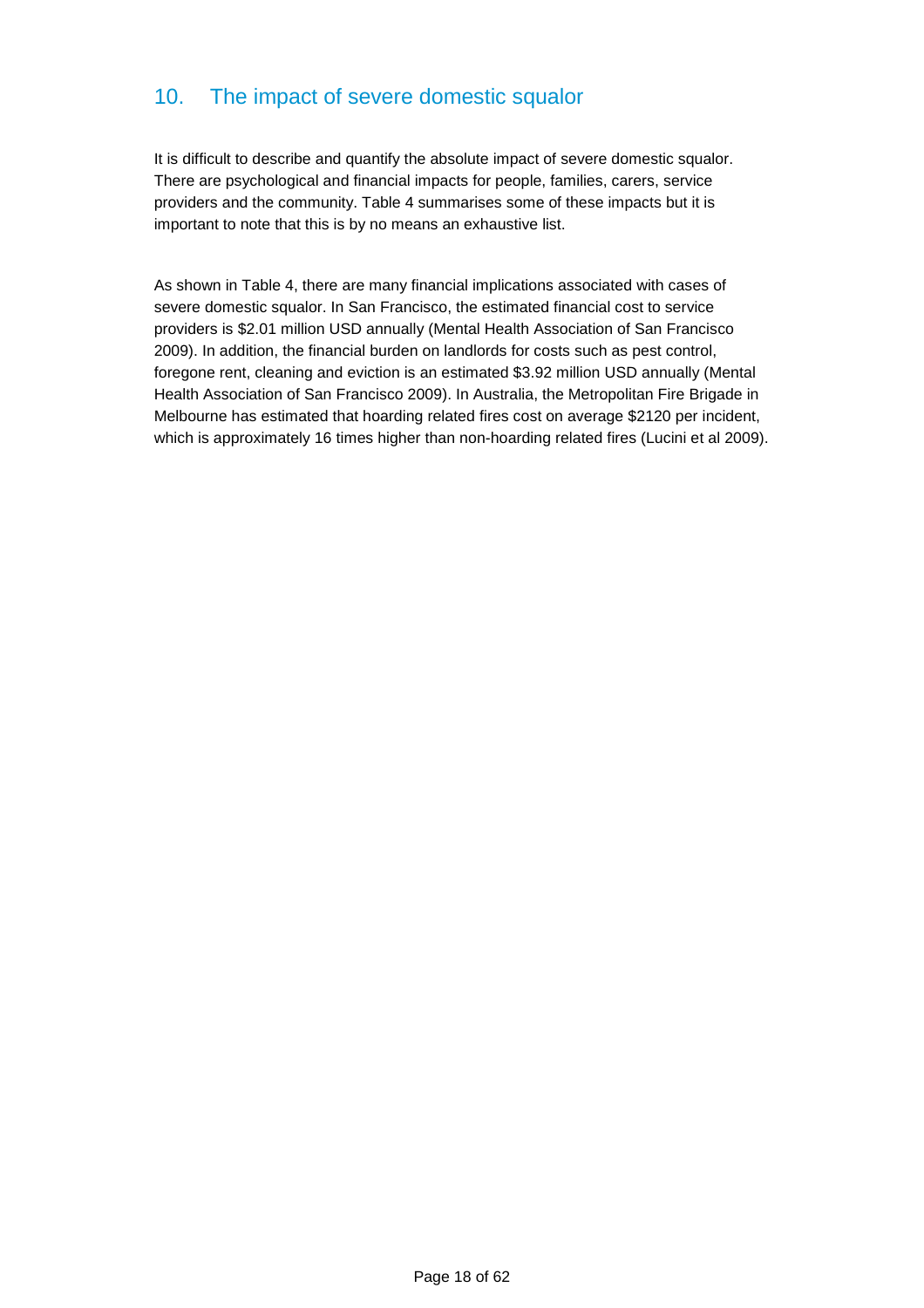#### **Table 4**

Psychological and financial implications of severe domestic squalor and compulsive hoarding

| <b>Potential Impact</b>                                                                                                                                                                                    | Psychological<br><b>Implications</b> | <b>Financial</b><br><b>Implications</b> | <b>Reference</b>                                                                     |
|------------------------------------------------------------------------------------------------------------------------------------------------------------------------------------------------------------|--------------------------------------|-----------------------------------------|--------------------------------------------------------------------------------------|
| Children can have elevated rates<br>of distress, find it more difficult to<br>make friends, experience an<br>increased strain on family life<br>and feel embarrassed about the<br>condition of their home. |                                      |                                         | Tolin et al 2008                                                                     |
| People can feel as though they<br>have lost normality in their life.                                                                                                                                       | ✓                                    |                                         | Wilbram et al 2008                                                                   |
| People can experience anger<br>and frustration. This can<br>subsequently result in family<br>breakdown.                                                                                                    |                                      |                                         | Wilbram et al 2008<br>&<br><b>Mental Health Association</b><br>of San Francisco 2009 |
| People can feel marginalised,<br>resulting in social withdrawal and<br>isolation (especially with<br>neighbours).                                                                                          | ✔                                    |                                         | Wilbram et al 2008<br>&<br><b>Mental Health Association</b><br>of San Francisco 2009 |
| Increased risk of eviction.                                                                                                                                                                                | ✔                                    | ✔                                       | <b>Mental Health Association</b><br>of San Francisco 2009                            |
| Carers can feel alienated from<br>service providers because they<br>feel unheard and misunderstood.                                                                                                        | ✓                                    | ✔                                       | Wilbram et al 2008                                                                   |
| Increased risk of injury and<br>illness (e.g. from falls).                                                                                                                                                 | ✔                                    | ✔                                       | <b>Mental Health Association</b><br>of San Francisco 2009                            |
| Increased risk of fire.                                                                                                                                                                                    |                                      |                                         | <b>Mental Health Association</b><br>of San Francisco 2009                            |
| Rubbish removal / clean-ups.                                                                                                                                                                               | ✔                                    | ✔                                       | <b>Mental Health Association</b><br>of San Francisco 2009                            |
| The use of service provision<br>from government and non-<br>government agencies.                                                                                                                           |                                      | $\checkmark$                            | <b>Mental Health Association</b><br>of San Francisco 2009                            |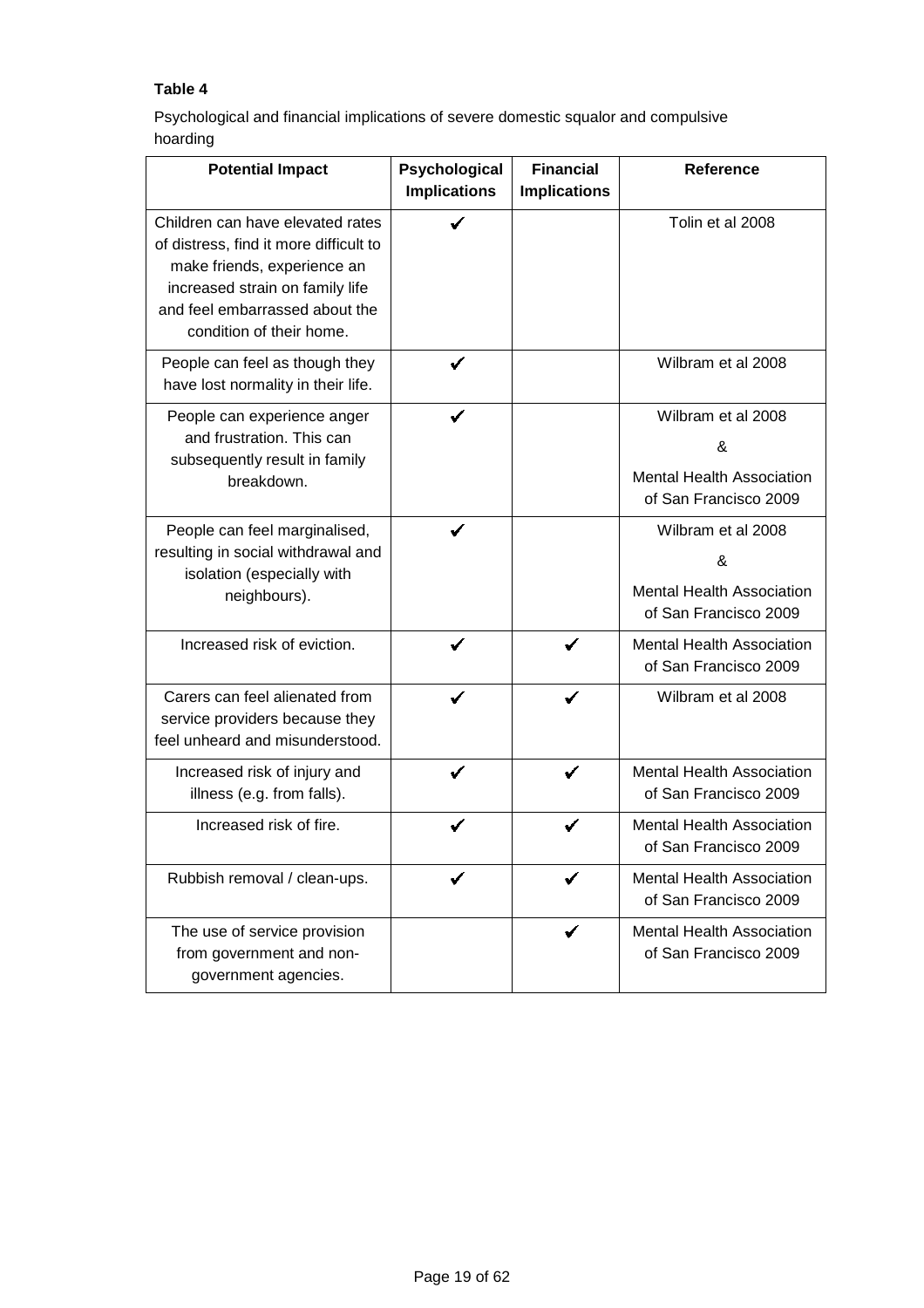## 11. How common is severe domestic squalor?

The prevalence rate of severe domestic squalor in the community is not well defined. Data is usually collected in an ad hoc manner, and many studies rely on self-reported data or are subject to recall bias (Wheaton et al. 2008). Thus, the prevalence rates are usually under reported. In addition, many people who live in severe domestic squalor never come to the attention of authorities or support services, and subsequently go undetected. Despite this, Table 5 shows that both hoarding and domestic squalor are prevalent within the community, highlighting the need to have programs in place to address these issues.

#### **Table 5**

The prevalence rate of severe domestic squalor, compulsive hoarding and hoarding behaviours

| <b>Type</b>            | Location                                               | <b>Prevalence</b>                                                                                                                                                                              | Reference                                                    |
|------------------------|--------------------------------------------------------|------------------------------------------------------------------------------------------------------------------------------------------------------------------------------------------------|--------------------------------------------------------------|
| Hoarding               | Massachusetts                                          | Over a five-year period, health<br>authorities received 26.3 hoarding<br>complaints per 100,000 residents.                                                                                     | Frost et al. 2000                                            |
| Hoarding               | <b>Baltimore</b><br>Epidemiologic<br>Catchment<br>Area | In a population of 735 people,<br>hoarding behaviour was evident<br>in nearly 4%.                                                                                                              | Samuels at al. 2008                                          |
| Hoarding /<br>Clutter  | <b>USA</b>                                             | An estimated 2-4% of the<br>population suffer from hoarding or<br>cluttering behaviour.                                                                                                        | <b>Mental Health</b><br>Association of San<br>Francisco 2009 |
| Squalor                | Central<br>Sydney                                      | An estimated 1.5 people per 1000<br>over the age of 65 live in<br>moderate or severe squalor.                                                                                                  | Snowdon 2009                                                 |
| Hoarding               |                                                        | Hoarding behaviour is evident in<br>approximately 22.6% of dementia<br>patients.                                                                                                               | Hwang et al. 1998                                            |
| Compulsive<br>Hoarding |                                                        | Compulsive hoarding is evident in<br>approximately 25% of OCD<br>patients. This is likely to represent<br>a life time frequency of<br>approximately 4 cases per 1000<br>people (Dinning 2006). | Steketee & Frost<br>2003                                     |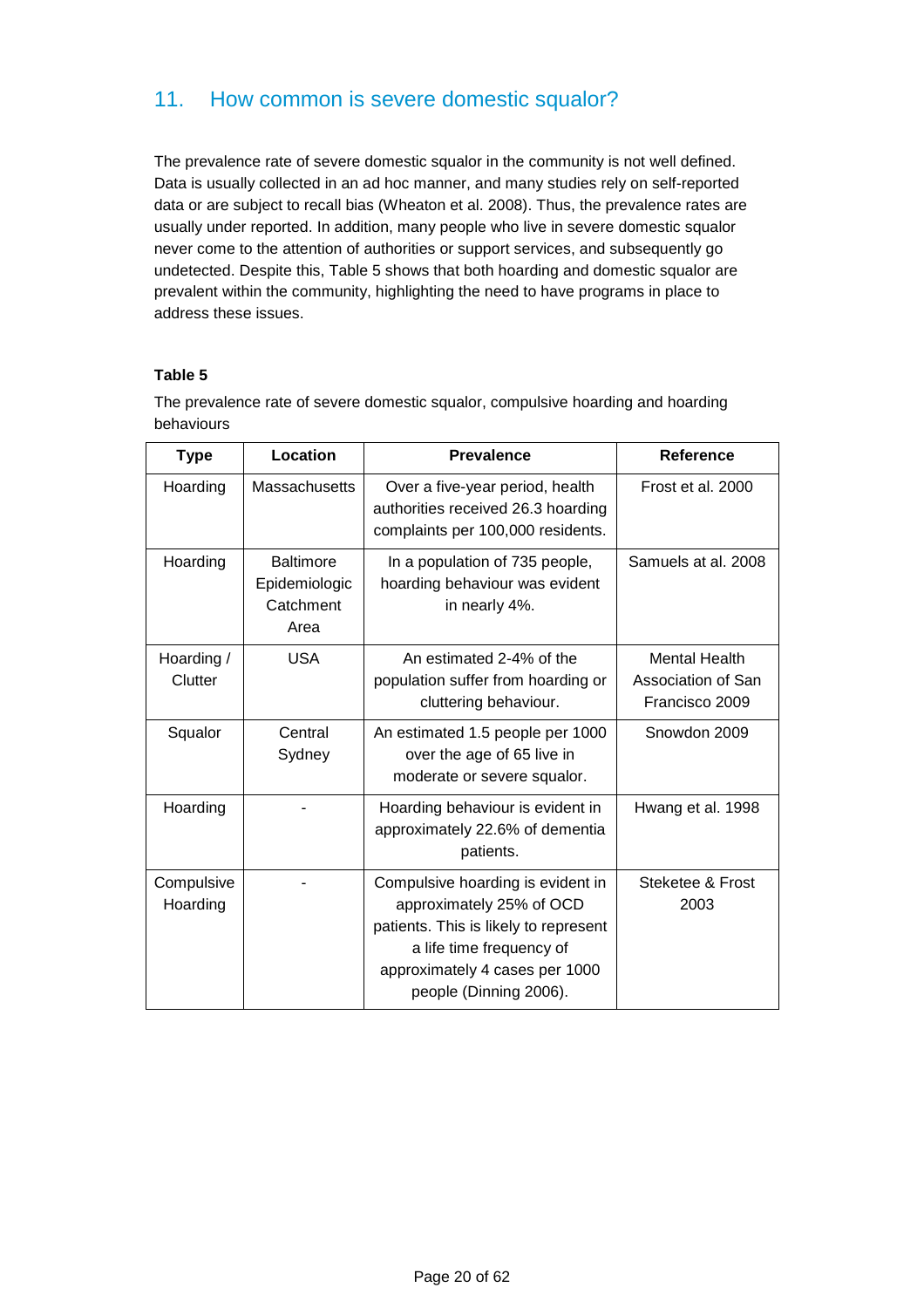## 12. Severe domestic squalor in South Australia

There is very little South Australian data showing the prevalence rate of severe domestic squalor. Anecdotal evidence suggests it is a common issue affecting many government and non-government agencies. In an effort to bridge this knowledge gap, SA Health conducted a survey of all South Australian public health authorities (local councils) in 2009. Of the 65 authorities invited to take part, 25 (38%) participated in the survey. Given that squalor related data is not collected routinely, the survey was completed retrospectively for the years 2004−2008 and is subject to recall bias.

#### **12.1 Prevalence of complaints**

The survey showed that the total number of hoarding / domestic squalor complaints increased from 126 in 2004 to 642 in 2008 (Table 6). In addition, the number of reoccurring cases and complaints found to be justified (from local government's perspective) increased markedly between the years under investigation. It is particularly concerning that 41 of the 117 justified complaints in 2008 were reoccurring cases, indicating that approximately 35% of cases were not resolved successfully.

#### **Table 6**

The rate of hoarding / domestic squalor complaints in South Australia for the years 2004−2008 as indicated by the 2009 local government survey

|                                                               | Year |      |      |      |      |
|---------------------------------------------------------------|------|------|------|------|------|
|                                                               | 2004 | 2005 | 2006 | 2007 | 2008 |
| Total number of hoarding / domestic<br>squalor complaints     | 126  | 145  | 389  | 548  | 642  |
| Number of complaints found to be<br>justified / substantiated | 66   | 75   | 96   | 97   | 117  |
| Total number of reoccurring cases<br>previously investigated  | 18   | 22   | 26   | 28   | 41   |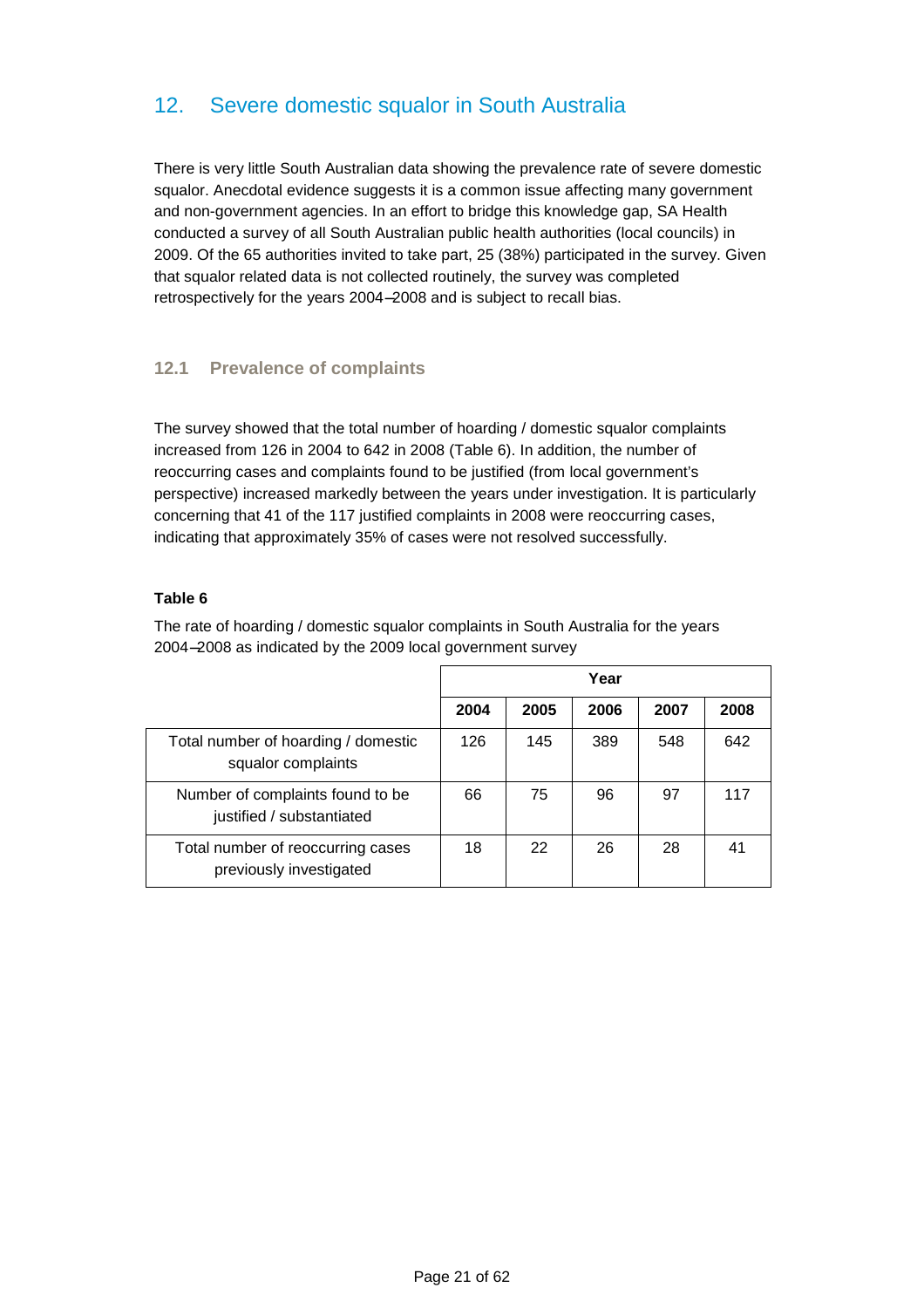#### **12.2 Challenges**

According to the 2009 local government survey, a number of challenges exist when resolving hoarding / domestic squalor cases. The two biggest challenges facing local government are clients failing to recognise the extent of the problem, and difficulty addressing the mental health problems associated with hoarding (Table 7). This highlights the key areas to address when resolving cases in the future.

#### **Table 7**

The challenges associated with hoarding / domestic squalor rated as 'extreme' in the 2009 local government survey

| <b>Potential Challenge</b>                                                      | % of Authorities that Rated<br>the Challenge as Extreme |
|---------------------------------------------------------------------------------|---------------------------------------------------------|
| The client fails to recognise the extent of the problem.                        | 60%                                                     |
| The client is unwilling to accept help.                                         | 25%                                                     |
| Lack of interagency cooperation.                                                | 10%                                                     |
| Difficulties addressing the mental health problems<br>associated with hoarding. | 64.7%                                                   |
| Pressure from the complainant to resolve the issue<br>expeditiously.            | 20.0%                                                   |
| Time commitment required by staff.                                              | 40.0%                                                   |
| Unclear on the roles and responsibilities of relevant<br>stakeholders.          | 10.5%                                                   |

#### **12.3 Resources**

Resolving cases of hoarding / severe domestic squalor requires a significant commitment in staff time. This was evident in the 2009 local government survey, which showed that 50% of cases required 4−7 home visits to resolve and 47% of cases absorbed between 16 and 25 hours of staff time. Interestingly, 17.6% of cases required more than 31 hours of staff time, indicating the extensive time commitment required for more challenging cases. As shown in Table 7, 40% of local councils consider the time commitment required of staff an 'extreme' challenge.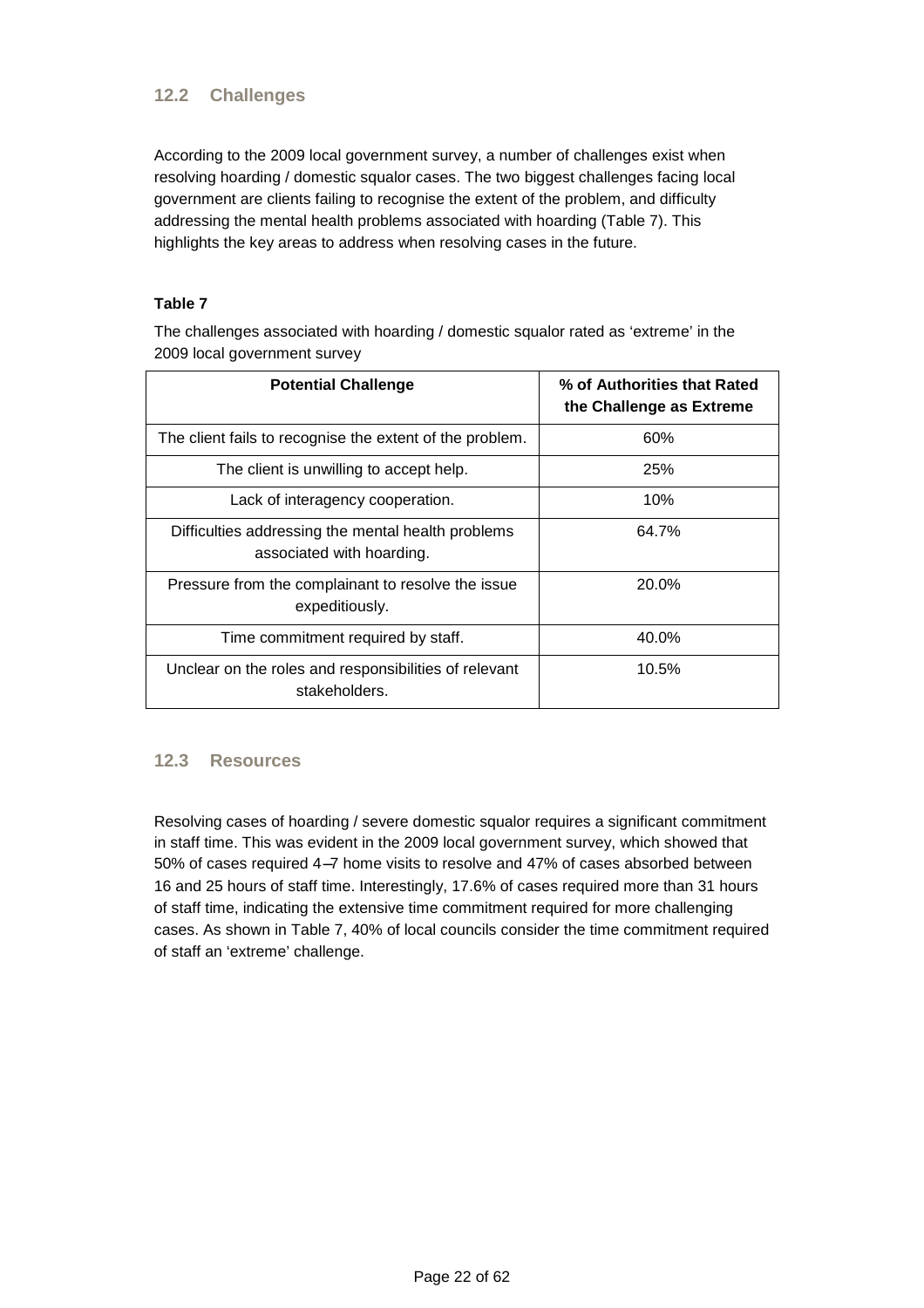#### **12.4 Interagency approach**

Local government supports resolving cases of hoarding / domestic squalor through an interagency approach. When asked how often they seek assistance from other agencies, 52.6% of the authorities selected 'often' and 10.5% selected 'always'. Although many authorities seek interagency support, 73.3% indicated that they are unsure about which agencies can help. This prevents / limits this approach. In addition, 80% of authorities indicated that lack of a clear framework for interagency cooperation prevents / limits interagency collaboration.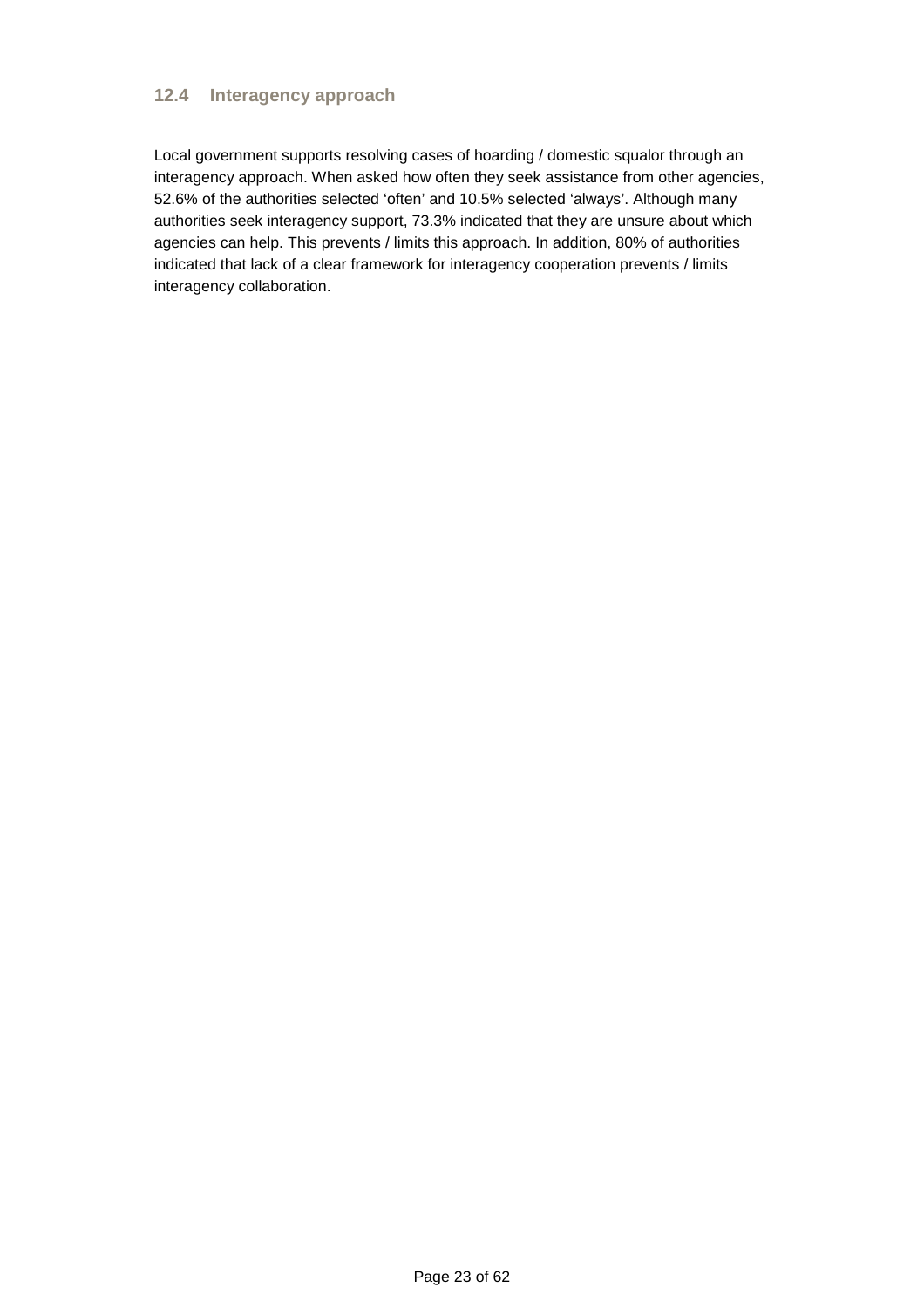## 13. National and international guidance for managing severe domestic squalor

Severe domestic squalor is recognised worldwide as a complex and multifaceted issue. Over the past decade, several authorities from around the world have developed specific squalor (or hoarding) guidelines and action plans in an effort to achieve better outcomes. Authorities include the Ottawa Community in Canada, the Middlesex-London Health Unit in London, the Mental Health Association of San Francisco, and the Department of Ageing Disability and Home Care in NSW (Australia).

Each of the above mentioned authorities' guidelines, the key recommendations of which are summarised in Table 8, highlights the need to form interagency partnerships. It is widely acknowledged that severe domestic squalor does not fit under the remit of one single agency and that a multidisciplinary response is required. Furthermore, the ability to achieve successful outcomes is limited when one or more agencies are not involved in the interagency response.

In 2007, a South Australian specific protocol was developed to manage cases of compulsive hoarding (Merkel 2007). The protocol identified the potential roles and responsibilities that several agencies might play in the management of compulsive hoarding. It acknowledged that many agencies find it difficult to achieve successful outcomes. A referral and management pathway was also developed to provide further guidance to relevant agencies.

Currently in Australia, the Catholic Community Services in Sydney, with funding assistance from the New South Wales State Government, are leading the way in the management of severe domestic squalor. They have established a single referral point through the use of a 'Squalor Hotline', which both the community and agencies are encouraged to use. Upon receipt of a referral, staff assess the property and initiate a multidisciplinary response. This usually involves case specific meetings and the development of specific action plans.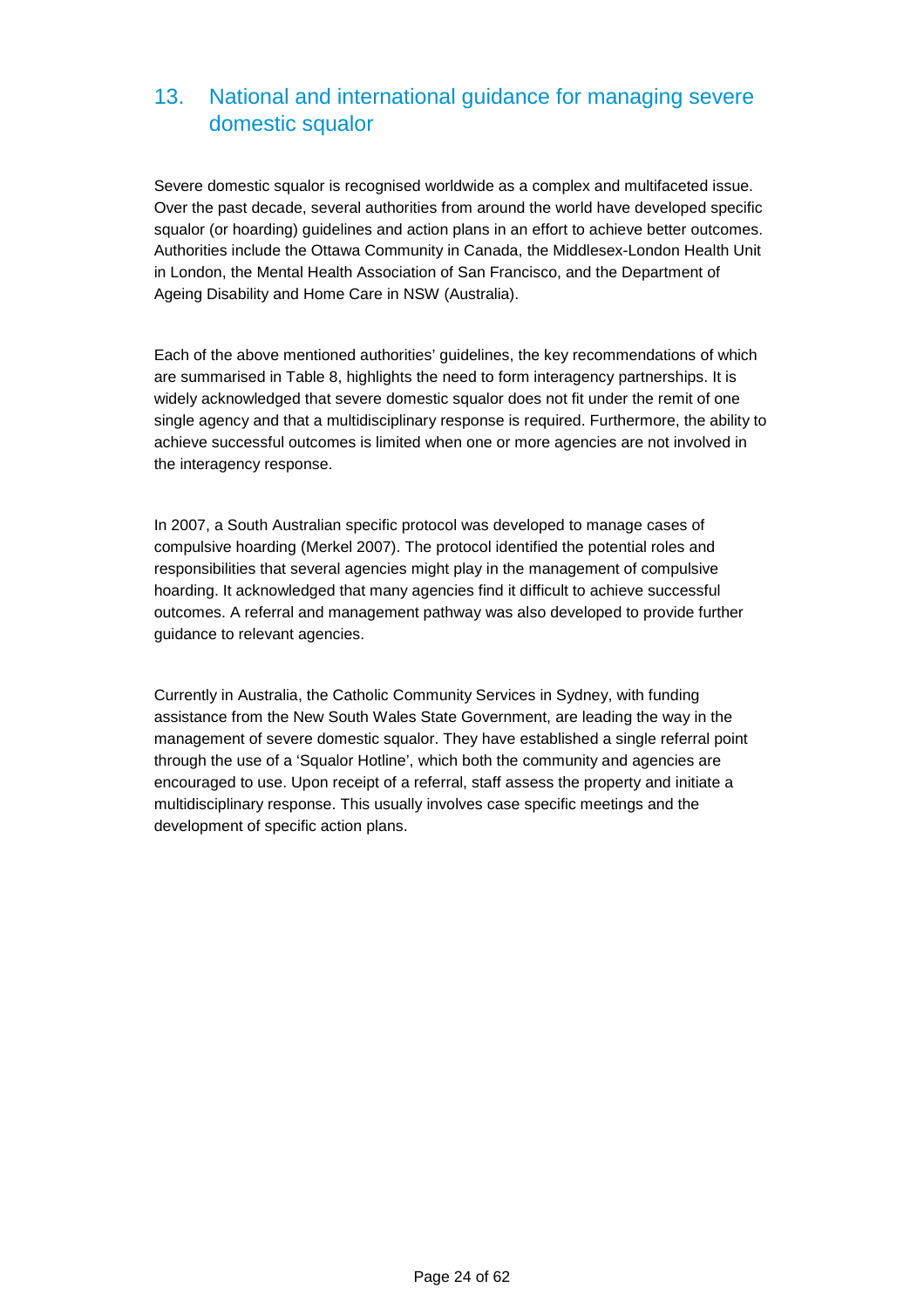#### **Table 8**

Key recommendations from guidelines designed to successfully resolve cases of severe domestic squalor and hoarding

| <b>Key Recommendations</b>                                          | <b>Reference</b>                                               |  |  |
|---------------------------------------------------------------------|----------------------------------------------------------------|--|--|
| Develop a hoarding task force and case                              | > Merkel 2007                                                  |  |  |
| management approach.                                                | > The NSW Department of Aging Disability and<br>Home Care 2007 |  |  |
| Develop an agreed interagency protocol /                            | > Middlesex-London Health Unit 2000                            |  |  |
| service agreement.                                                  | $>$ Dinning 2006                                               |  |  |
|                                                                     | > The NSW Department of Aging Disability and<br>Home Care 2007 |  |  |
|                                                                     | > The NSW Department of Aging Disability and<br>Home Care 2004 |  |  |
|                                                                     | > Mental Health Association of San Francisco 2009              |  |  |
| Develop educational material for those                              | > Merkel 2007                                                  |  |  |
| involved in compulsive hoarding (including                          | > Middlesex-London Health Unit 2000                            |  |  |
| both clients and health professionals).                             | $>$ Dinning 2006                                               |  |  |
|                                                                     | > The NSW Department of Aging Disability and<br>Home Care 2004 |  |  |
| Focus efforts on early detection and resolution.                    | > Middlesex-London Health Unit 2000                            |  |  |
| Provide ongoing support to the person (relapse                      | > Middlesex-London Health Unit 2000                            |  |  |
| prevention).                                                        | > The NSW Department of Aging Disability and<br>Home Care 2007 |  |  |
| Develop a localised inventory of hoarding                           | $>$ Dinning 2006                                               |  |  |
| related stakeholders and outline their roles.                       | > Middlesex-London Health Unit 2000                            |  |  |
|                                                                     | > Mental Health Association of San Francisco 2009              |  |  |
| Develop a standardised assessment tool and<br>management checklist. | > The NSW Department of Aging Disability and<br>Home Care 2004 |  |  |
| Increase access to treatment.                                       | > Mental Health Association of San Francisco 2009              |  |  |
| Establish a single entry point for referrals.                       | > Mental Health Association of San Francisco 2009              |  |  |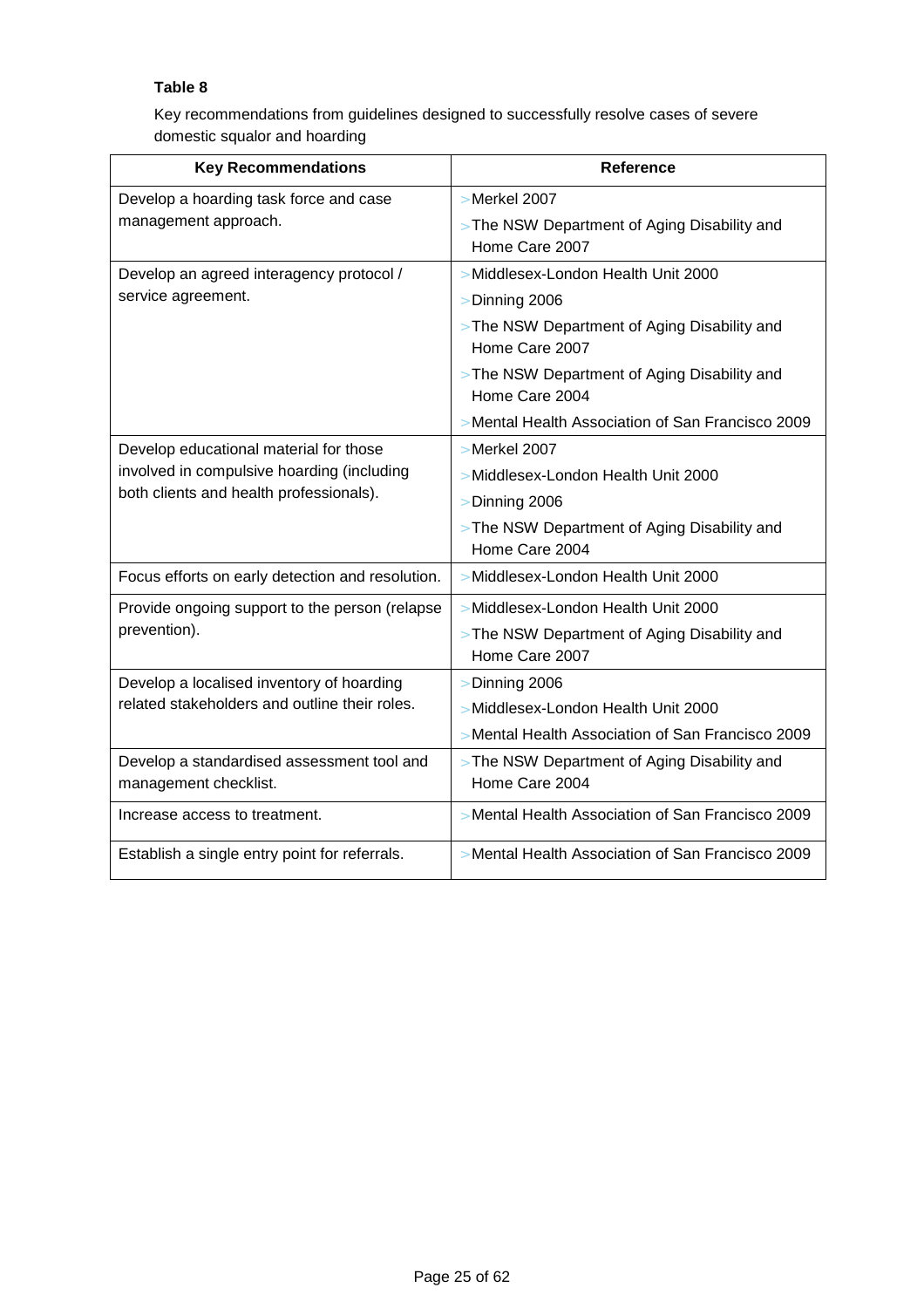## Part 2:

Managing cases of severe domestic squalor in South Australia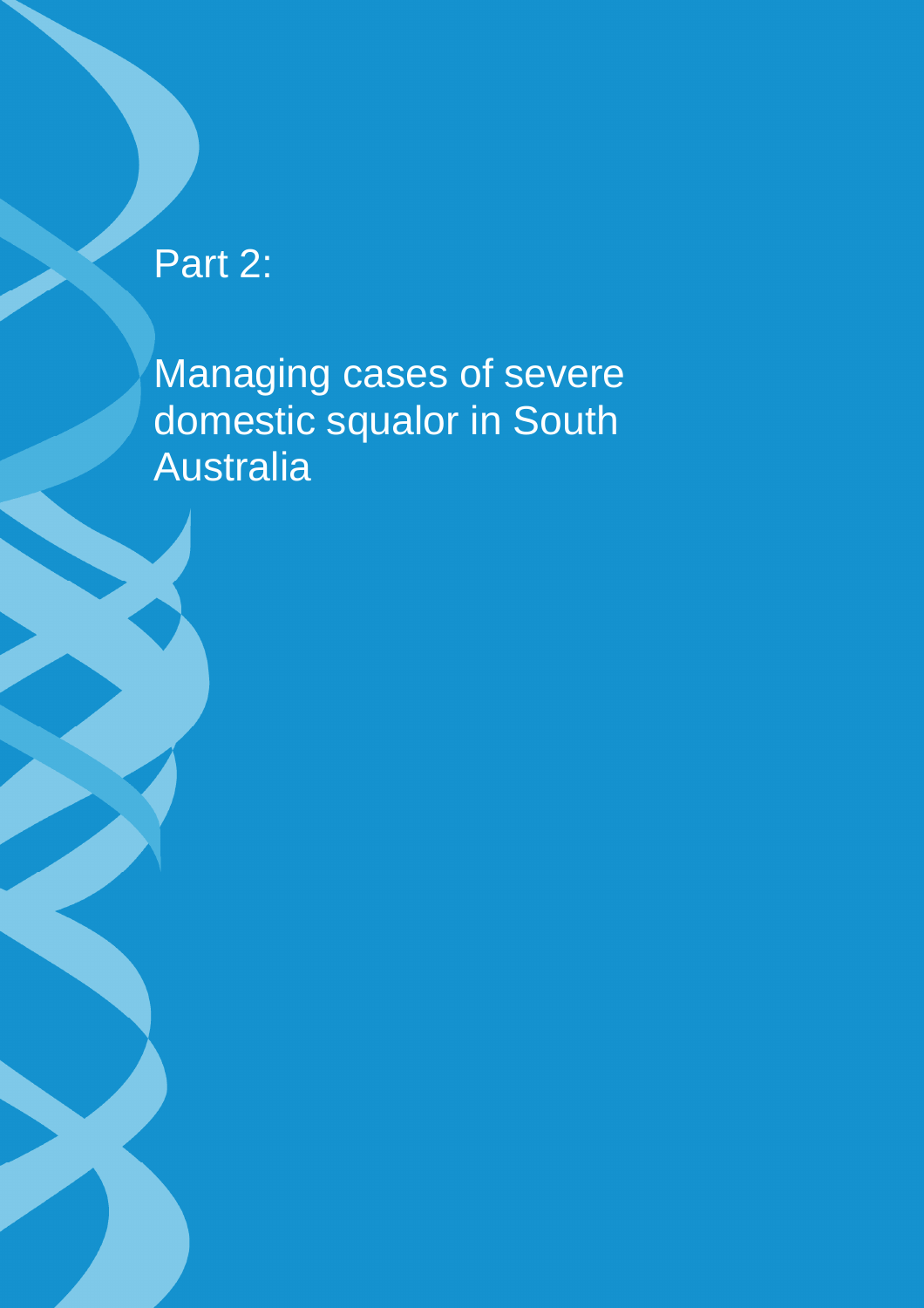## 14. Current approach to resolving cases of severe domestic squalor in South Australia

In South Australia (SA), an increasing number of agencies recognise the complex nature of severe domestic squalor and use formal and informal multiagency approaches to resolve cases. Despite this, it often remains difficult for them to achieve successful outcomes, due in part to the following commonly reported issues:

- > Severe domestic squalor is often misunderstood and not recognised as a complex and multidisciplinary issue.
- > Some agencies do not regard severe domestic squalor as a priority and do not participate in the multidisciplinary response.
- > People can 'fall through the gap' without assistance if the delivery of services between organisations is not coordinated.
- > Resources dedicated to severe domestic squalor are insufficient and/or inappropriately used.
- > Many agencies do not know which other agencies can offer assistance in the multidisciplinary approach.
- > There are no common assessment tools or agreed pathways that multidisciplinary teams can use to resolve cases of severe domestic squalor.

In order to improve the management of severe domestic squalor in SA, the above mentioned issues must be addressed. In the absence of additional resources, the interagency model described in Section 15 aims to promote effective and efficient intervention through the identification of client needs and the provision of services through relevant agencies. Whilst the model places strong emphasis on case coordination, it is intended to distribute the responsibilities and workload across the relevant agencies.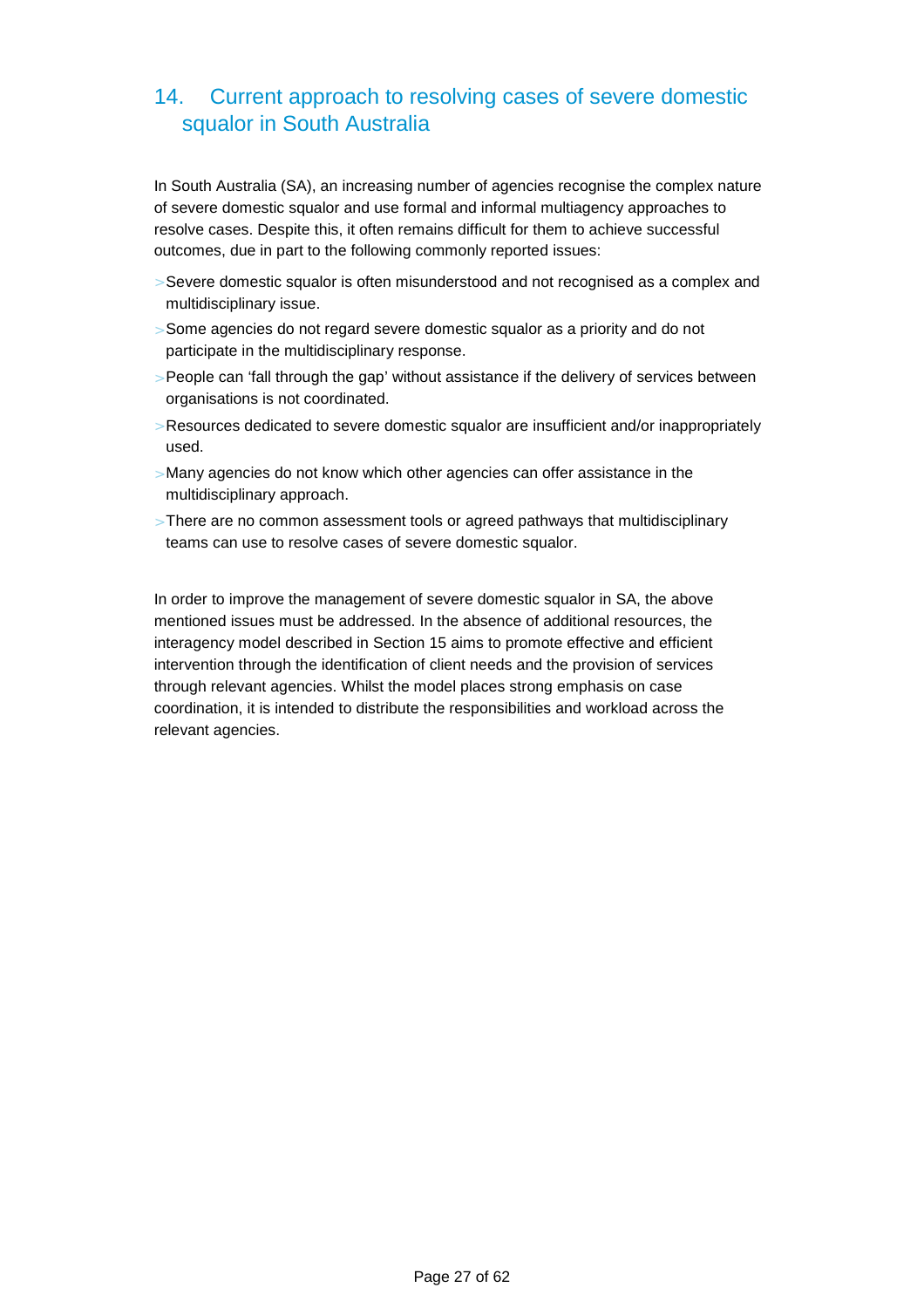## 15. A framework for managing cases of severe domestic squalor in South Australia

Interagency cooperation is crucial to successfully resolving and managing cases of severe domestic squalor. It is fundamental to the following framework. While the proposed framework is set out in a logical order, in reality the investigation and resolution process is not static; it may not occur in the sequential manner presented.

The following framework is summarised in Appendix 1.

#### **15.1 The formation of interagency teams (task force)**

Management of severe domestic squalor is a multidisciplinary challenge. Therefore, interagency teams (task force) should be formed at the regional or local level to resolve local cases. A task force should be flexible in nature because support services may vary from area to area. It should contain members from local agencies, sought from the managerial level to ensure that active participation in the task force is a priority. The use of relevant boundaries (e.g. Local Government Area(s)) may assist in defining the geographic area covered by the task force. As agencies are responsible for different geographical areas, some members may participate in one task force while others may participate in several.

Whilst the task force contains membership from many agencies, not all agencies will be required to participate in all cases. Participation will depend on the client's needs. For example, the RSPCA would only be involved when there is an animal welfare concern. As such, it is important that the task force not only convenes to resolve specific cases, but also convenes periodically (e.g. quarterly) to continually develop and refine local procedures, and to develop and sustain interagency relationships.

Resolving cases of severe domestic squalor requires a coordinated effort by many agencies. Therefore, accountability amongst participating agencies is important. Task force members should work together to determine and document the roles and responsibilities of the task force, and those of individual agencies to improve agency accountability and to reduce unrealistic expectations.

#### **15.2 Information sharing and client confidentiality**

It is important that all task force members are aware of their responsibilities in relation to information sharing and client confidentiality. The concept of interagency task forces relies on referring and discussing individual cases in order to:

- > Help coordinate required services offered by several different agencies.
- > Avoid the duplication of services.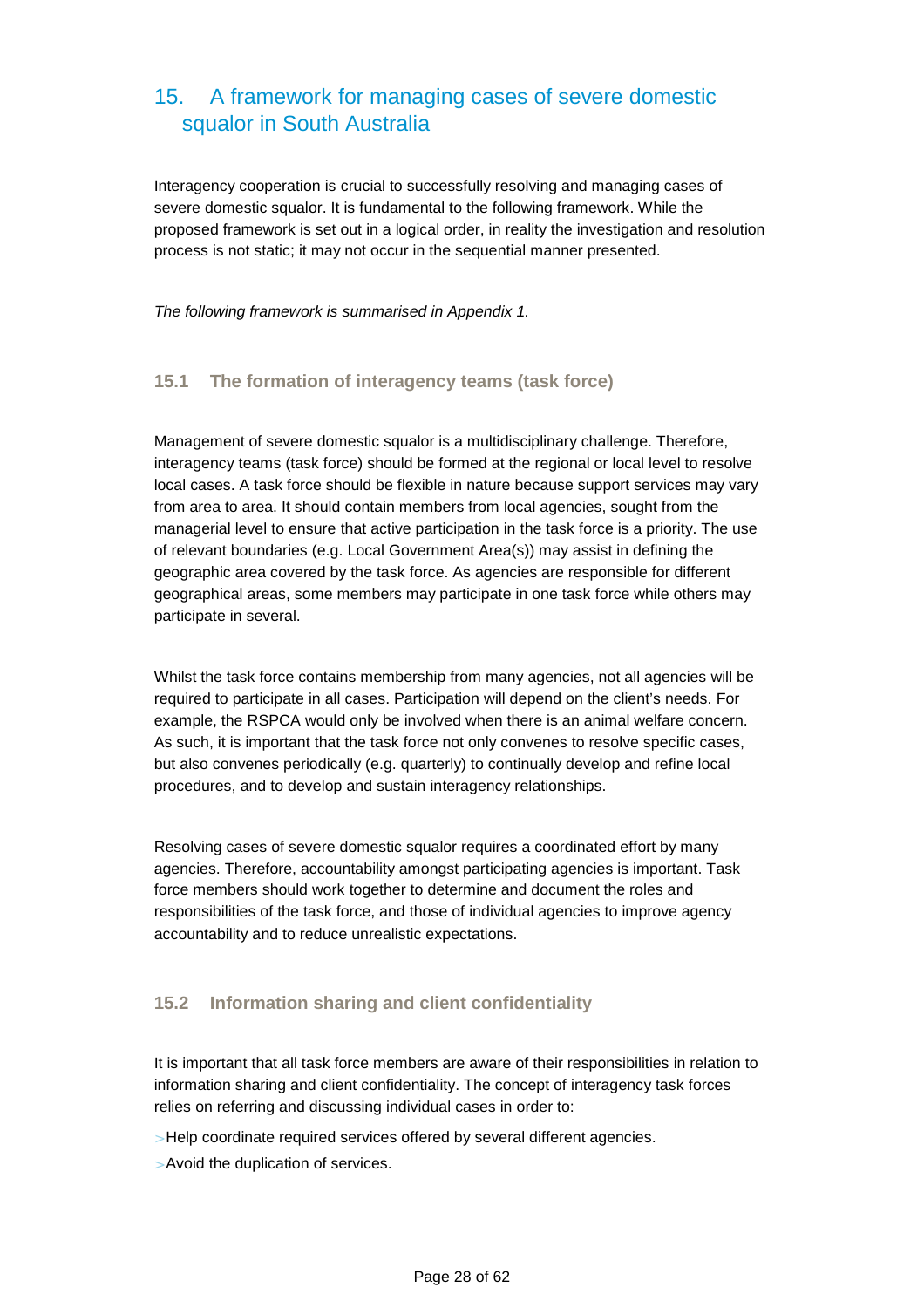> Help protect the health and wellbeing of the client, other occupants and/or community members.

It is important for agencies to ensure that the privacy and confidentiality of clients is respected until it has been determined that the property is in a state of severe domestic squalor (and not simply a neighbourhood dispute). In cases of severe domestic squalor, consent to share client information should be sought from the client in the first instance. If consent is not given or it is not safe to obtain consent, agencies should consider sharing information without the client's consent. It is important to balance duty of care responsibilities with client confidentiality requirements. Task force members should be familiar with, and adhere to, any relevant legislation and policies related to information sharing, including the new information sharing guideline currently being developed by the South Australian Ombudsman (see Appendix 5).

#### **15.3 The initial referral**

Relevant agencies receive the majority of severe domestic squalor referrals via the telephone from neighbours, friends, relatives and other service providers. The following information will assist in the investigation process and where possible should be obtained and documented during the referral and/or subsequent home visit:

- > What type of housing is the person living in (e.g. private rental, public housing or owner / occupier)?
- > Are there vulnerable people (e.g. children) living in the dwelling and are there concerns about their safety (this may warrant expediting the investigation and particularly the initial home visit)?
- > Does the person have any family, carers, friends or neighbours that visit regularly?
- > Have there been any neighbourhood disputes recently?
- > Does the person utilise any in home or community services.
- > How long has the person been living in the unclean conditions?
- > What is the person's character, habits and medical / psychiatric history?
- > Does the person live with anyone else or any animals?
- > Are there are any language or communication barriers?
- > What is the approximate age of the person?

The following information will also assist trained clinicians understand the underlying factors associated with the client and should be documented when apparent:

- > Does the person consider themselves a perfectionist?
- > Does the person avoid making decisions?
- > Does the person have a compulsive urge to acquire processions?
- $>$  Does the person have an emotional attachment to their possessions regardless of their actual value?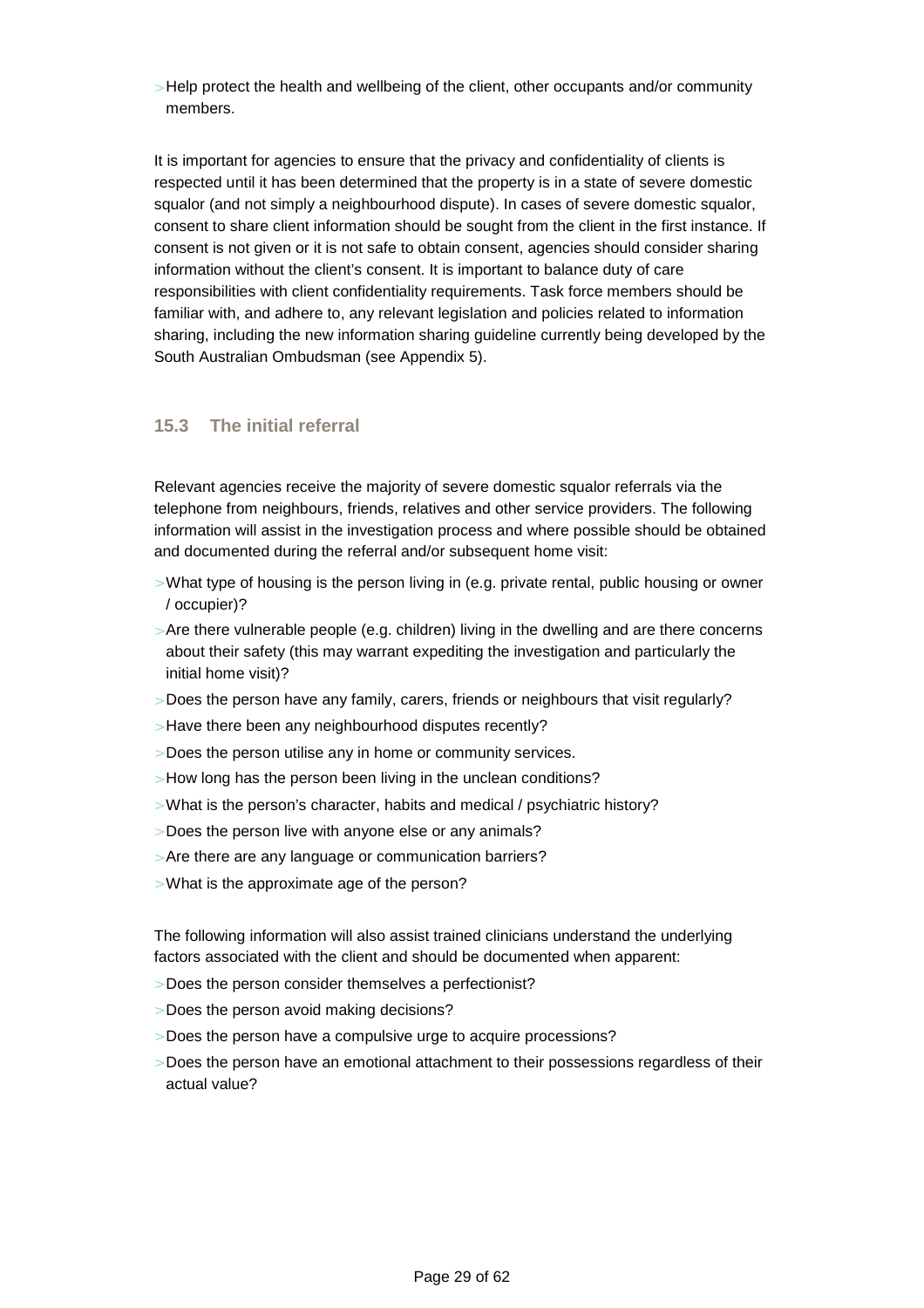#### **15.4 The home visit**

The purpose of the home visit is to determine whether the home is in a state of severe domestic squalor and if further action is warranted. Whilst the agency that receives the referral often conducts the home visit, in some cases it may be more appropriate for another agency in the task force to undertake the visit based on the following factors (if known):

> Risks:

If certain risks are identified, such as child neglect, poor animal welfare or fire hazards, it may be more appropriate that the relevant agency concerned undertakes or participates in the initial home visit.

#### > Rapport:

If the client has developed rapport with a particular agency or field worker, it may be beneficial for that agency or field worker to undertake the initial home visit. Similarly, if an agency or field worker has developed a poor rapport with the client, it may be beneficial for another worker or agency to conduct the initial home visit.

It may not be necessary to notify the task force of the referral until the home visit has been conducted as the visit may reveal that no further action is required (i.e. the property is not in a state of severe squalor). However, due consideration should be given to the information gathered in Section 15.3 before undertaking the home visit. Extra precautions may be necessary so that the visit can be undertaken safely (e.g. a police officer accompanying the field worker if the client has a history of violence).

When undertaking the home visit, it is important to be mindful that the nature of the initial contact made with the client is extremely important; it can have a significant bearing on the client's acceptance of help. Therefore, it is important that field workers approach the client with sensitivity and respect. Motivational interview training may help field workers and agencies in this regard.

Agencies should have policies and procedures in place to address the fact that clients often refuse them entry into their property. Policies should consider natural and social justice principles, duty of care responsibilities and legislative responsibilities.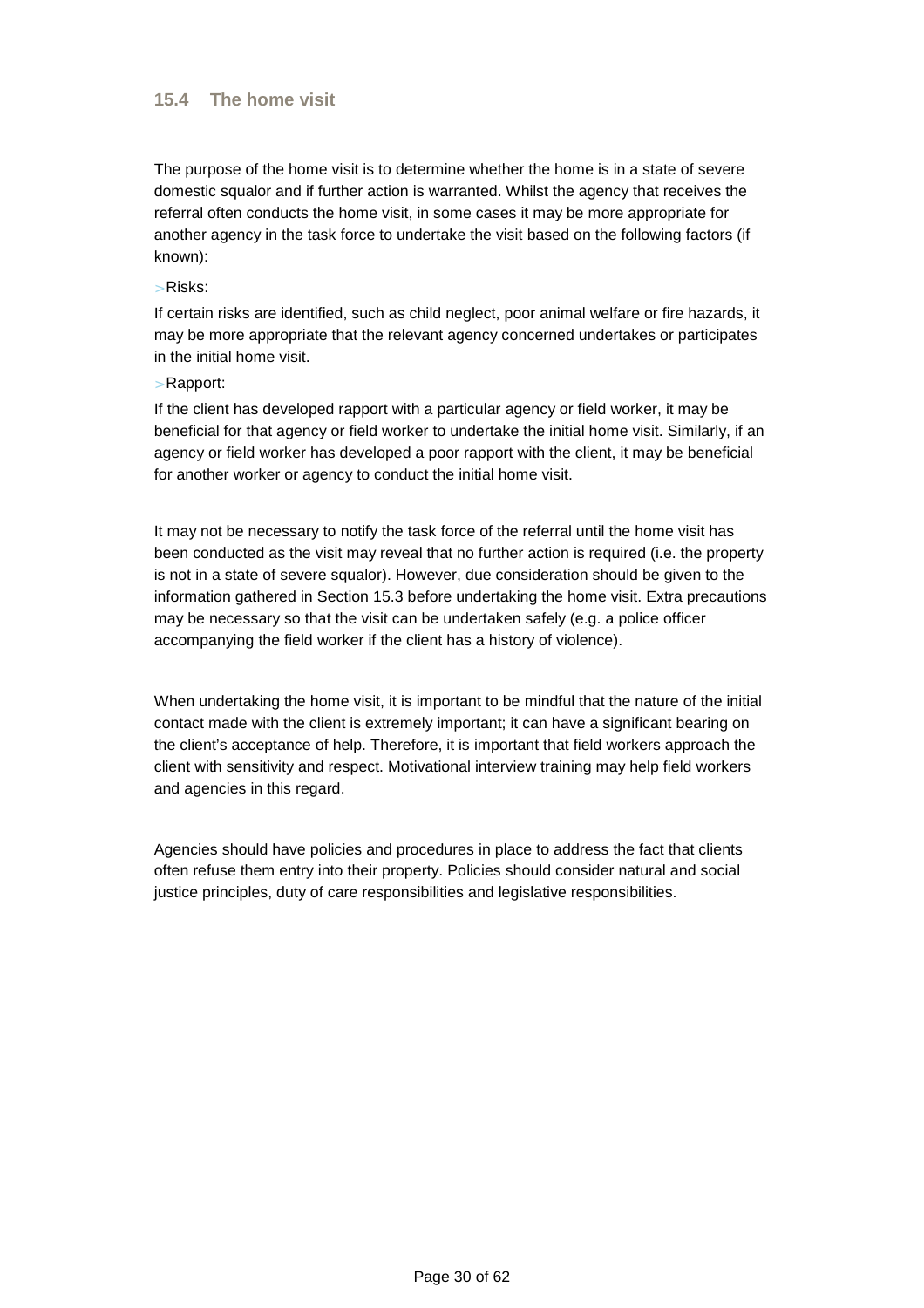#### **15.5 Work health and safety**

Work health and safety (WH&S) is a significant issue for agencies working with clients in severe domestic squalor. A range of hazards must be considered when entering properties, such as the risk of tripping and falling. In some cases, personal protective equipment may be required, for example when animals are present. In extreme cases, the hazards may be so great they prevent staff from entering the premises. Any WH&S risks identified during the referral process should be considered before conducting the home visit. Agencies and staff should be aware of their WH&S responsibilities under relevant legislation and develop specific squalor related policies and procedures (see Appendix 5 for WH&S related resources).

#### **15.6 The Severe Domestic Squalor Assessment Scale**

The nature and severity of individual cases of severe domestic squalor can vary significantly; no two cases are exactly the same. Therefore, it is important to thoroughly assess the individual circumstances and associated risks on a case by case basis. Several assessment scales that measure squalor and/or hoarding include, but are not limited to:

- > The Environmental Cleanliness and Clutter Scale (Halliday & Snowdon 2009).
- > NSGCD Clutter Hoarding Scale (National Study Group on Chronic Disorganization 2009).
- > Clutter Image Rating Scale (Steketee & Frost 2007).

In Australia, the Environmental Cleanliness and Clutter Scale (ECCS) is commonly used because it has been demonstrated to be a reliable measure of squalor (Halliday & Snowdon 2009). A modified version of the ECCS called the Severe Domestic Squalor Assessment Scale (SDSAS) has been developed to accompany these guidelines (Appendix 2). The SDSAS provides a framework for the identification of individual areas of concern in the dwelling and can be used as a mechanism for referring the case to agencies participating in the task force.

When using the SDSAS, it is important to consider the following:

- $>$  The scale does not address all aspects of the living conditions and additional notes should be provided where possible to aid in the assessment and referral process.
- > The assessment descriptions are not intended to be judgemental. They have been designed to achieve consistent assessment results without the need for specific training on how to use the SDSAS.
- $>$  In some situations it may not be appropriate to complete the SDSAS in front of the client (i.e. the client may view the SDSAS as judgemental and insensitive).
- $>$  A total score of 12 or more is *indicative* of moderate or severe squalor and that some level of intervention is warranted.
- $>$  A total score below 12 usually indicates that immediate intervention is not likely to be required. However, the assessor may identify that there are certain risks associated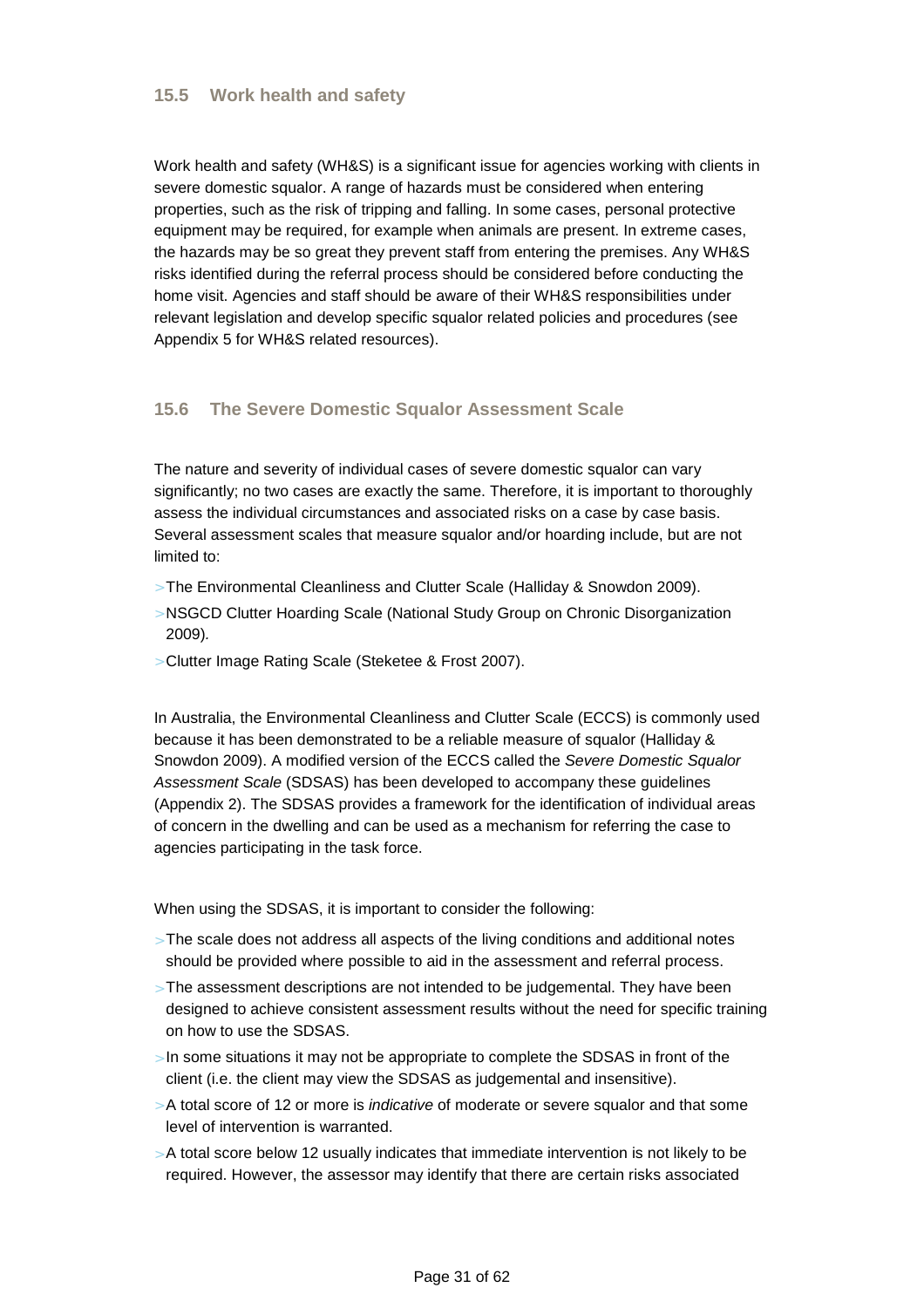with the property that still require attention, or that the client may benefit from relevant support services to prevent the conditions getting worse.

- > Professional judgement should always be exercised when using the SDSAS regardless of the score (i.e. intervention may be warranted when the score is below 12).
- $>$  In some cases it may not be possible to assess all of the living spaces (e.g. if the client refuses access to the property). In such cases, the assessor should complete as many sections in the SDSAS as possible and use professional discretion on whether further action is necessary.
- > The consequences of living in severe domestic squalor may be heightened if vulnerable people (e.g. children, the elderly or the disabled) are living in the dwelling and intervention may be necessary regardless of the total score.
- > Items of little value refer to items that most people would consider useless or should be thrown away. In general, it does not include items that have monetary value or personal significance to the client, such as a birth certificate or family photos. It should be noted that although most people regard items such as bottle caps or old newspapers to be useless, care should be taken when referring to these items as they may be significant to the client.
- > Having utilities that are working correctly is essential for maintaining one's personal hygiene and care requirements. If the utilities are not working correctly, the client may design alternative makeshift arrangements that create additional household hazards (e.g. unconventional cooking equipment can increase the fire risk). If the task force identifies utilities that are not working correctly, they should identify why they are not working (e.g. the client is unable to pay the bills, the infrastructure is damaged / broken) and attempt to resolve the problem in the action plan (Section 15.8).
- > Any WH&S hazards that are identified while completing the SDSAS should be noted so that other task force members can take adequate precautions during subsequent home visits.

#### **15.7 A score of less than 12**

A score of less than 12 on the SDSAS indicates the property is not in a state of moderate or severe squalor, and immediate intervention is not required. However, in some cases professional judgement may indicate that some risks are present that require attention (sometimes immediately). It may also be appropriate to provide the client with some basic support services to prevent the situation from escalating.

#### **15.8 A score of 12 or more**

A score of 12 or more on the SDSAS is indicative of a property in moderate or severe squalor. When a score of 12 or more is obtained, it is desirable to convene the task force so that the required services can be provided (noting the information sharing requirements in Section 15.2). The agency that completed the SDSAS should convene a case meeting in a timely manner and involve all relevant task force members. No remedial action is generally required until the task force meets unless there are immediate risks requiring urgent corrective action. The task force should undertake the following: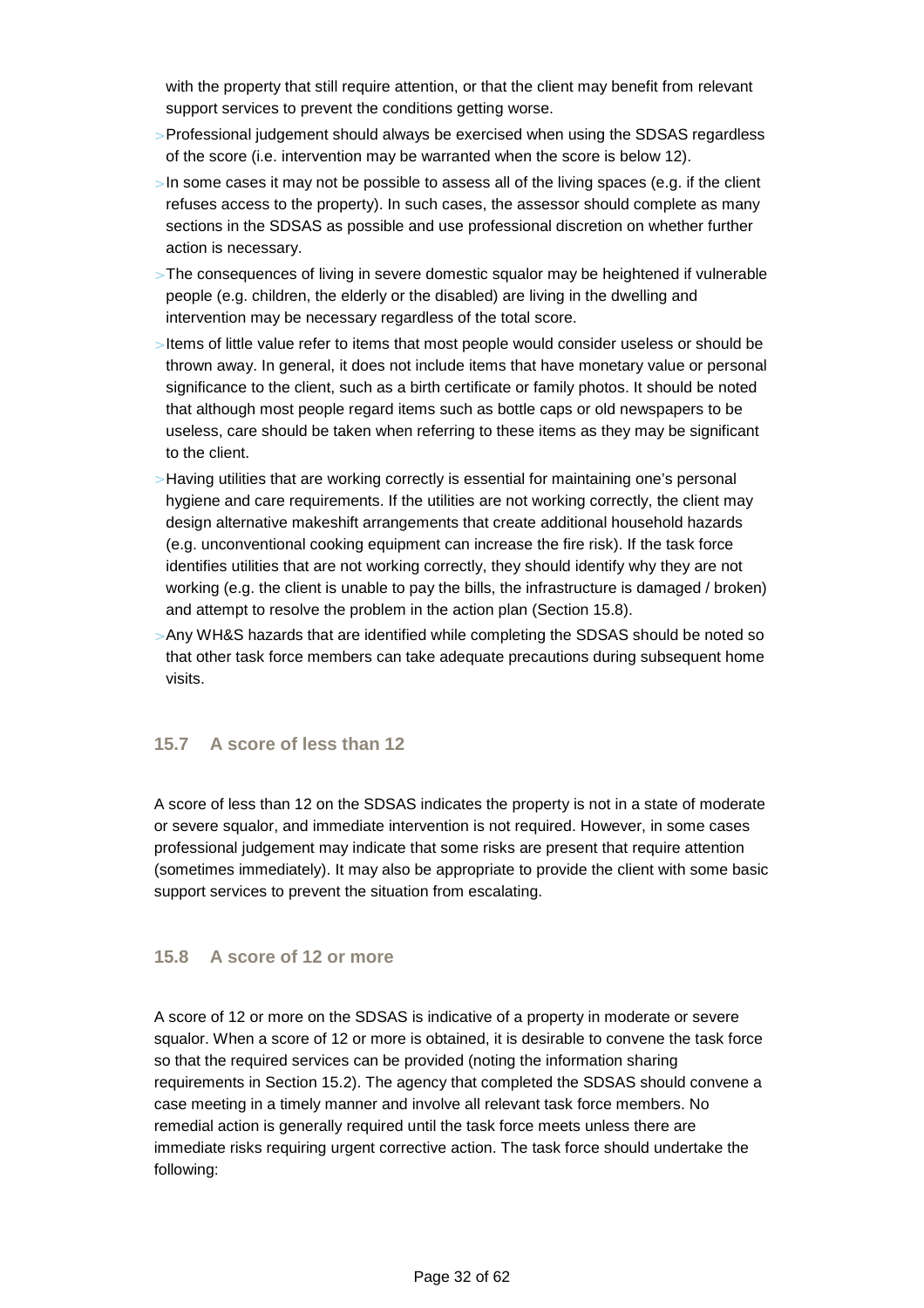#### **I. Identify a key worker (case worker)**

The role of the case worker is to liaise with the client on an ongoing basis and take the lead role in coordinating the interagency response. This is a vital role because it is important that one person builds rapport with the client so the client does not feel overwhelmed or threatened by the presence of many different people from many different agencies. It is important that the case worker also takes the lead role in the interagency response because they are best placed to know when (and in what capacity) interagency collaboration is required. This role is extremely important and sometimes complex, therefore it is imperative that other task force members remain actively involved and assist throughout the process. This continuing involvement by other task force members is especially important once the case worker has developed rapport with the client and the action plan (see III below) is being followed. The task force should develop specific criteria to determine who will undertake this role, giving consideration to the client's health status, prior working relationships and the support services previously, or likely to be, utilised by the client.

#### **II. Identify the associated risks**

The risks associated with the case (e.g. fire, public health, animal welfare, child protection etc.) should be identified, discussed and used to inform the development of the action plan (see below).

#### **III. Develop an action plan**

The aim of the action plan is to identify and prioritise the client's needs and to minimise the associated risks. The exact nature of the action plan will be determined by the SDSAS result, whether the client accepts help and the agencies participating in the task force. The action plan should also identify the roles and responsibilities of each agency as it relates to resolving the case.

#### **15.9 Vulnerable people (e.g. children)**

The risks associated with severe domestic can be heightened when vulnerable people such as the elderly, disabled and children are present. If vulnerable people are present, the associated risks (e.g. welfare concerns, unmet needs) should be identified, reported to the relevant agency and addressed in the interagency action plan.

Children can be particularly vulnerable and domestic squalor can be an indicator of child abuse or neglect. It can be a sign that parents or carers have been, or are unable to, provide the conditions necessary for children's health, safety and wellbeing. There are a number of signs that could indicate a child is being, or has been abused or neglected. These can include individual factors such as physical injuries, delays in children's development, being consistently unwashed, unsupervised, hungry, and behaviour that is destructive or fearful. Environmental signs can include conditions that are hazardous to their health and safety.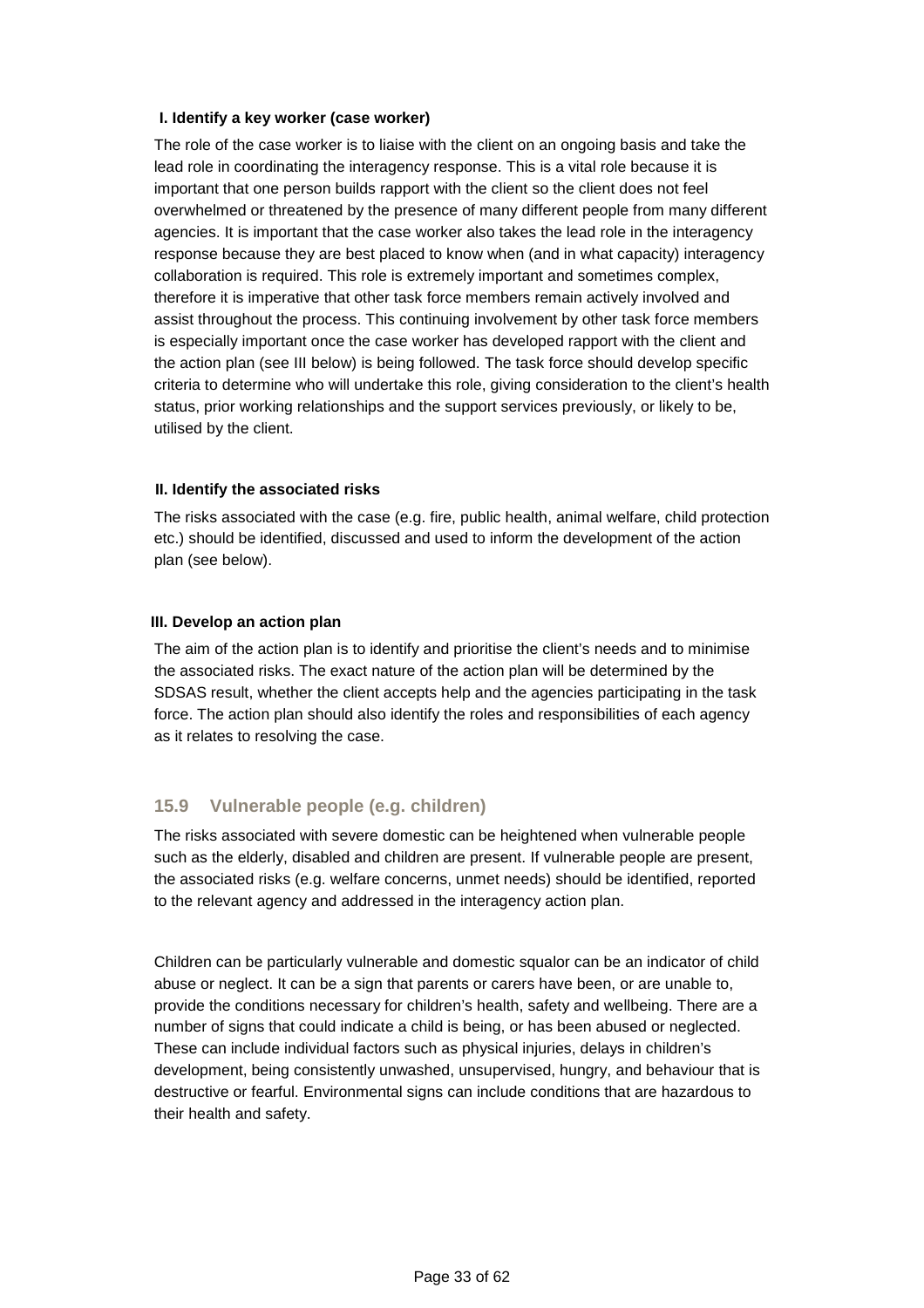Children have the right to be emotionally and physically safe from harm. The South Australian Children's Protection Act 1993 recognises that both organisations and individuals have a role to play in keeping children safe and protected. Therefore, it is essential that the assessment of households identifies if there are any children living in the household, or who regularly stay there.

It is common for families experiencing domestic squalor to be extremely isolated, with very limited contact with services and extended family. This can significantly enhance the vulnerability of children, particularly when this occurs over a length of time. People working with these families are in a unique position to identify and respond to concerns relating to children experiencing domestic squalor and prevent further vulnerability.

If it is suspected on reasonable grounds that a child or young person has been, or is being abused or neglected, people can notify Families SA via the Child Abuse Report Line (phone 13 1487). Certain people are obliged by law to make a notification when the suspicion is formed in the course of their work (whether paid or voluntary) or in carrying out official duties.

Interagency action plans should clearly identify the roles and responsibilities of relevant agencies in addressing the welfare of vulnerable people.

#### **15.10 The client accepts help**

Although rare, efficient and sustainable outcomes are achieved when the client accepts help. A willingness to accept help often stems from the development of a trusting relationship with the client. If the client accepts help, the task force should endeavour to address the client's needs by supporting them and providing them with services such as:

#### **I. Cleaning**

Cleaning may be warranted in the following circumstances:

- > To reduce or eliminate specific risks associated with the condition of the property.
- > When it is part of a treatment program.
- > When the client agrees and is happy for the cleaning to occur.

When the task force decides a clean-up is required, the clean-up should be carefully planned in consultation with the client (if possible). In most circumstances a targeted clean-up that addresses the immediate risks are preferred over large whole of house cleans. Support services should be in place before and after the clean-up to minimise client distress and reduce the rate of reoccurrence. Clean-ups are an extremely stressful event for the client. Therefore, the task force should consider having someone present to support the client such as a family member or a friend. Alternatively, the task force may decide that it is more appropriate to clean the property without the client present. The following should be considered before a clean-up is undertaken:

> The financial cost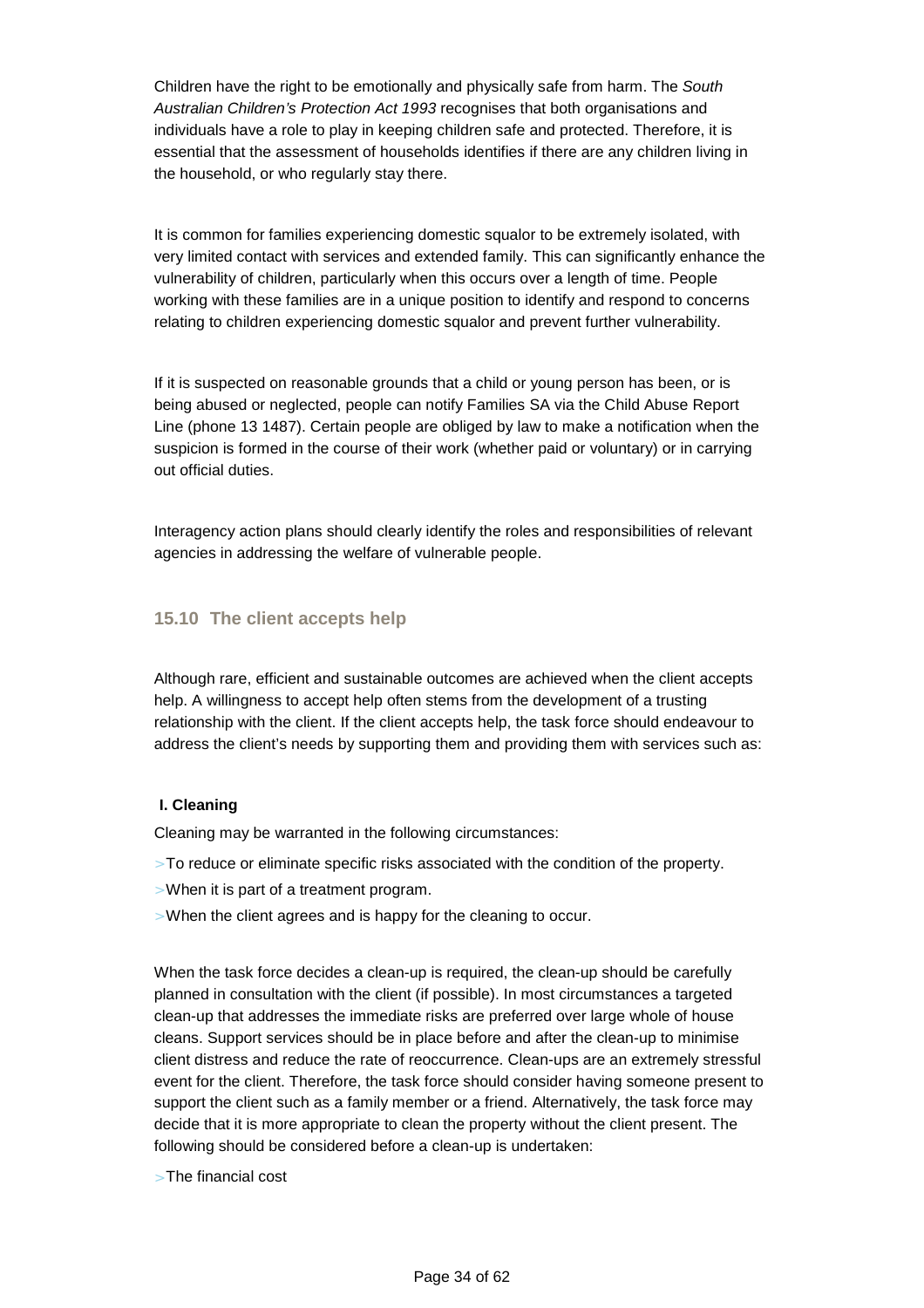Clean-ups can be extremely expensive, so it is important to consider the financial cost and who will pay (The NSW Department of Aging Disability and Home Care 2007). The client may not have the ability to pay and in some circumstances an alternative arrangement may be required (e.g. obtaining assistance from volunteer organisations and/or family and friends). If using a private cleaning company, the task force should engage a company that offers best value for money (considering factors such as cost, if the company is reputable and insured, and whether they are able to address the points below).

#### > Valuable items

Valuable items should be identified and stored in a secure location before and during the clean (The NSW Department of Aging Disability and Home Care 2007). This includes items of monetary value (e.g. jewellery) as well as items of personal significance (e.g. photos, important paper work and clothing).

#### > Keeping an inventory

An inventory of all possessions should be made during the clean (The NSW Department of Aging Disability and Home Care 2007). All items that are discarded should be documented so that the client and task force have a record of what has been removed. This is particularly important in the event of legal action and if the client claims that items have been lost or stolen.

#### **II. Medical treatment**

Although people who live in situations of severe domestic squalor may not suffer from a mental health disorder, many have some underlying medical problem (see Table 1). It is important to identify clients who have an underlying medical condition so that an appropriate form of treatment can be considered. An appropriately trained clinician must undertake all medical assessments and treatment. Cleaning a property without addressing the underlying behaviour will inevitably result in the property returning to a state of squalor post clean. In situations where the client is willing to accept help, the client should be encouraged to see their local General Practitioner (GP) because some medical related matters, such as treatment, are covered under the Medicare benefits scheme. Alternatively, obtaining consent from the client to talk directly to their GP may be beneficial when seeking appropriate treatment. It is also important to note that people who live in severe domestic squalor often have other health related issues as a result of the living conditions (e.g. allergies and lung dysfunction) that should be assessed by a medical professional.

#### **III. Home services**

In cases where the client finds it difficult to maintain their property, it is important to provide in home support. This may include supporting the client with household activities such as cooking, cleaning, washing and gardening. The task force should identify with the client what services would be beneficial and then engage the appropriate agencies (e.g. Domiciliary Care, Meals on Wheels, HACC services provided by some local councils) to deliver these services (noting that eligibility criteria may apply). Providing these services on an ongoing basis may be a critical part of the relapse prevention plan (see IV below).

#### **IV. Relapse prevention strategies**

A large percentage of severe domestic squalor cases reoccur, as indicated in Section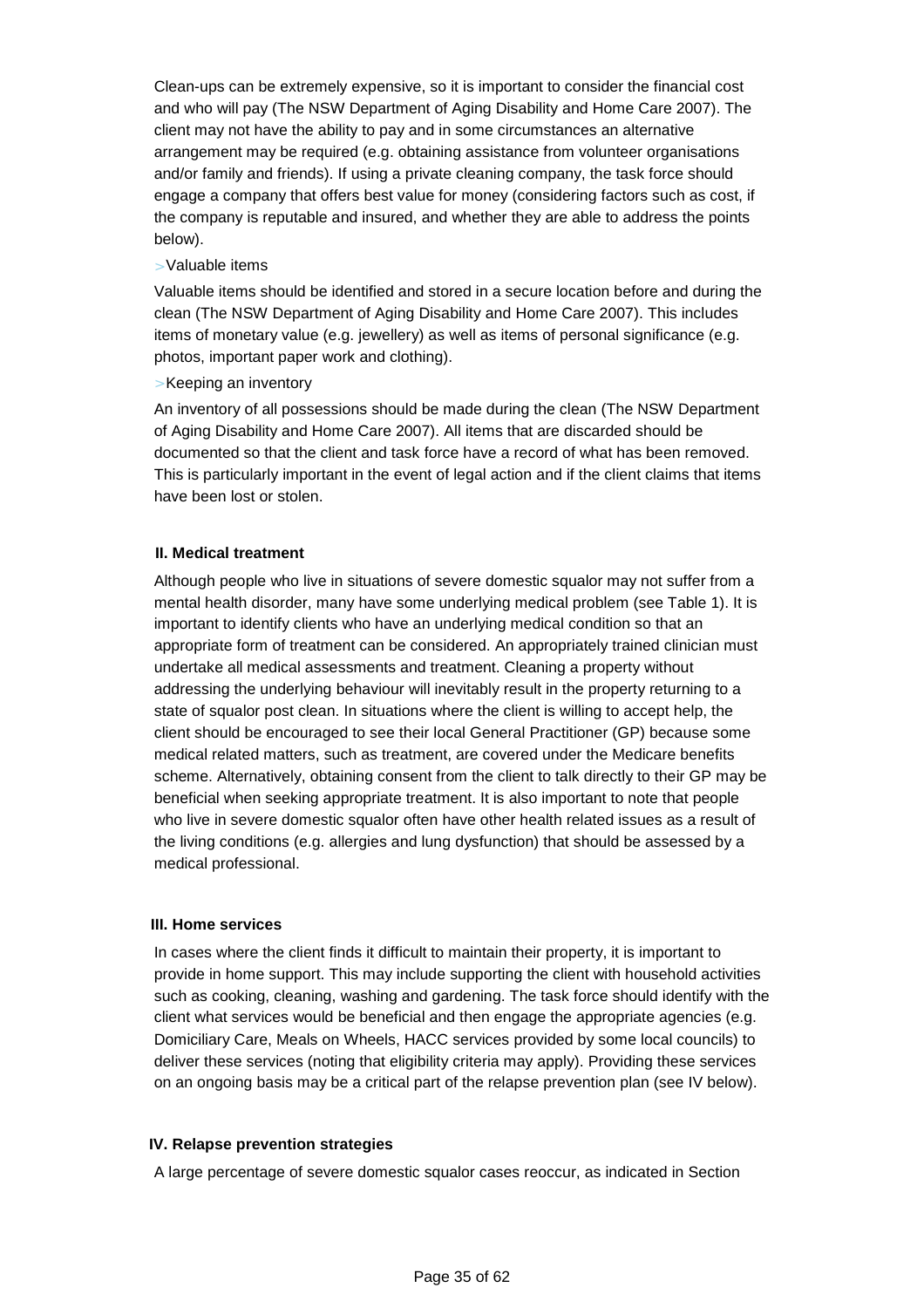12.1. Relapse prevention is very important and the task force should endeavour to implement strategies to prevent reoccurrence of cases. Many of the support services outlined in this section may form part of the relapse prevention strategy for clients who are willing to accept help.

#### **V.Vulnerable people (e.g. children)**

If vulnerable people (e.g. children) are present, refer to Section 15.9.

#### **15.11 The client does not accept help**

Despite the best efforts of the task force, clients may be unwilling to cooperate or accept help. This commonly occurs because:

- $>$  The client does not recognise that their living conditions are in a state of squalor, particularly in cases involving compulsive hoarding (Steketee & Frost 2003).
- > The client is ashamed of the condition of their property and does not want others to see it.
- $>$  The client is fearful that the condition of their property will lead to undesirable outcomes such as eviction (Mental Health Association of San Francisco 2009).

When the client is unwilling to accept help, the task force should aim to determine why. This may be difficult to determine but more favourable outcomes are achieved when the client accepts help.

It should be noted that in cases of severe domestic squalor involving deliberate hoarding, the following investigation process is not suitable because deliberate hoarding refers to a lifestyle choice. Whilst it can be difficult to distinguish cases of deliberate hoarding, it may be identified by the absence of the symptoms listed in Table 1 (noting that a formal health assessment may be required). In cases of deliberate hoarding, Section 15.16 should be followed.

#### **15.12 Advocacy services**

In cases where the client does not accept help, the task force should consider engaging an advocacy service on the client's behalf. In addition to supporting the client, the advocacy agency may be able to convince the client to undertake specific actions that minimise the risks associated with the condition of their property.

#### **15.13 Underlying factors**

When the client is not willing to accept help, the task force, under the guidance of an appropriately qualified clinician (e.g. psychologist), should endeavour to identify whether the client suffers from an underlying health condition that influences the condition of their property. This may not always be possible, but knowing the client's physical and mental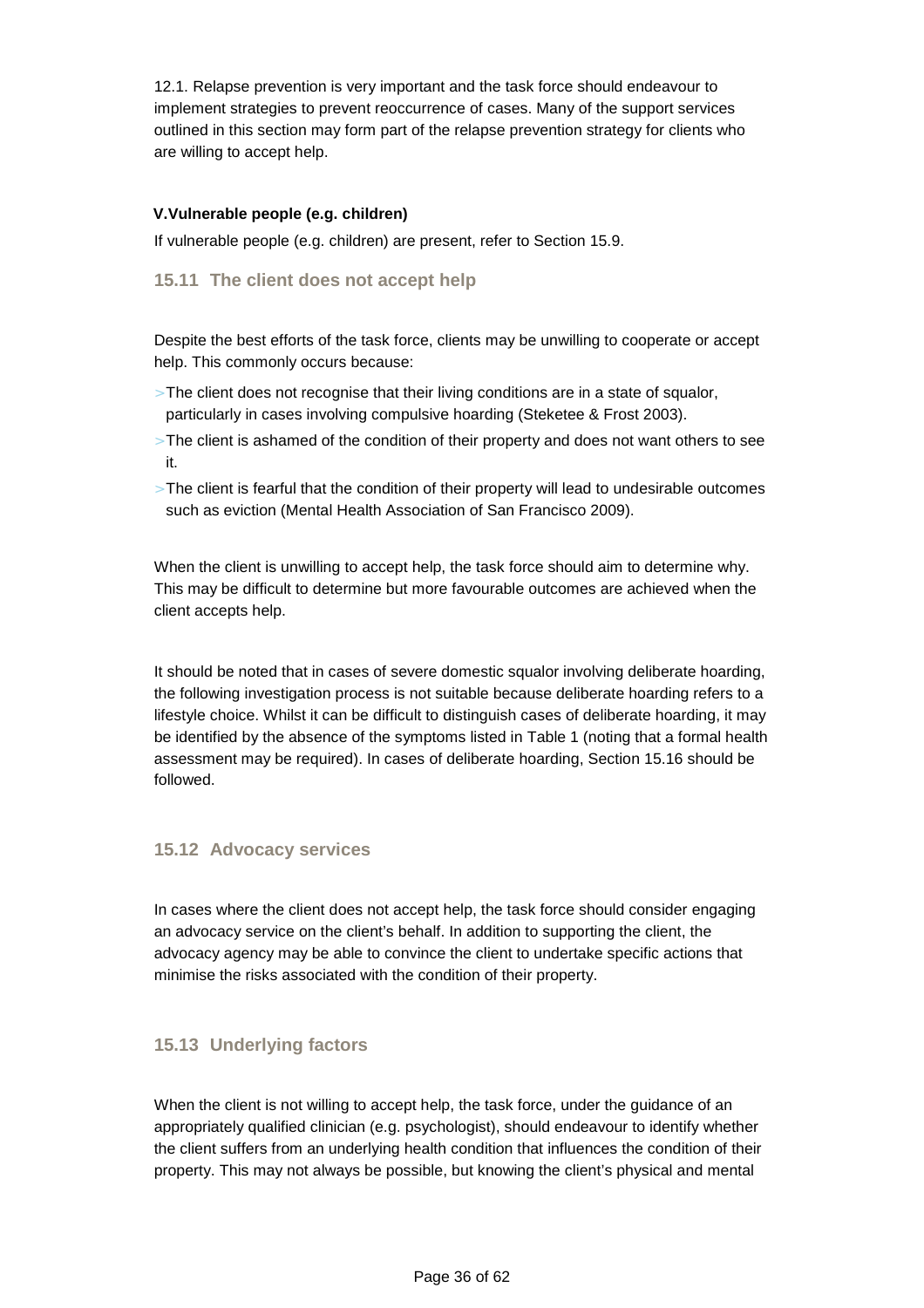health status is useful when developing and refining action plans, and identifying what services will assist the client. The task force may be able to obtain this information through a local community mental health centre, the client's family or the client's GP (noting that confidentiality requirements may prevent information sharing).

In the event that the information regarding the client's health status cannot be obtained, the task force may wish to undertake an informal assessment using Table 1 and any relevant information obtained during the referral or home visit (see Section 15.3). The purpose of the informal health assessment is to make an educated decision about what services will best support the client.

#### **15.14 Evidence of mental ill health**

When there is evidence of mental ill health, the provision of appropriate support services is important, particularly in cases of extreme squalor and when the client is putting themselves and others at risk. Mental health support can vary in the mode of delivery and can be accessed through:

#### **I. The client's family**

The preferred option when accessing mental health support services is to work with the client's family. Although contact with the client's family is not always possible, it is the preferred pathway because family members may be able to convince the client to accept help and initiate less invasive and threatening forms of treatment. Family members can seek support services through the following avenues:

#### > The client's GP:

In cases of severe domestic squalor, GPs may have a role in assessing the client and providing ongoing medical care. In some cases, the client's family may be able to approach the GP directly to initiate this support and care.

#### > An Enduring Power of Guardianship (EPG):

An EPG is a legal document that gives family members the power to act on behalf of the client for health and lifestyle related matters. This can be beneficial because the relevant family member can undertake necessary actions to improve living conditions for the client. An EPG may not be suitable in all cases. It can only be granted if the client is assessed to have mental incapacity and agrees and understands its role.

#### **II. A Community Mental Health Centre (CMHC)**

Public community mental health services are available in metropolitan and country South Australia. They provide a range of service options to meet the needs of people with mental health ill health, including mental health assessment, treatment, care coordination and support services. If a CMHC representative is not on the task force, the task force should contact their local centre for further information.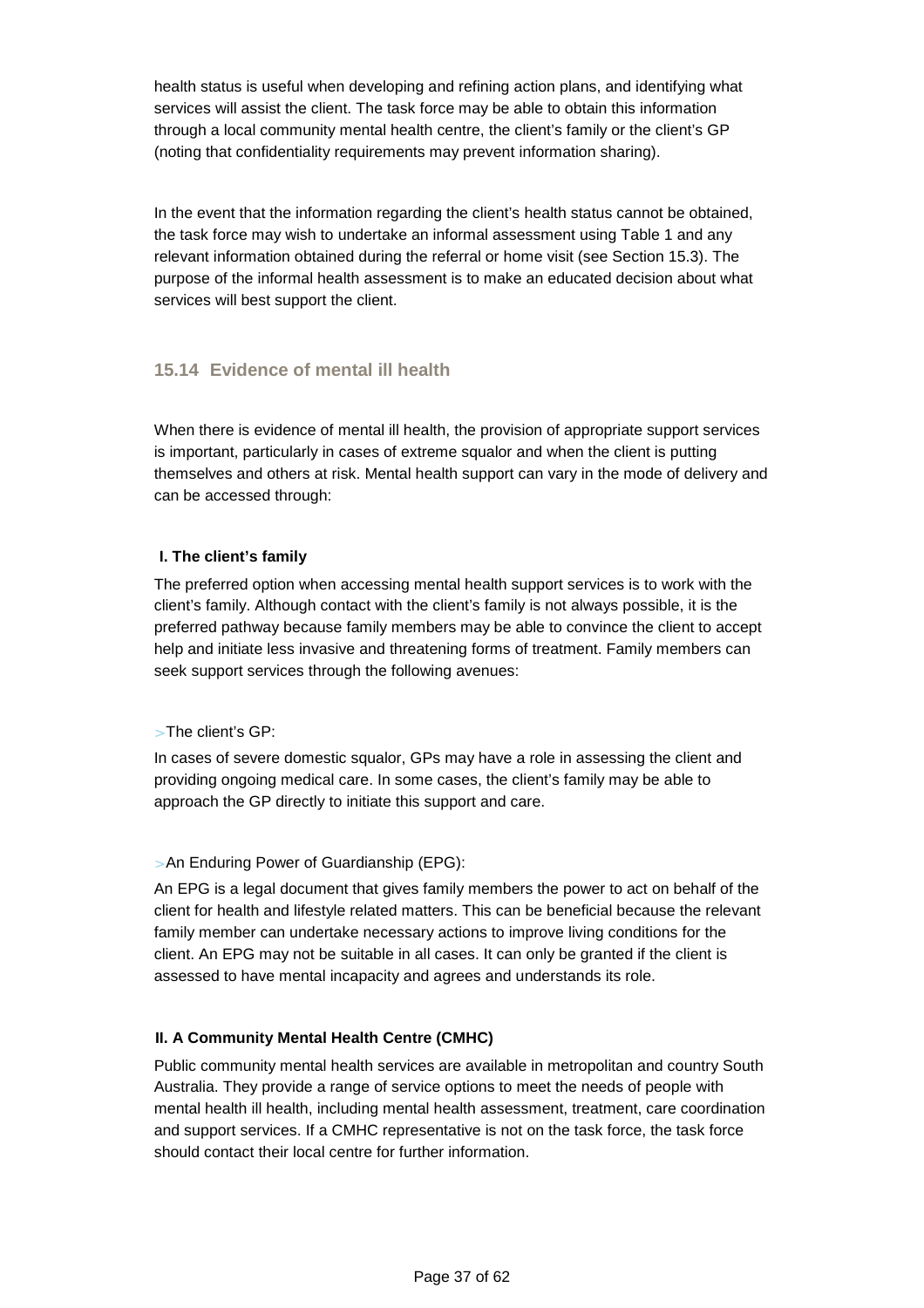#### **III. A Guardianship Order**

A guardianship order is often the least preferred option for obtaining mental health support because it takes away the client's right to self-determination and autonomy. However, a guardianship order may be sought in extreme situations such as when the client lacks the mental capacity to make important decisions regarding their health, safety, wellbeing and living conditions. The appointed guardian's role is to respect the client's wishes while ensuring the client has proper care and protection. In cases of severe domestic squalor, it may be appropriate for the task force to initiate the appointment of a guardian. Applications must be heard at a guardianship board hearing and they are only issued in certain circumstances (e.g. when there is medical evidence of mental incapacity).

If the above mentioned pathways do not achieve support for the client and the client remains unwilling to accept help, the only option remaining to negate the risks associated with the client's property is to use relevant legislation (Section 15.16).

In some cases of severe domestic squalor, there may be evidence of both mental and physical ill health. In such circumstances, the task force should strive to obtain both mental and physical support services.

#### **15.15 Evidence of physical ill health**

If the client has been diagnosed with a physical disability or there is sufficient evidence of a physical impairment, it is vital to obtain appropriate support. Members of the task force are encouraged to identify and locate relevant services even when the client is unwilling to accept help. Some agencies may still be able to offer some level of support. Support services commonly required by clients with a physical impairment include:

- > Cleaning.
- > Organising.
- > Shopping.
- > Cooking.
- > Gardening.
- > General household maintenance.
- > Transport (e.g. to attend appointments).

If support services are unable to assist and the client remains unwilling to accept help, the only option remaining to negate the risks associated with the client's property is to use relevant legislation (Section 15.16).

#### **15.16 Using legislation**

In instances of deliberate hoarding or when the client is unwilling to accept help, the situation may necessitate the use of legislation to minimise the associated risks. Many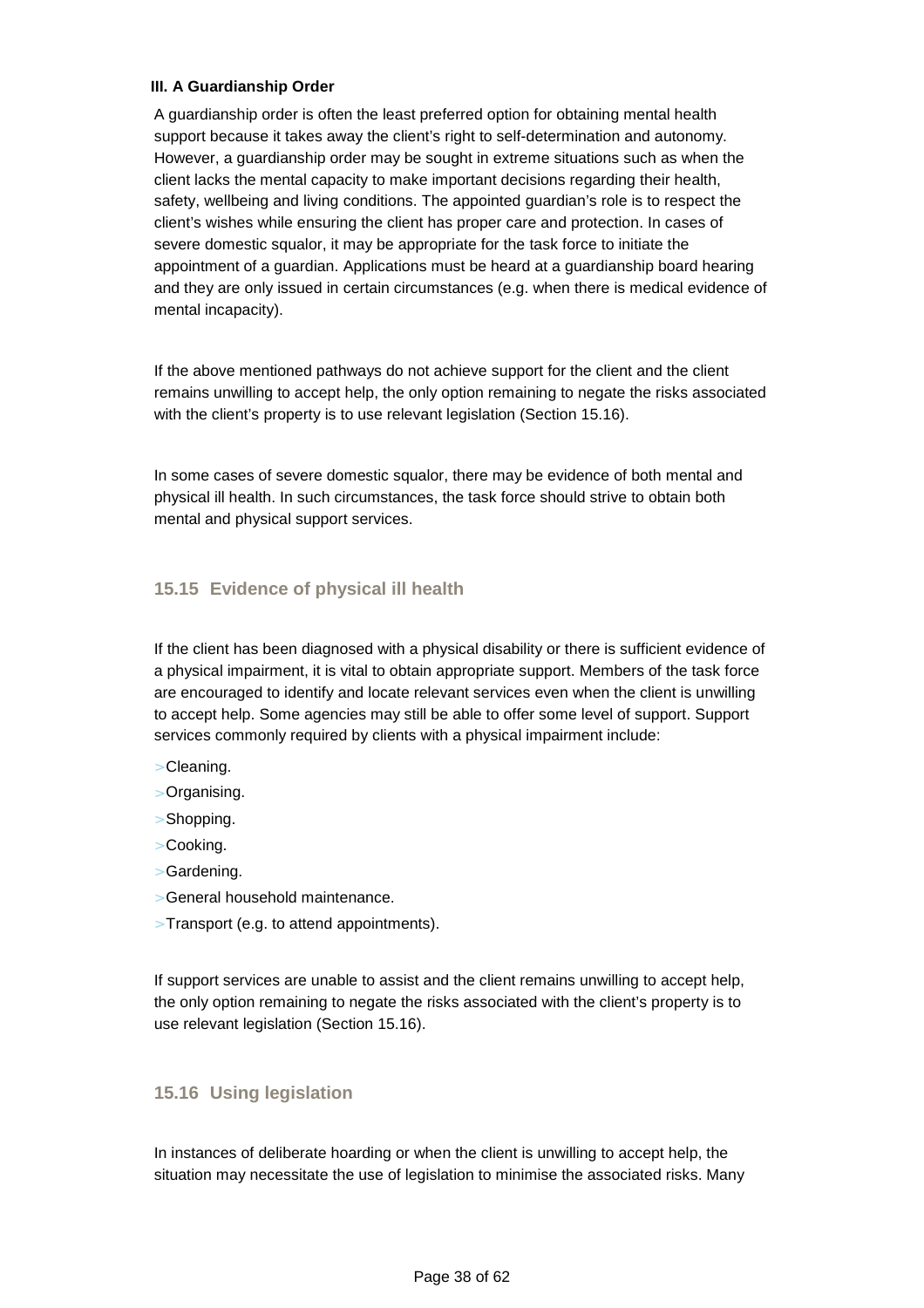different pieces of legislation can be used to resolve cases of severe domestic squalor depending on the nature and severity of the case (see Appendix 3). Whilst the task force should consider which legislation is appropriate under the circumstances, the application and administration of legislation is at the discretion of the relevant agency. This includes ensuring that the principles, intent and purpose of the legislation are upheld at all times.

When the use of legislation is necessary to resolve cases of severe domestic squalor, it should be incorporated into the interagency action plan which contemplates issues such as cleaning, relapse prevention and vulnerable people (Section 15.10).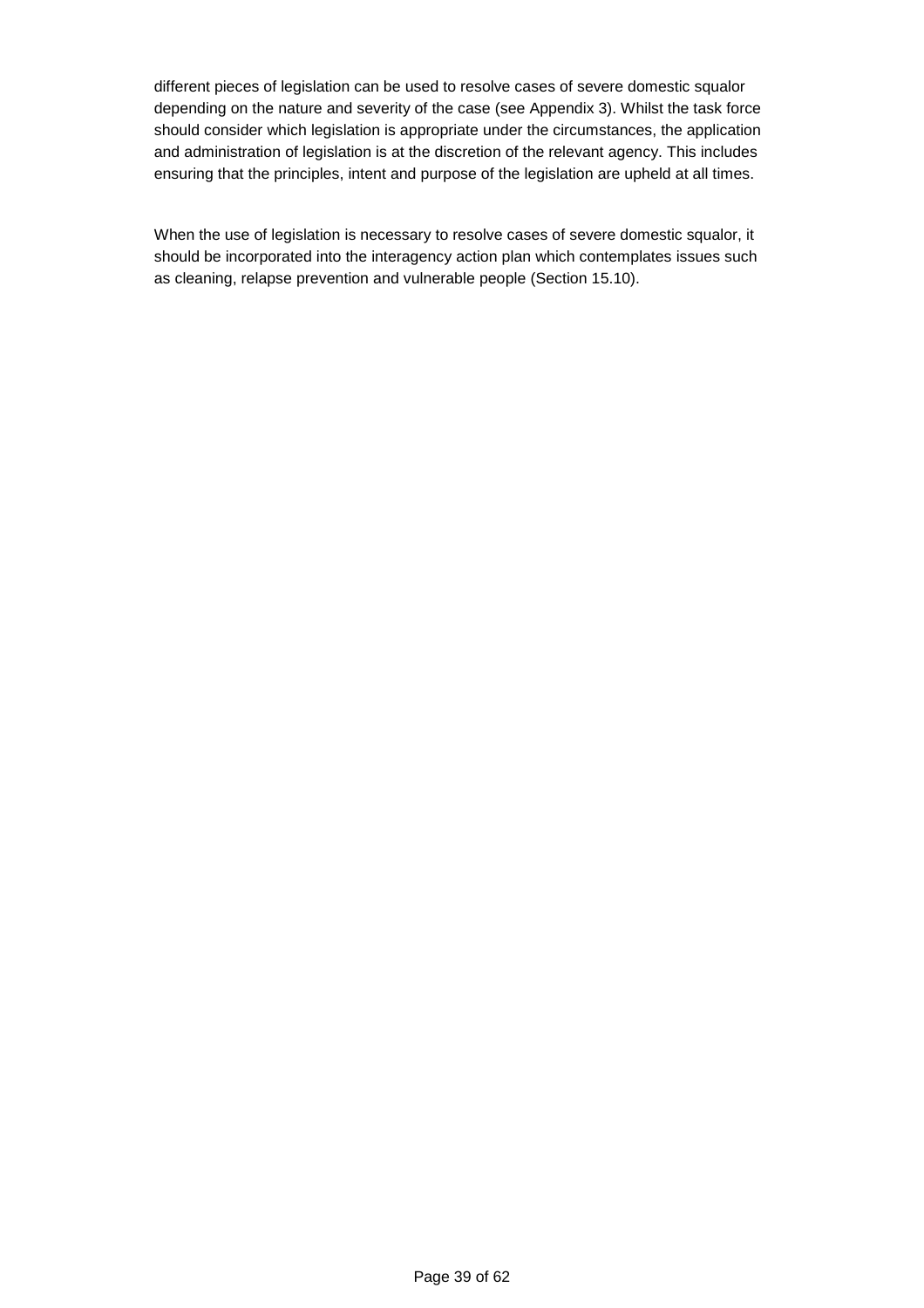## 16. Investigating situations of severe domestic squalor under the South Australian Public Health Act 2011

The South Australian Public Health Act 2011 (the Act) provides a modernised and flexible legislative framework that enables South Australia to better respond to both new and traditional public health challenges. Pursuant to Part 5 of the Act, the Minister for Health and Ageing has published the South Australian Public Health (Severe Domestic Squalor) Policy 2013 (the Policy). The Act and Policy provide relevant authorities (defined in Part 12 of the Act to mean the Chief Public Health Officer or a Council) with two primary pathways for resolving cases of severe domestic squalor, namely:

- > General Duty (Section 56 of the Act).
- $>$  Risk to Health (Section 92(1)(b) of the Act).

The Policy requires the relevant authority to, where applicable, have regard to this Section (Section 16) of the Foot in the Door Guidelines (the Guidelines) when identifying and managing the public health risks associated with severe domestic squalor. However, given the importance of an interagency approach, regard should also be given to Section 15 of the Guideline. Whilst there are several pathways under the Act to resolve cases of severe domestic squalor, this Section focuses on the use of the General Duty because:

- > It provides a thorough risk assessment framework.
- > Natural justice principles are emphasised throughout the process (e.g. through the issue of preliminary notices and consideration of any responses received).
- $>$  Notices served to secure compliance with the general duty can be appealed to the Public Health Review Panel (which is reflective of the administrative framework of the South Australian Public and Environmental Health Act 1987 (now repealed)).
- $>$  Enforcement action can be expedited if required (e.g. Section 92(4)(a) of the Act).

In determining the most appropriate pathway to address cases of severe domestic squalor using the South Australian Public Health Act 2011, authorised officers should have regard to the Principles set out in Part 2 of the Act.

#### **16.1 Assessing severe domestic squalor**

There are a number of tools and assessment scales that authorities can use to assess severe domestic squalor (see Section 15.6). This includes the SDSAS (Appendix 2) which was developed to promote a consistent and objective framework for the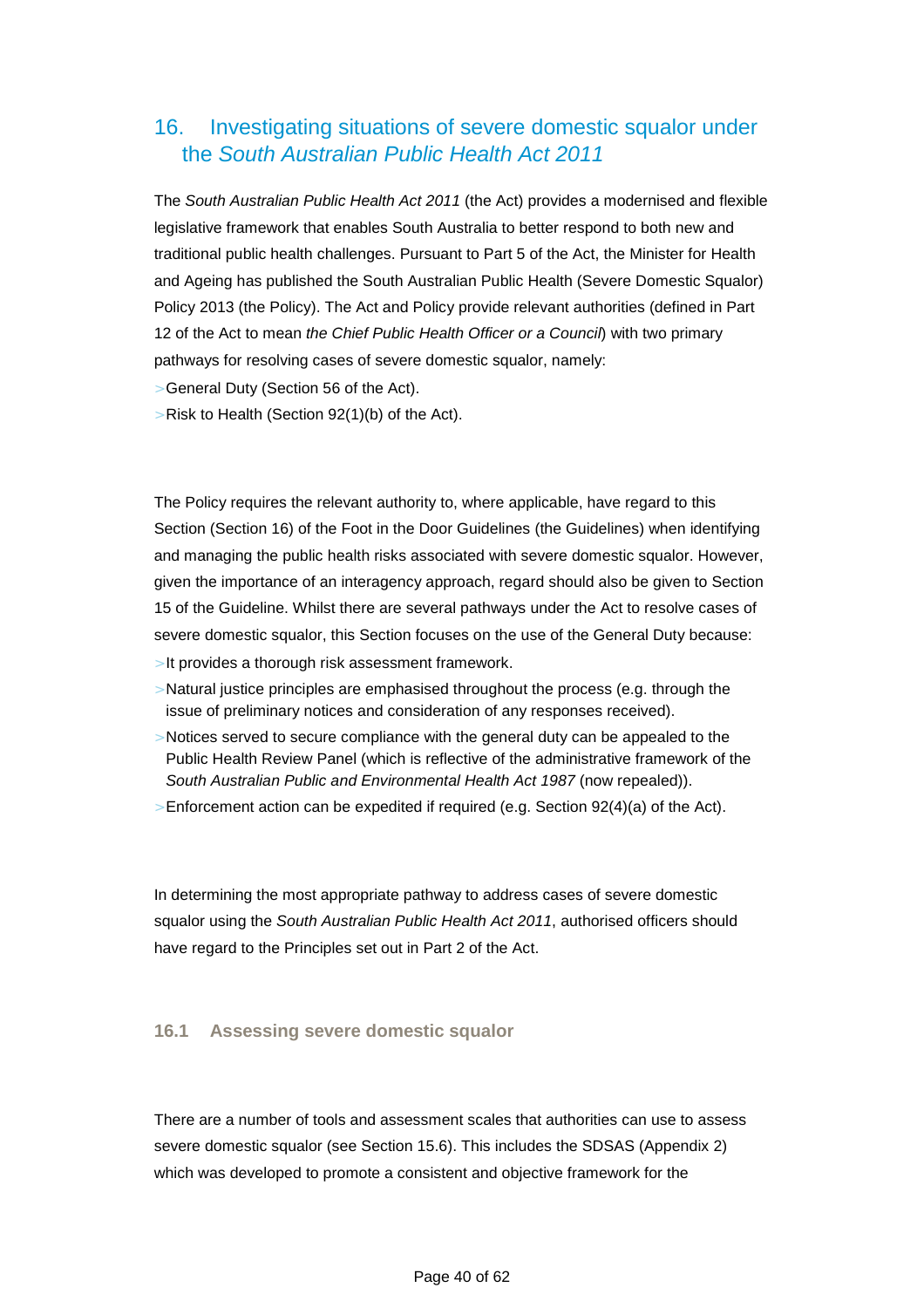assessment of severe domestic squalor on individual premises. In measuring the risks associated with individual cases, the SDSAS also assists in the identification of other agencies that have a role to play in supporting the person in the resolution process.

When using the SDSAS, it is important that authorities refer to Section 15.6 of the Guideline. In addition, it should be noted that the SDSAS measures the extent of severe domestic squalor and does not necessarily measure the public health risk. As such, **a SDSAS score of 12 or more should not be taken to represent a breach of the General Duty**. The use of professional judgement and officer discretion is important when determining the risk to public health. The typical public health related matters associated with severe domestic squalor include (but are not limited to):

#### > Impacts associated with the keeping of animals, including zoonotic disease risks

The keeping of animals in domestic settings can result in a number of impacts on residents and neighbours. Where there is overcrowding, inadequate care or poor animal husbandry, there may be increased risks associated with zoonotic diseases and pests of public health significance (e.g. bird mites, fleas, mites). Refer to Section 7 for more information.

#### > Waste

Putrescible and hazardous waste can pose a risk to public health. Putrescible waste can attract vermin and promote other hazards (such as mould growth) while hazardous waste is by nature a potential health risk (includes waste that is explosive, flammable, poisonous, toxic or infectious). Waste such as building material (e.g. wood and metal), plastic, bottles and newspapers generally do not pose a risk to public health but they may cause other hazards such as a risk of fire.

#### > Sewage

Sewage can pose a risk to health if not disposed of correctly. Domestic premises should have functioning facilities (e.g. shower and toilet) and infrastructure (e.g. sewerage) for personal hygiene.

#### > Vermin

Rats, mice and cockroaches are common pests, particularly in built up environments. They can be a risk to health because they can carry a range of diseases such as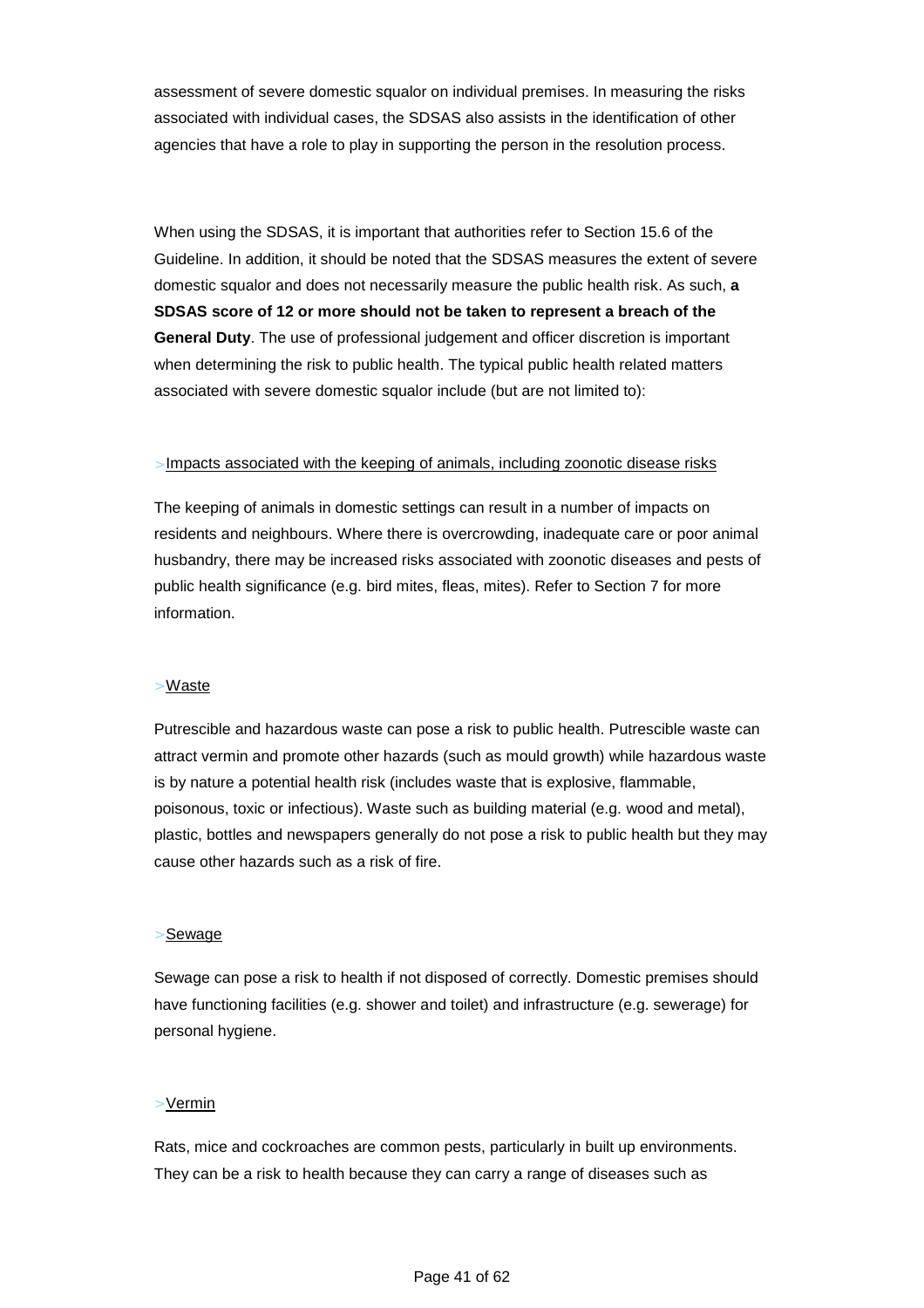leptospirosis and typhus fever as well as disease producing organisms such as staphylococcus. Active and heavy infestations are of particular concern in domestic premises (they are usually linked to a reliable source of food, water and shelter).

#### > Odours

The odours associated with severe domestic squalor do not normally cause direct ill health but they can be a nuisance and a cause of psychological harm or distress for people in the vicinity. Direct health risks may arise through exposure to toxic chemicals, gasses, vapours and particulates.

Under the Policy, severe domestic squalor can be taken to constitute harm to public health for the purposes of the General Duty in Part 6 of the Act. As this is not an offence under the Act in itself, when situations of severe domestic squalor are identified (e.g. using the SDSAS), the relevant authority must determine whether the person has taken all reasonable steps to prevent or minimise any harm to public health under Section 56 (2) and (3) of the Act.

#### **16.2 Has there been a breach of the General Duty?**

Table 9 outlines the General Duty process as it relates to situations of severe domestic squalor. Relevant authorities should have regard to the considerations in the table when determining whether a breach of the General Duty has occurred. Regard should also be given to the SA Health Guideline: South Australian Public Health Act 2011 - General Duty, Notices and Emergency Situations, and Offences.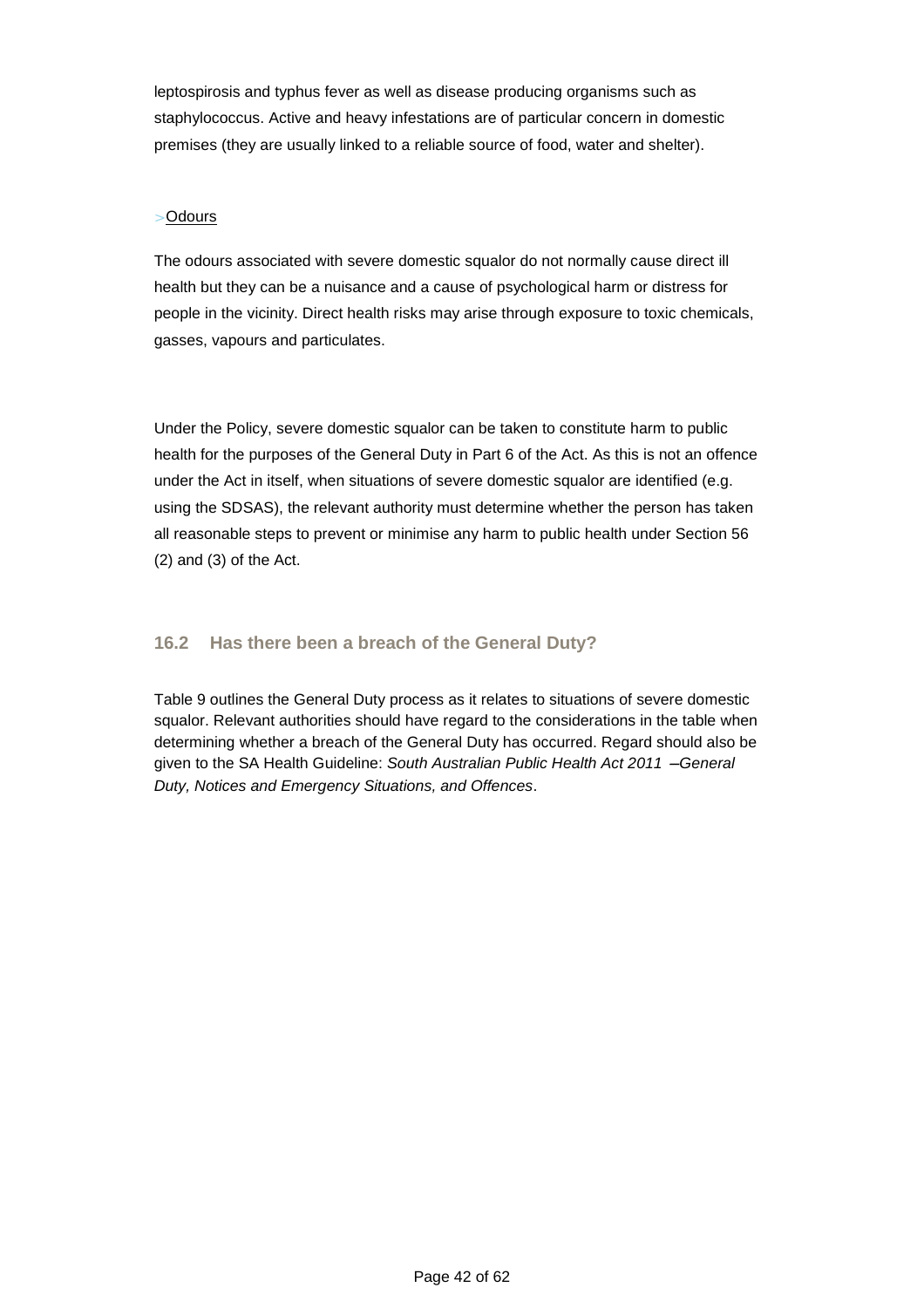#### **Table 9**

Using Section 56 (General Duty) of the South Australian Public Health Act 2011 (the Act) in situations of severe domestic squalor

| Element                                              | <b>Reference</b><br>in the Act | Question                                                                                                                                                                                      | <b>Considerations</b>                                                                                                                                                                                                                                                                                     |  |  |
|------------------------------------------------------|--------------------------------|-----------------------------------------------------------------------------------------------------------------------------------------------------------------------------------------------|-----------------------------------------------------------------------------------------------------------------------------------------------------------------------------------------------------------------------------------------------------------------------------------------------------------|--|--|
| Identifying harm and<br>person responsible<br>s56(1) | s56(1)                         | Is there harm?<br>Is there harm to public health?<br>(note harm is defined broadly – see s3(3) & (4) of the<br>Act)                                                                           | Severe domestic squalor, as defined in the South Australian Public Health (Severe<br>Domestic Squalor) Policy 2013 (the Policy), constitutes harm to public health for the<br>purposes of the Act.<br>A SDSAS score of 12 or more is indicative of 'severe domestic squalor' as defined<br>in the Policy. |  |  |
|                                                      | s56(1)                         | Is it caused (or likely to be caused) by a person?                                                                                                                                            | Yes, severe domestic squalor is caused by a person.                                                                                                                                                                                                                                                       |  |  |
|                                                      | s56(3)(c)                      | Is the person acting in circumstances prescribed by<br>the regulations?                                                                                                                       | > N/A                                                                                                                                                                                                                                                                                                     |  |  |
| s56(3)                                               | s56(3)(b)                      | Is the person acting in accordance with a policy or<br>code of practice published by the Minister?                                                                                            | The South Australian Public Health (Severe Domestic Squalor) Policy 2013.                                                                                                                                                                                                                                 |  |  |
| Exclusions                                           | s56(3)(a)                      | Is the person acting in accordance with accepted<br>practice, taking into account the community<br>expectations and prevailing environmental, social and<br>economic practices and standards? | Whilst there may be different expectations as it relates to amenity, the community's<br>expectation of severe domestic squalor should not differ according to social or<br>economic status.                                                                                                               |  |  |
| Reasonable Steps s56(2)                              | s56(2)                         | Are the actions of the person inconsistent with or<br>detrimental to any of the objects of the Act?<br>Are the proposed measures consistent with the<br>objects of the Act?                   | See s4(1) of the Act (Objects of Act).                                                                                                                                                                                                                                                                    |  |  |
|                                                      | s56(2)(a)                      | What is the potential impact of failing to comply with<br>the General Duty?                                                                                                                   | What is the risk to public health? Consider, for example, zoonotic diseases, waste,<br>sewage, vermin and odours.                                                                                                                                                                                         |  |  |
|                                                      |                                |                                                                                                                                                                                               | $>$ The SDSAS findings, particularly questions C, F, G, H and I.                                                                                                                                                                                                                                          |  |  |
|                                                      |                                |                                                                                                                                                                                               | $>$ To what extent will a notice address the risks to public health?                                                                                                                                                                                                                                      |  |  |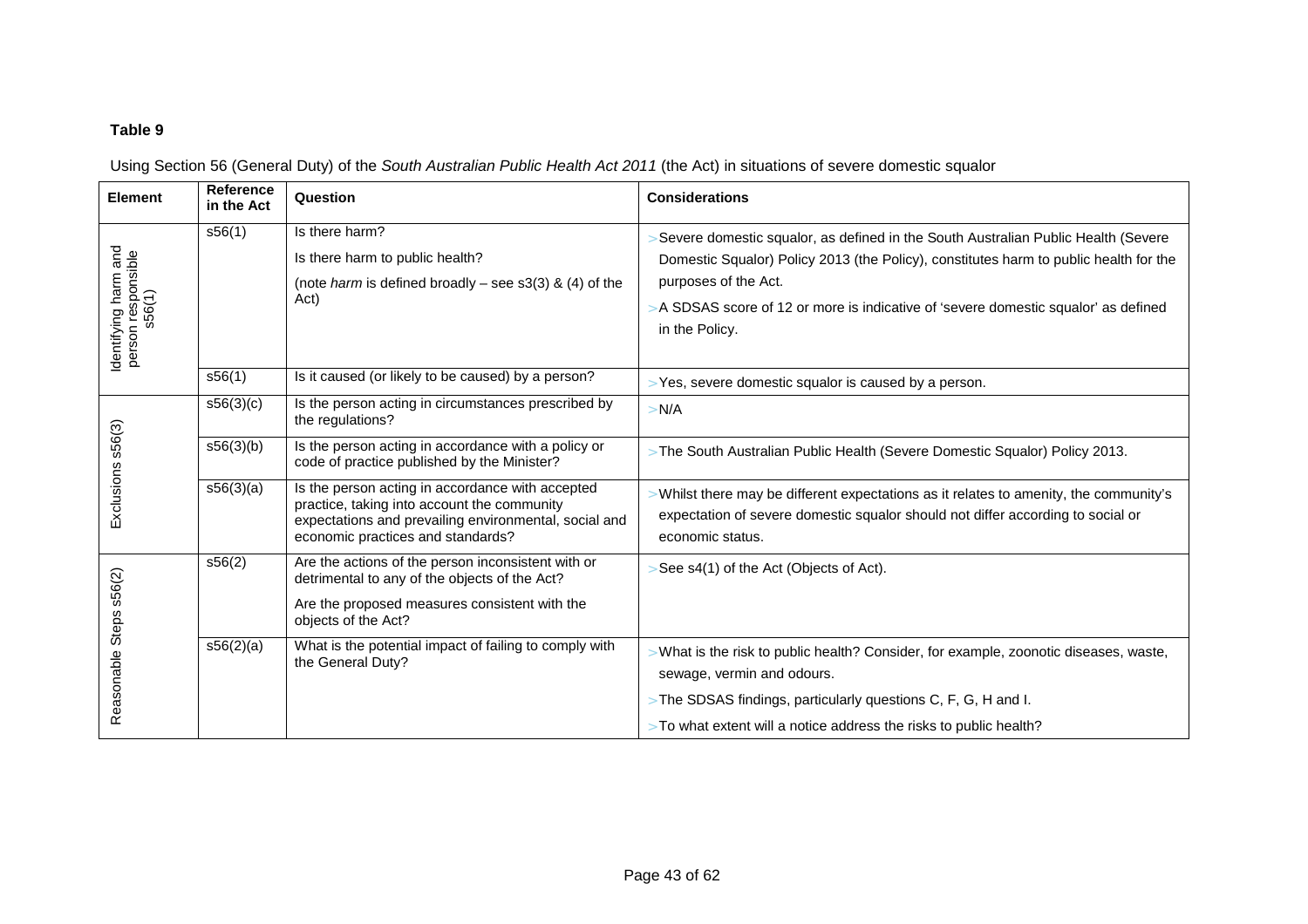| Element                        | <b>Reference</b><br>in the Act | Question                                                     | <b>Considerations</b>                                                                                                                                                                             |  |  |
|--------------------------------|--------------------------------|--------------------------------------------------------------|---------------------------------------------------------------------------------------------------------------------------------------------------------------------------------------------------|--|--|
|                                | s56(2)(b)                      | Are there environmental, social, economic or practical       | > The SDSAS findings.                                                                                                                                                                             |  |  |
|                                |                                | implications?                                                | Refer to Section 10 of the Foot in the Door Guidelines.                                                                                                                                           |  |  |
|                                |                                |                                                              | Are there other agencies involved? How will the situation impact on other agencies'<br>assistance / services?                                                                                     |  |  |
|                                |                                |                                                              | Is the person at risk of homelessness?                                                                                                                                                            |  |  |
|                                |                                |                                                              | $>$ The costs associated with action required to mitigate the risks to health (e.g. a<br>clean-up of the property)?                                                                               |  |  |
|                                |                                |                                                              | Do the compliance costs outweigh the public health benefits?                                                                                                                                      |  |  |
|                                |                                |                                                              | How will a notice affect the environmental, social, economic or practical<br>implications?                                                                                                        |  |  |
| Reasonable Steps s56(2) (cont) | s56(2)(c)                      | What is the degree of risk involved?                         | Refer to the SA Health Guideline: South Australian Public Health Act 2011 -<br>General Duty, Notices and Emergency Situations, and Offences (Appendix 3 - Risk<br>assessment guide and template). |  |  |
|                                | s56(2)(d)                      | What is the nature, extent and duration of harm?             | > The SDSAS findings, particularly questions C, F, G, H and I.                                                                                                                                    |  |  |
|                                |                                |                                                              | Who is at harm - the residents, immediate neighbours or the wider community?                                                                                                                      |  |  |
|                                |                                |                                                              | Is the risk associated with zoonotic diseases, waste, sewage, vermin or odours?                                                                                                                   |  |  |
|                                |                                |                                                              | Is the harm due to acute or chronic exposure?                                                                                                                                                     |  |  |
|                                | s56(2)(e)                      | Is guidance provided by a relevant policy?                   | > The South Australian Public Health (Severe Domestic Squalor) Policy 2013                                                                                                                        |  |  |
|                                | s56(2)(f)                      | Is guidance provided by a relevant code of practice?         | N/A                                                                                                                                                                                               |  |  |
|                                | s56(2)(g)                      | Is guidance provided by a relevant regulation?               | N/A                                                                                                                                                                                               |  |  |
|                                | $S56(1)-(3)$                   | Have all the requirements of s56 been considered?            | Part 2 of the Act (Objects, principles and interactions with other Acts).                                                                                                                         |  |  |
| Conclusion                     |                                | Have all relevant Objects and Principles been<br>considered? | $>$ The proportionate regulation principle, participation principle and partnership<br>principle are particularly relevant for situations of severe domestic squalor.                             |  |  |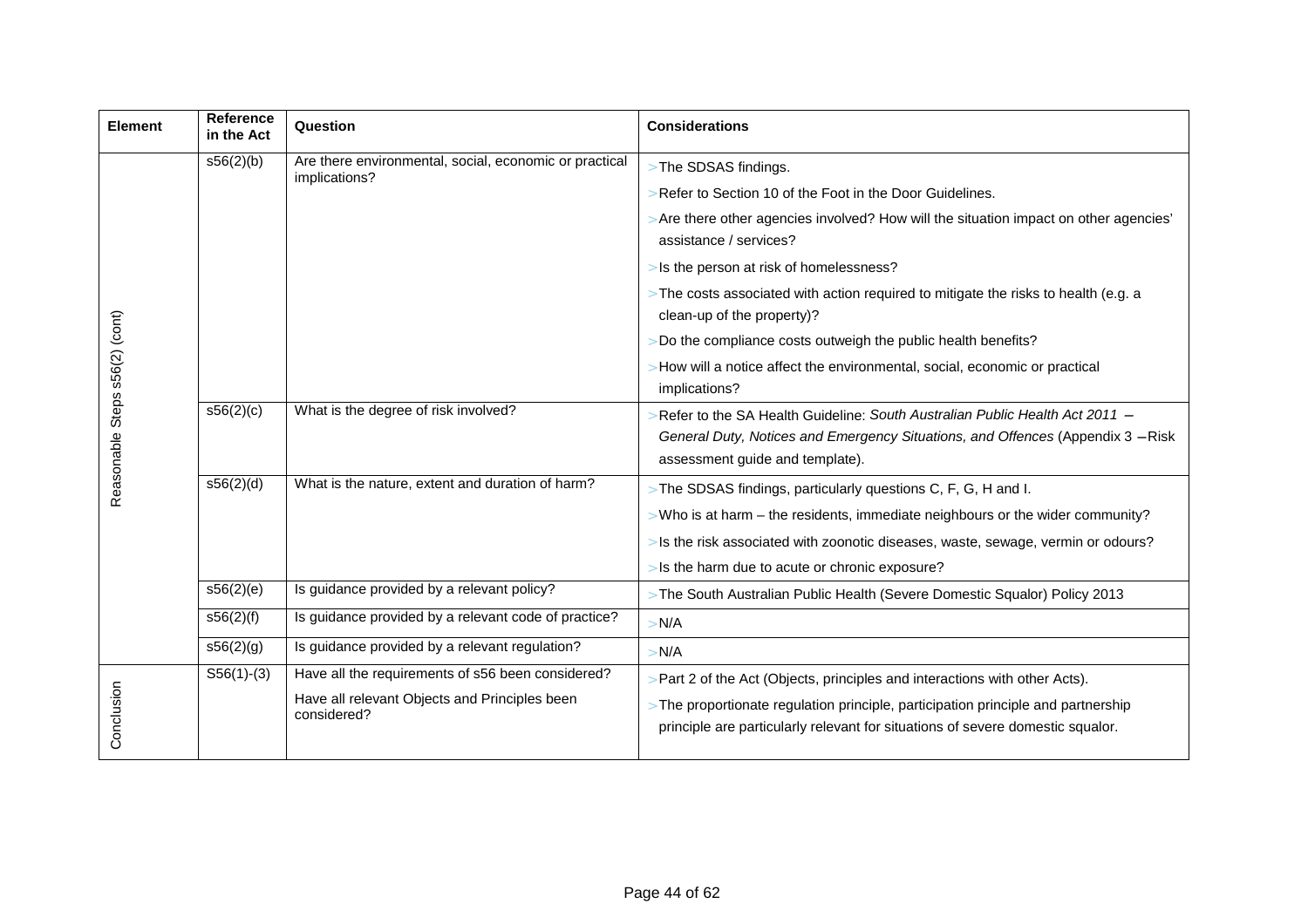If the relevant authority believes a breach of the General Duty has occurred, securing compliance is achieved by serving a notice under Section 92 of the Act. However, before a notice can be served, the authority must undertake the prescribed procedure in Section 92 (2) (a) of the Act. Table 10 outlines this process and highlights some factors to consider in situations of severe domestic squalor. When serving notices under Section 92 of the Act, the relevant authority should also take into account the SA Health Guideline: South Australian Public Health Act 2011 – General Duty, Notices and Emergency Situations, and Offences.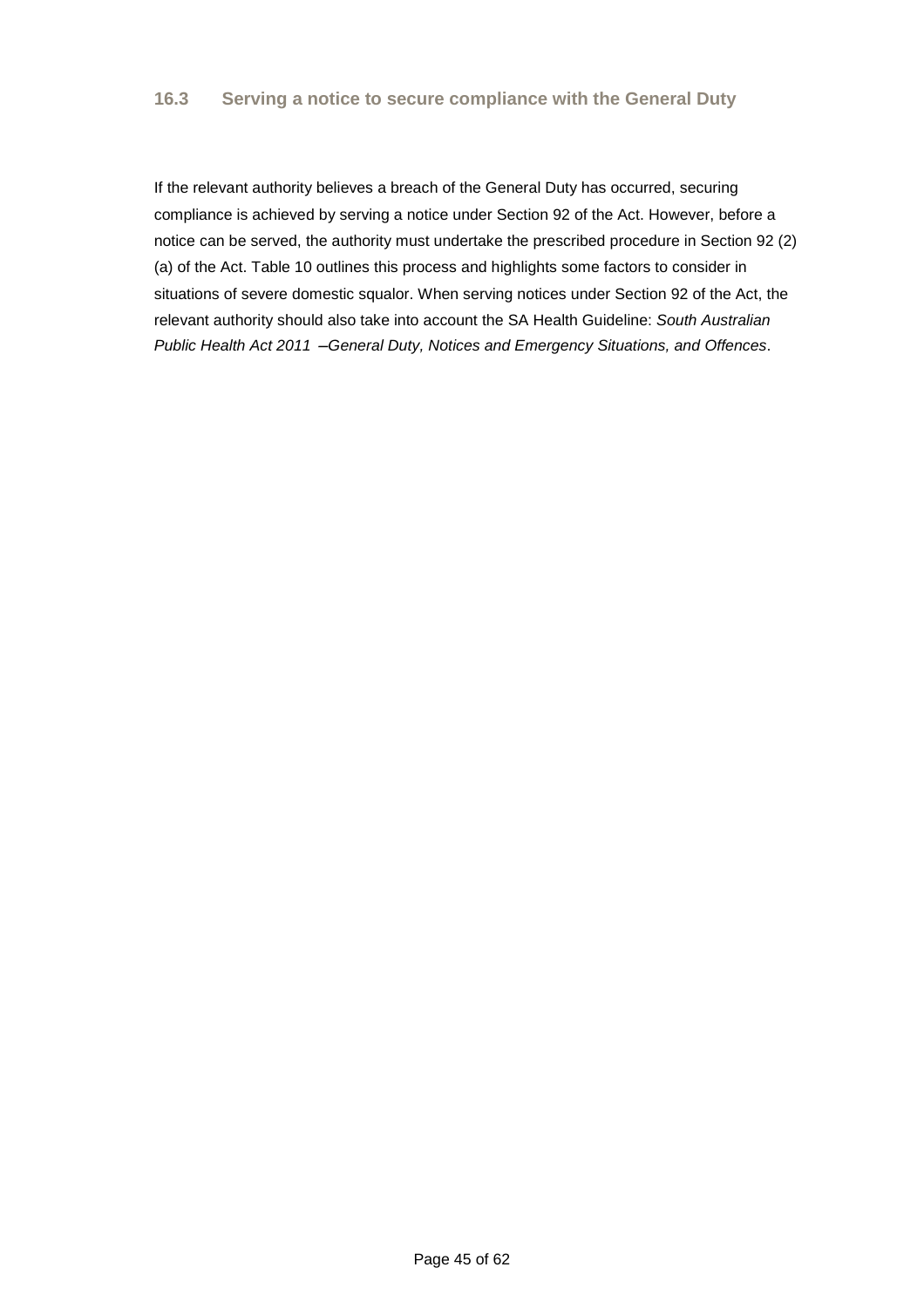#### **Table 10**

| <b>Element</b>              | Reference<br>in the Act | Question                                                                                                              | <b>Considerations</b>                                                               |
|-----------------------------|-------------------------|-----------------------------------------------------------------------------------------------------------------------|-------------------------------------------------------------------------------------|
|                             | 92(2)(a)(i)             | How many people are affected, or potentially affected<br>by the breach of the duty?                                   | The SDSAS findings.                                                                 |
|                             |                         |                                                                                                                       | Does it affect the residents, immediate neighbours or wider community?              |
| to secure<br>e General Duty | 92(2)(a)(ii)            | What is the degree of harm, or potential degree of<br>harm, to public health on account of the breach of the<br>duty? | The SDSAS findings, particularly questions C, F, G, H and I.                        |
|                             |                         |                                                                                                                       | What is the degree of harm associated with the public health risks?                 |
| serving t<br>with the       |                         |                                                                                                                       | Consider any vulnerable people affected (refer to Section 15.6 and 15.9 of the Foot |
|                             |                         |                                                                                                                       | in the Door Guidelines).                                                            |
| Notice s<br>compliance      | 92(2)(a)(iii)           | What steps has the person(s) responsible taken, or<br>proposed to take to avoid or address the impact of the          | Has priority been given to minimising the immediate public health risks?            |
|                             |                         | breach of duty?                                                                                                       | Are the time frames reasonable?                                                     |
|                             |                         |                                                                                                                       | Does the person require assistance to minimise the public health risks?             |

Using Section 92 (Notices) of the *South Australian Public Health Act* 2011 (the Act) to secure compliance with the general duty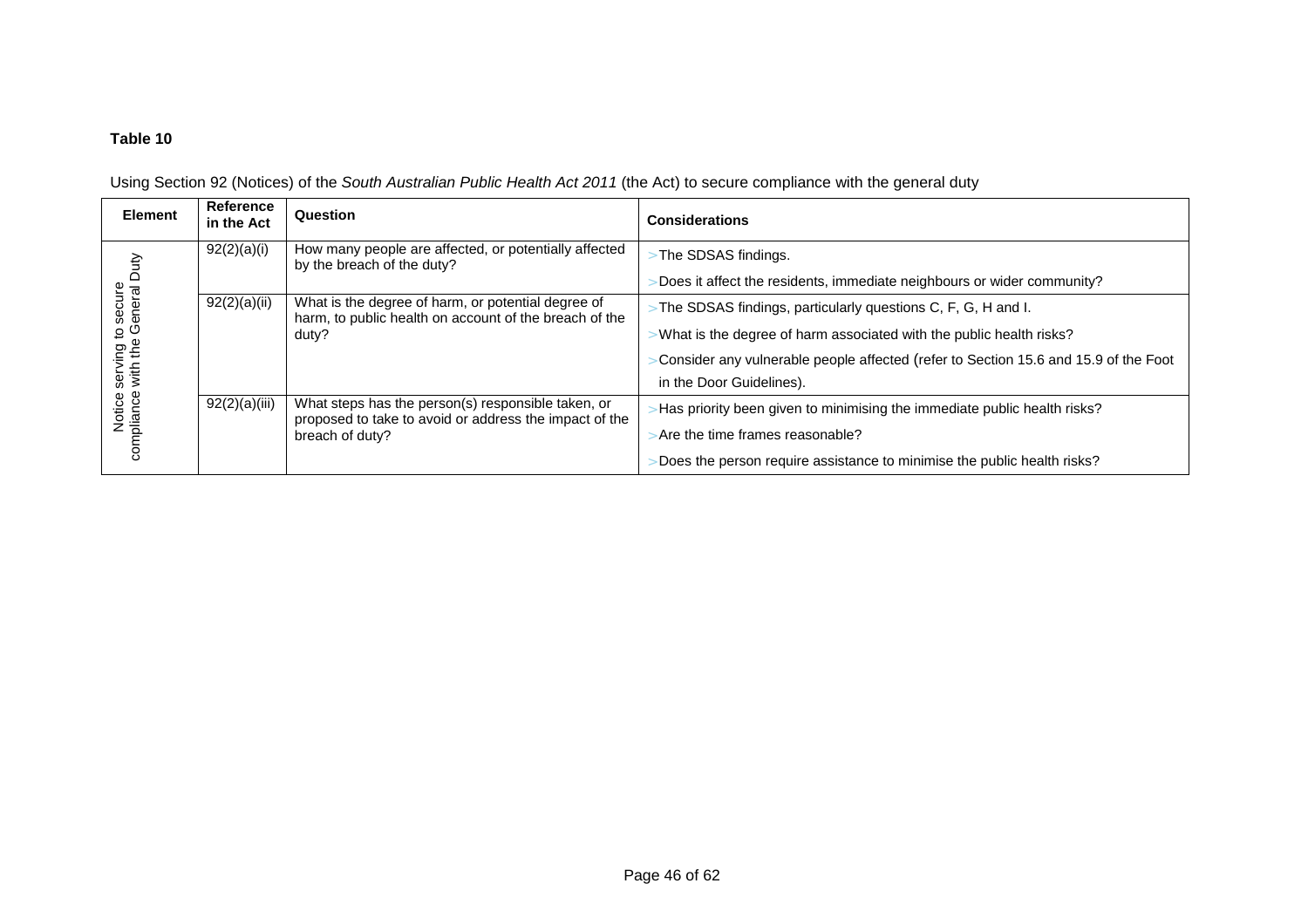## 17. Conclusion

Despite the lack of robust local statistics, preliminary investigations and data demonstrate that severe domestic squalor impacts significantly on many people, families and service providers in South Australia. Severe domestic squalor impedes daily life. The threat of relationship breakdowns, community isolation, injury, illness and eviction are common factors facing many people living in squalid conditions.

Severe domestic squalor is generally symptomatic of an underlying illness or condition, the identification and management of which can significantly improve the effectiveness of interventions aimed at remediating the squalor.

This guideline aims to serve as a framework for agencies to use when dealing with cases of severe domestic squalor. Forming and sustaining local relationships between agencies and service providers is critical in the management of severe domestic squalor and optimising outcomes for the people affected by this complex issue.

South Australian agencies are encouraged to work cooperatively and collaboratively when working towards resolving cases of severe domestic squalor.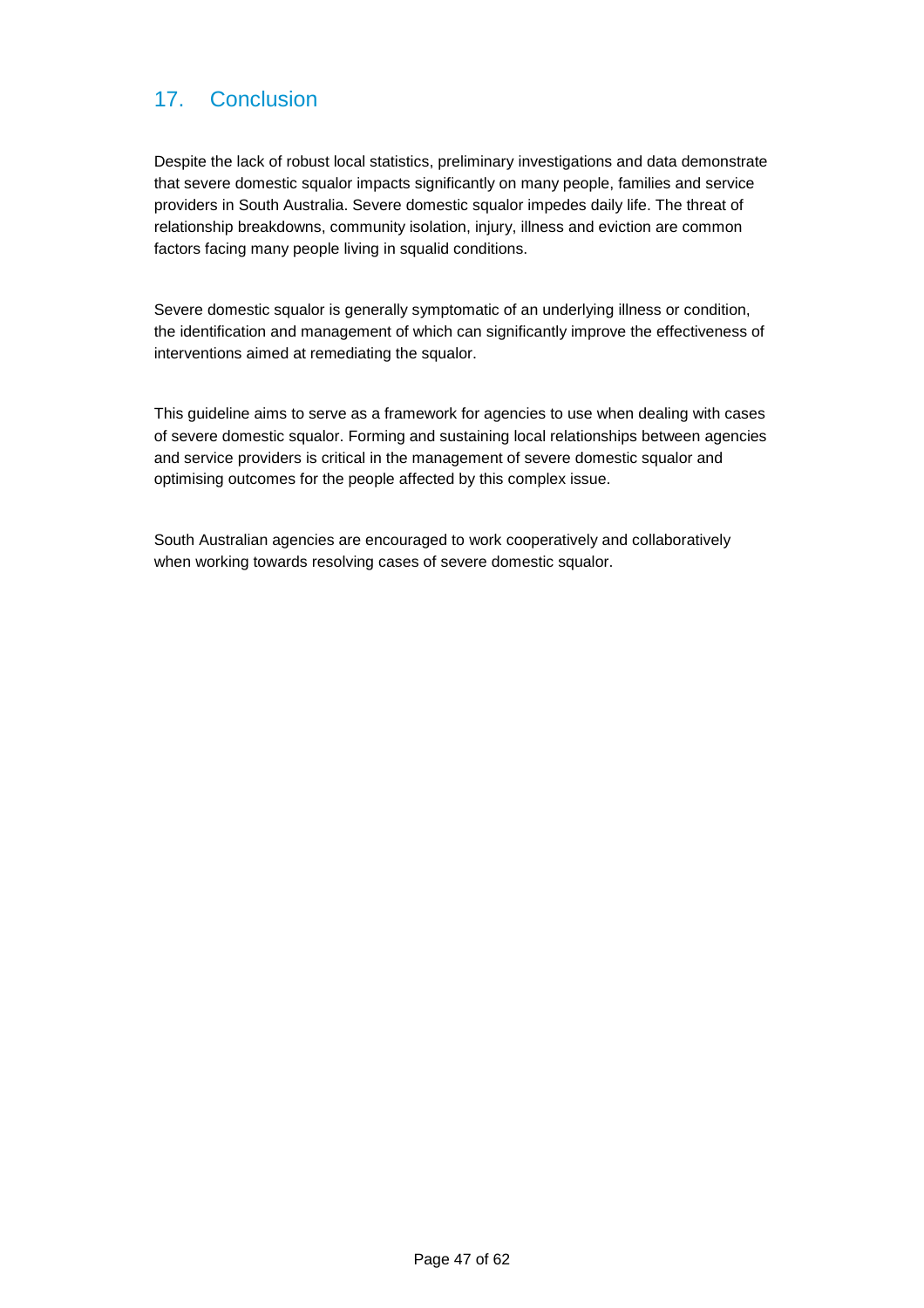## 18. References

American Psychiatric Association 2000, Diagnosis and statistical manual – text revision, American Psychiatric Publishing, electronic resource https://www.library.health.sa.gov.au/Default.aspx?tabid=1

American Psychiatric Association 2013, Diagnostic and Statistical Manual of Mental Disorders Fifth Edition (DSM-5), American Psychiatric Association, Arlington VA.

Best-Lavigniac, J 2006, Hoarding as an Adult - Overview and Implications for Practice, Journal of Psychosocial Nursing, vol 44, no 1, pp 48-51, viewed 5 February 2009

Castrodale, L, Bellay Y.M, Brown, C.M., Cantor, F.L, Gibbins, J.D, Headrick, M.L, Leslie, M.J, MacMahon, K, O'Quin, J.M, Patronek, G, Silva, R.A, Wright, J.C & Yu, D.T 2010, 'General Public Health Considerations for Responding to Animal Hoarding Cases', Journal of Environmental Health, vol 72, no 7, pp 14-18, viewed 23 September 2010

Cermele, J, Melendez-Pallitto, L & Pandina, G 2001, 'Intervention in Compulsive Hoarding – A Case Study, Behaviour Modification, vol 25, no 2, pp 214-232, viewed 25 February 2009

Day, M.R & Leahy-Warren, P 2008, 'Self-neglect 1: recognising features and risk factors', Nursing Times, vol. 104, no. 24, pp. 26-27, viewed 18 February 2009

Dinning, L 2006, Ottawa's Community Response to Hoarding Plan, Canadian Mental Health Association web site, viewed 18 February 2009, http://www.cmhahp.on.ca/documents/SCPI\_FINAL\_Report\_No\_Room\_to\_Spare.pdf

Frost, R & Steketee, G 1999, 'Issues in the Treatment of Compulsive Hoarding', Cognitive and Behavioural Practice, vol 6, no 4, pp 397-407, viewed 5 February 2009

Frost, R, Steketee, G & Williams, L 2000, 'Hoarding: a community health problem', Health and Social Care in the Community, vol 8, no 4, pp 229-234, viewed 5 February 2009

Frost, R, Steketee, G & Grisham, J 2004, 'Measurement of compulsive hoarding: saving inventory-revised', Behaviour Research and Therapy, vol 42, pp 1163-1182, viewed 23 February 2009

Halliday G, Banerjee, S, Philpot, M & Macdonald, A 2000, 'Community study of people who live in squalor', Lancet, vol 355, pp 882-886, viewed 23 February 2009

Halliday, G & Snowdon, J 2009, 'The Environmental Cleanliness and Clutter Scale (ECCS)', International Psychogeriatrics, vol 21, no. 6, pp 1041 - 1051.

Hwang, J, Tsai, S, Yang, C, Liu, K & Lirng, J 1998, 'Hoarding Behaviour in Dementia – A Preliminary Report', The American Journal of Geriatric Psychiatry, vol 6, no 4, pp 285- 289, viewed 7 February 2009

Jones, R 2004, 'Dad can't stop hoarding', Community Care, 12-18 February, pp 22, viewed 5 February 2009

Lucini, G, Monk, I & Szlatenyi C 2009, 'An Analysis of Fire Incidents Involving Hoarding Households', BA Project, Worcester Polytechnic Institute.

Mataix-Cols, D, Frost, RO, Pertusa, A, Clark, LA, Saxena, S, Leckman, JF, Stein, DJ, Matsunaga, H & Wilhelm, S 2010, 'Hoarding Disorder: A New Diagnosis For DSM-V?', Depression and Anxiety, vol 27, pp 556-572, viewed 9 July 2010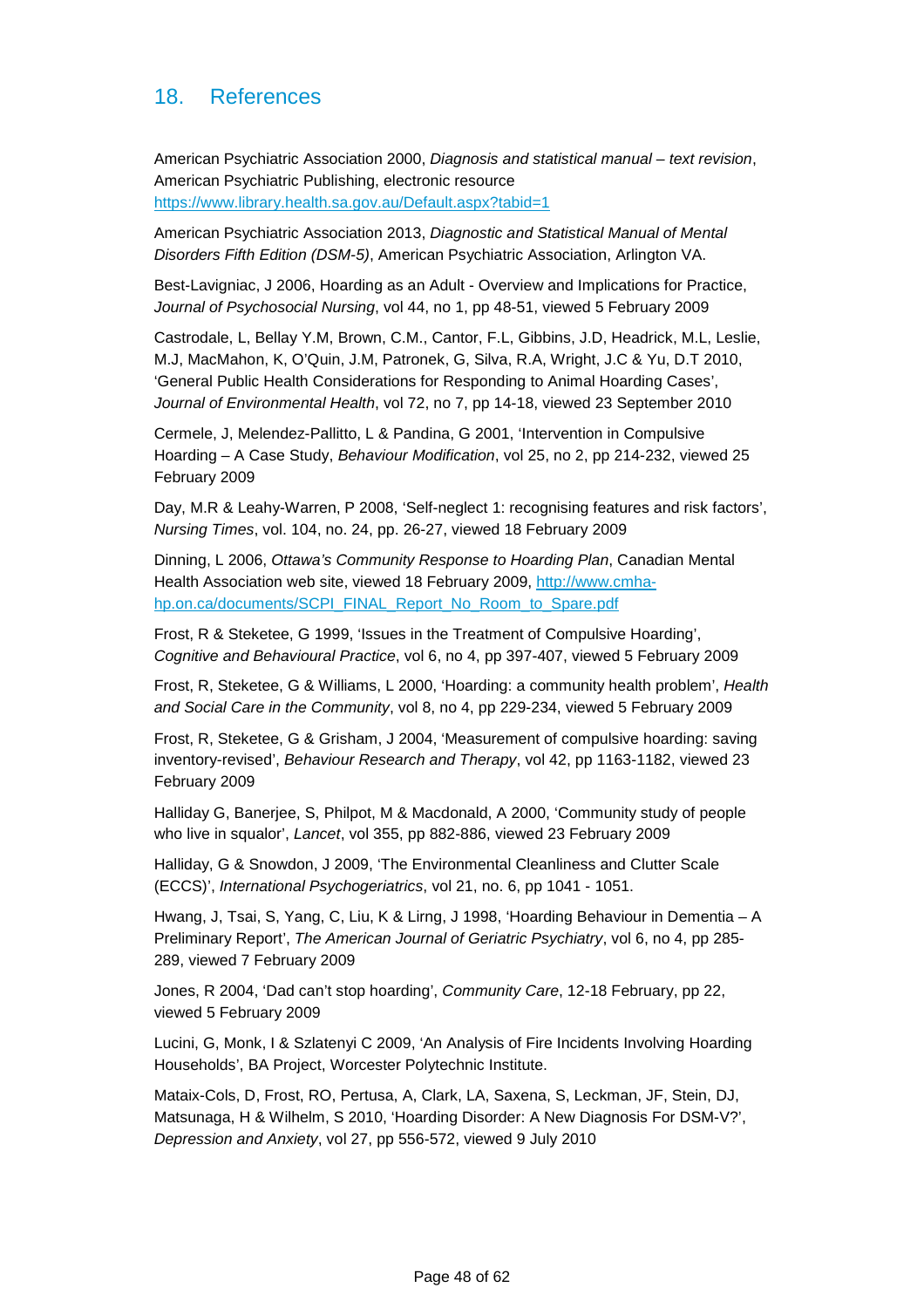Mental Health Association of San Francisco 2009, Beyond Overwhelmed: The Impact of Compulsive Hoarding and Cluttering in San Francisco and Recommendations to Reduce Negative Impacts and Improve Care. A Report of the San Francisco Task Force on Compulsive Hoarding, The Mental Health Association of San Francisco website, viewed 8 July 2009, <http://www.mha-sf.org/documentSharing/BeyondOverwhelmed.pdf>

Merkel, J 2007, 'An Interagency protocol for management of clients with Compulsive Hoarding Disorder', Masters Report, School of Psychology, University of Adelaide, Australia

Middlesex-London Health Unit 2000, Task force on Senile Squalor Final Report, Middlesex-London Health Unit web site, viewed 10 February 2009, <http://www.healthunit.com/articlesPDF/11048.pdf>

National Study Group on Chronic Disorganisation 2009, Clutter Hoarding Scale, viewed 10 February 2010, <http://www.nsgcd.org/resources/clutterhoardingscale.php>

Patronek, J, Loar, L & Nathanson, J.N 2006, Animal Hoarding: Structuring interdisciplinary responses to help people, animals and communities at risk, The Hoarding of Animals Research Consortium web site, viewed 23 June 2010, < http://www.tufts.edu/vet/hoarding/pubs/AngellReport.pdf>

Patronek, J 1999, 'Hoarding of Animals: An Under-Recognised Public Health Problem in a Difficult-to-Study Population', Public Health Reports, vol. 114, pp 81-86, viewed 23 April 2009

Pertusa, A, Frost, RO, Fullana, MA, Samuels, J, Steketee, G, Tolin, D, Saxena, S, Leckman, JF & Mataix-Cols, D 2010, 'Refining the diagnostic boundaries of compulsive hoarding: A critical review', Clinical Psychology Review, vol 30, pp 371-386, viewed 9 July 2010

SA Health 2010, 'Drug and Alcohol Services South Australia', viewed 24 November 2010, < http://www.dassa.sa.gov.au/site/page.cfm?u=110>

SA Health 2013, Guideline: South Australian Public Health Act 2011 - General Duty, Notices and Emergency Situations, and Offences, South Australian Department for Health and Ageing, Adelaide

Samuels, J, Bienvenu, O, Grados, M, Cullen, B, Riddle, M, Liang, K, Eaton, W & Nestdt, G 2008, 'Prevalence and correlates of hoarding behaviour in a community-based sample', Behaviour Research and Therapy, vol 46, pp 836-844, viewed 11 February 2009

Snowdon J 2009, 'Explaining Severe Domestic Squalor', Key note presentation at the National Squalor Conference, Sydney, NSW, 5-6 November.

Snowdon, J, Shah, A & Halliday, G 2007, 'Severe domestic squalor: a review', International Psychogeriatrics, vol 19, no 1, pp 37-51, viewed 15 May 2009

Steketee, G & Frost, R 2003, 'Compulsive hoarding: Current status of the research', Clinical Psychology Review, vol 23, pp 905-927, viewed 5 February 2009

Steketee, G & Frost, RO 2007, Compulsive Hoarding and Acquiring Therapist Guide, Oxford University Press, New York

Sunrise 2010, television program, Seven Corporate, Pyrmont NSW, Executive Producer M Pell

The Dane County Hoarding Task Force 2000, This Full House – The Dane County Hoarding Task Force Report, Dane County web site, viewed 23 June 2010, < http://danedocs.countyofdane.com/webdocs/PDF/aging/pdf/hoardingtaskforcereport.pdf>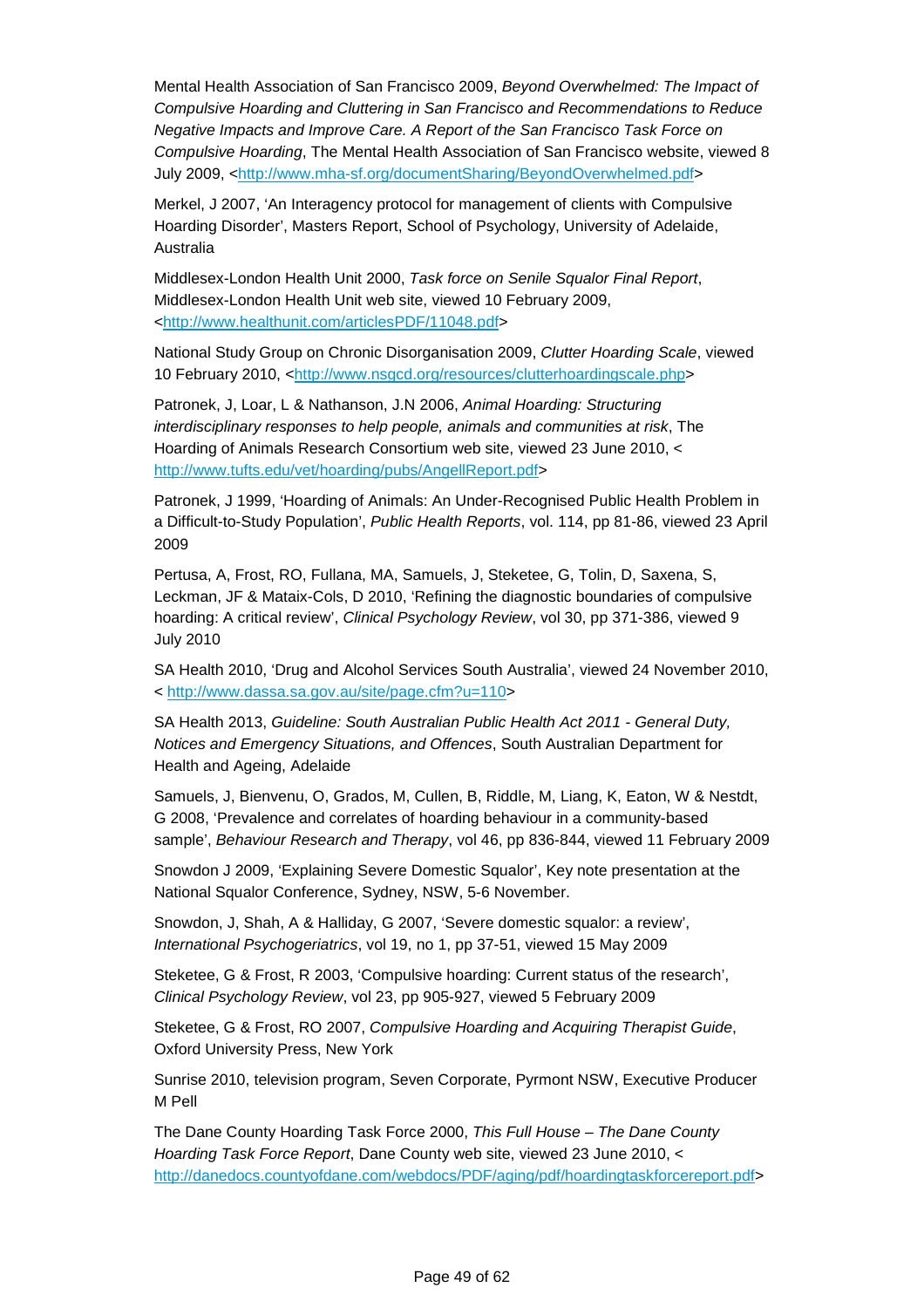The Hoarding of Animals Research Consortium 2002, 'Health Implications of Animal Hoarding', Health & Social Work, vol 27, no 2, viewed 23 June 2010

The NSW Department of Aging Disability and Home Care 2004, Development of guidelines for management of people with disabilities living in severe domestic squalor – Final Report, Unpublished, viewed 23 April 2009

The NSW Department of Aging Disability and Home Care 2007, Partnerships Against Homelessness – Guidelines for field staff to assist people living in severe domestic squalor, Housing NSW web site, viewed 5 February 2009, <

http://www.housing.nsw.gov.au/NR/rdonlyres/F9EAEB32-C0AC-4C1F-8D2B-60DCA951D98A/0/Guidelinesforfieldstafftoassistpeoplelivinginseveredomesticsqualor.pdf #xml=http://www.housing.nsw.gov.au/hooglelive/isysquery/c714e72a-2711-4291-96e7- 1aa2b0096657/1/hilite/>

Tolin, D, Frost, R & Steketee, G 2007a, 'An Open Trial of Cognitive-Behavioural Therapy for Compulsive Hoarding', Behaviour Research Therapy, vol. 45, no 7, pp 1461-1470, viewed 16 February 2009

Tolin, D, Frost, R & Steketee G 2007b, Buried in Treasures – Help for Compulsive Acquiring, Saving, and Hoarding, Oxford University Press, Oxford

Tolin, D, Frost, R, Steketee, G & Fitch, K 2008, 'Family burden of compulsive hoarding: Results of an internet survey', Behaviour Research Therapy, vol. 46, pp 334-344, viewed 5 February 2009

Wheaton, M, Timpano, K, LaSalle-Ricci, V & Murphy, D 2008, 'Characterizing the Hoarding Phenotype in Individuals with OCD: Associations with Comorbidity, Severity and Gender', Journal of Anxiety Disorders, vol 22, no 8, pp 243-252, viewed 5 February 2009

Wilbram, M, Kellett, S & Beail, N 2008, 'Compulsive hoarding: A qualitative investigation of partner and carer perspectives', British Journal of Clinical Psychology, vol 47, pp 59- 73, viewed 9 February 2009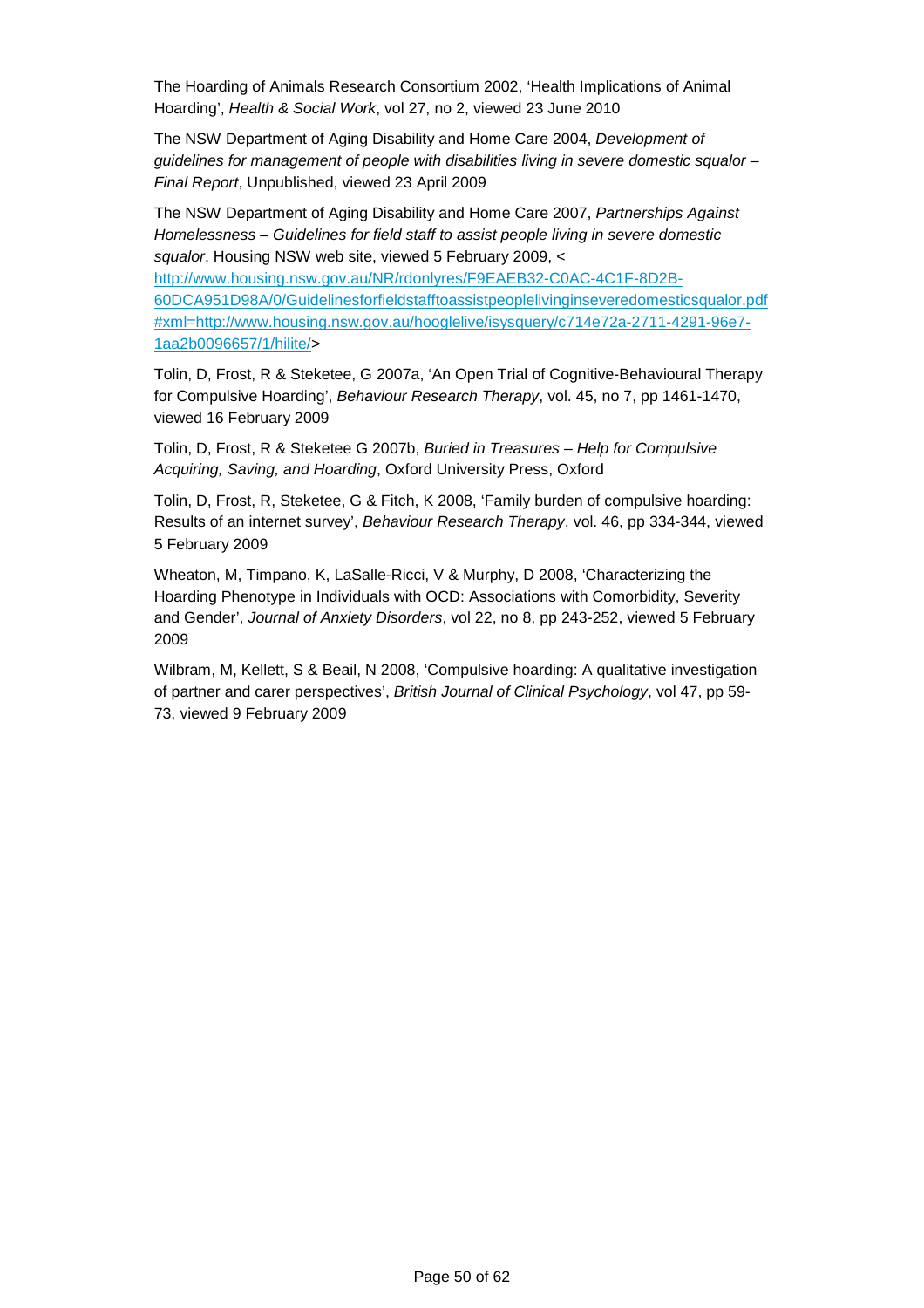## 19. Appendix 1 – Severe domestic squalor investigation process



Sections refer to 'A Foot in the Door: Stepping towards solutions to resolve incidents of severe domestic squalor in South Australia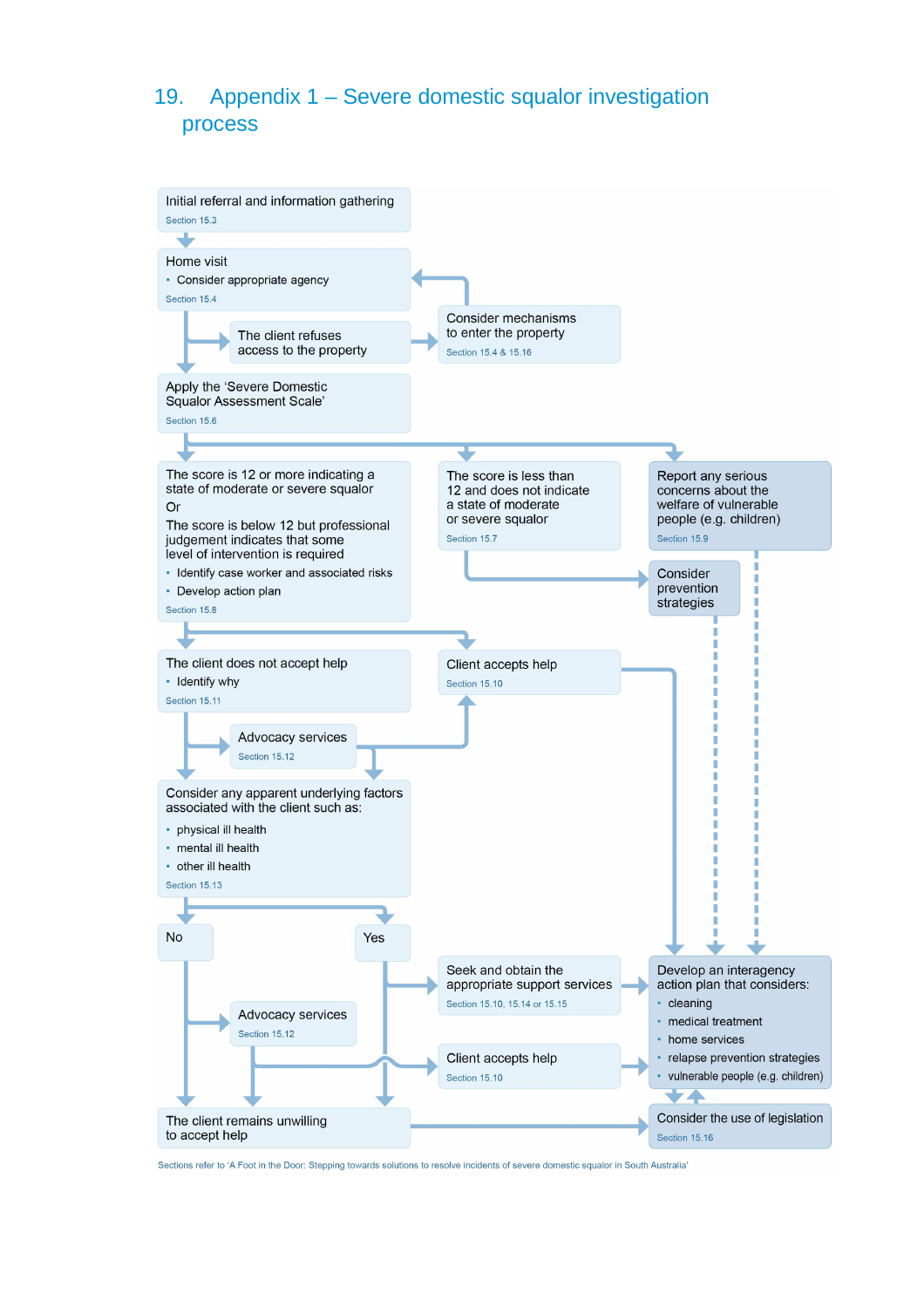## 20. Appendix 2

## Severe Domestic Squalor Assessment Scale

Based on the Environmental Cleanliness and Clutter Scale<sup>1</sup>

| Government         | Date                         |  |
|--------------------|------------------------------|--|
| of South Australia | Name of assessor             |  |
|                    | <b>Organisation / Agency</b> |  |
| <b>SA Health</b>   | Name of client               |  |
|                    | <b>Address of client</b>     |  |

| A            | Is there reduced accessibility due to clutter? <sup>2</sup>                                                    |                                                                            |                                                                                                                                                                                                  |                                                                                                                       |  |
|--------------|----------------------------------------------------------------------------------------------------------------|----------------------------------------------------------------------------|--------------------------------------------------------------------------------------------------------------------------------------------------------------------------------------------------|-----------------------------------------------------------------------------------------------------------------------|--|
|              | Note that a reduction in floor space due to excrement is not to be considered as a reduction in accessibility. |                                                                            |                                                                                                                                                                                                  |                                                                                                                       |  |
|              | 0                                                                                                              |                                                                            |                                                                                                                                                                                                  | 3                                                                                                                     |  |
|              | <b>EASY TO ENTER</b><br>and move about the<br>property.                                                        | <b>SOMEWHAT IMPAIRED</b><br><b>ACCESS</b><br>but I can get into all rooms. | <b>MODERATELY IMPAIRED</b><br><b>ACCESS</b><br>It is difficult or impossible to                                                                                                                  | <b>SEVERELY IMPAIRED</b><br><b>ACCESS</b><br>Access to the front door is                                              |  |
|              |                                                                                                                |                                                                            | get into one or two rooms or<br>areas.                                                                                                                                                           | heavily / fully obstructed<br>and/or I am unable to reach<br>most or all areas inside<br>and/or outside the dwelling. |  |
|              | $0 - 29%$                                                                                                      | $30 - 59%$                                                                 | $60 - 89%$                                                                                                                                                                                       | $90 - 100%$                                                                                                           |  |
|              |                                                                                                                |                                                                            | of the ground space is inaccessible for use or walking across.                                                                                                                                   |                                                                                                                       |  |
| <b>Notes</b> |                                                                                                                |                                                                            |                                                                                                                                                                                                  |                                                                                                                       |  |
|              |                                                                                                                |                                                                            |                                                                                                                                                                                                  |                                                                                                                       |  |
|              |                                                                                                                |                                                                            |                                                                                                                                                                                                  |                                                                                                                       |  |
| B            |                                                                                                                |                                                                            | Is there an accumulation of items that have little obvious value? $3^3$<br>In general, is there an accumulation of items that most people would consider to be useless or should be thrown away? |                                                                                                                       |  |
|              | 0                                                                                                              | 1                                                                          | $\overline{2}$                                                                                                                                                                                   | 3                                                                                                                     |  |
|              | <b>NONE</b>                                                                                                    | <b>SOME ACCUMULATION</b>                                                   | <b>MODERATE</b>                                                                                                                                                                                  | <b>EXCESSIVE</b>                                                                                                      |  |
|              |                                                                                                                | but collected items are                                                    | <b>ACCUMULATION</b>                                                                                                                                                                              | <b>ACCUMULATION</b>                                                                                                   |  |
|              | Rate 0 if there is a                                                                                           | organised in some way and                                                  | Items cover the furniture in                                                                                                                                                                     | Items are piled to at least                                                                                           |  |
|              | small circumscribed<br>part of the dwelling                                                                    | do not impede movement, or<br>prevent cleaning or access to                | most areas and have                                                                                                                                                                              | waist high in all or most                                                                                             |  |
|              | (e.g. a back room) that                                                                                        | furniture and appliances.                                                  | accumulated throughout the                                                                                                                                                                       | areas inside and/or outside <sup>4</sup>                                                                              |  |
|              | has been used or is<br>designated for the                                                                      |                                                                            | dwelling, making it very<br>difficult to keep clean.                                                                                                                                             | the dwelling.                                                                                                         |  |
|              | storage of 'junk'.                                                                                             |                                                                            |                                                                                                                                                                                                  |                                                                                                                       |  |
| <b>Notes</b> |                                                                                                                | Please describe the types of items that have been accumulated:             |                                                                                                                                                                                                  |                                                                                                                       |  |
|              |                                                                                                                |                                                                            |                                                                                                                                                                                                  |                                                                                                                       |  |
|              |                                                                                                                |                                                                            |                                                                                                                                                                                                  |                                                                                                                       |  |
| $\mathbf C$  |                                                                                                                |                                                                            | Is there an accumulation of waste or recyclables?                                                                                                                                                |                                                                                                                       |  |
|              |                                                                                                                |                                                                            | In general, is there evidence of excessive accumulation of waste or recyclables such as food waste, packaging, plastic                                                                           |                                                                                                                       |  |
|              |                                                                                                                |                                                                            | wrapping, discarded containers (tins, bottles, cartons, bags) or other unwanted material?                                                                                                        |                                                                                                                       |  |
|              | $\bf{0}$                                                                                                       |                                                                            | $\mathbf 2$                                                                                                                                                                                      | 3                                                                                                                     |  |
|              | <b>NONE</b>                                                                                                    | A LITTLE                                                                   | <b>MODERATE</b>                                                                                                                                                                                  | <b>EXCESSIVE</b>                                                                                                      |  |
|              |                                                                                                                | There is a scattering of                                                   | Waste and recyclables are                                                                                                                                                                        | Waste and recyclables are                                                                                             |  |
|              |                                                                                                                | waste and recyclables<br>throughout the property.                          | piling up throughout the<br>property. There is a                                                                                                                                                 | piled knee high inside<br>and/or outside the dwelling.                                                                |  |
|              |                                                                                                                |                                                                            | substantial accumulation of                                                                                                                                                                      | Clearly no recent attempt to                                                                                          |  |
|              |                                                                                                                |                                                                            | waste that should have been                                                                                                                                                                      | remove waste or                                                                                                       |  |
|              |                                                                                                                |                                                                            | discarded.                                                                                                                                                                                       | recyclables.                                                                                                          |  |
| <b>Notes</b> |                                                                                                                |                                                                            |                                                                                                                                                                                                  |                                                                                                                       |  |
|              |                                                                                                                |                                                                            |                                                                                                                                                                                                  |                                                                                                                       |  |
|              |                                                                                                                |                                                                            |                                                                                                                                                                                                  |                                                                                                                       |  |
|              |                                                                                                                |                                                                            |                                                                                                                                                                                                  |                                                                                                                       |  |

1 Halliday, G & Snowdon, J 2009, 'The Environmental Cleanliness and Clutter Scale (ECCS)', International Psychogeriatrics, vol 21, no. 6, pp 1041 - 1051.

2 A reduction in access and egress is an enabling fire hazard because the occupant escape time increases and access for emergency personal is impeded. Consider the extra time it would take occupants to exit the property and any access difficulties for emergency personal.

4 Items stored in the yard can increase the severity and consequences of a fire, especially when items are located in close proximity to the boundary of the property. Take note of items that are located within 2-3 metres of the property boundary.

<sup>3</sup> Accumulated items can increase the fuel load of a property. Take special note of items that are highly combustible such as wood, clothes, paper, books and magazines.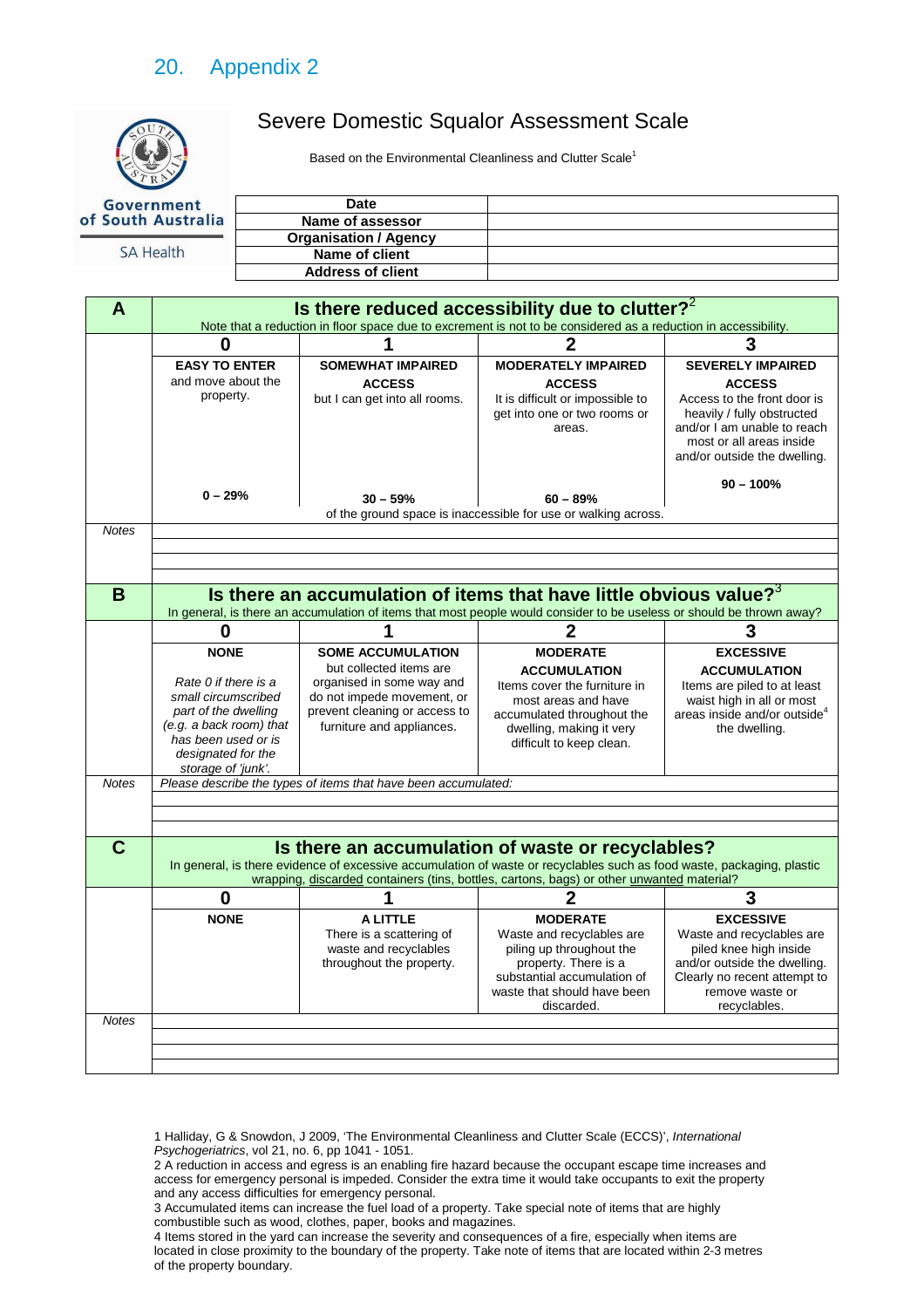| D            | Are the floors and carpets (excluding the bathroom) clean? |                                                                                                                                                                          |                                                                                                                                                                                                                                                                              |                                                                                                                                                                                                                                                 |  |
|--------------|------------------------------------------------------------|--------------------------------------------------------------------------------------------------------------------------------------------------------------------------|------------------------------------------------------------------------------------------------------------------------------------------------------------------------------------------------------------------------------------------------------------------------------|-------------------------------------------------------------------------------------------------------------------------------------------------------------------------------------------------------------------------------------------------|--|
|              | $\bf{0}$                                                   |                                                                                                                                                                          |                                                                                                                                                                                                                                                                              | 3                                                                                                                                                                                                                                               |  |
|              | <b>YES</b><br>Acceptably clean in all<br>rooms.            | <b>MILDLY DIRTY</b><br>The floors and carpets look<br>as if they haven't been<br>cleaned or swept for weeks.<br>There may be scattered<br>rubbish.                       | <b>VERY DIRTY</b><br>The floors and carpets are<br>very dirty and look as if they<br>haven't been cleaned for<br>months. There may be mould<br>growth.                                                                                                                       | <b>EXCEEDINGLY FILTHY</b><br>There is rubbish or dirt<br>throughout the dwelling.<br>Excrement usually merits a<br>score of 3.                                                                                                                  |  |
|              |                                                            |                                                                                                                                                                          | Rate 1 if only one room or<br>small area is affected.                                                                                                                                                                                                                        |                                                                                                                                                                                                                                                 |  |
| <b>Notes</b> |                                                            |                                                                                                                                                                          |                                                                                                                                                                                                                                                                              |                                                                                                                                                                                                                                                 |  |
|              |                                                            |                                                                                                                                                                          |                                                                                                                                                                                                                                                                              |                                                                                                                                                                                                                                                 |  |
|              |                                                            |                                                                                                                                                                          |                                                                                                                                                                                                                                                                              |                                                                                                                                                                                                                                                 |  |
| E            |                                                            |                                                                                                                                                                          | Are the walls, visible furniture & other surfaces clean?                                                                                                                                                                                                                     |                                                                                                                                                                                                                                                 |  |
|              | $\bf{0}$                                                   |                                                                                                                                                                          | 2                                                                                                                                                                                                                                                                            | 3                                                                                                                                                                                                                                               |  |
|              | <b>ACCEPTABLY</b><br><b>CLEAN IN ALL</b><br><b>ROOMS</b>   | <b>MILDLY DIRTY</b><br>There are mildly dusty or<br>dirty surfaces.                                                                                                      | <b>VERY DIRTY</b><br>The walls, furniture and/or<br>surfaces are heavily soiled with<br>grime or dirt. Signs of neglect<br>indicated by lots of cobwebs<br>and/or greasy, messy, mouldy<br>or wet furniture.                                                                 | <b>EXCEEDINGLY FILTHY</b><br>The walls, furniture and<br>surfaces are filthy (e.g.<br>covered with faeces and<br>urine) and the assessor<br>does not want to touch<br>them.                                                                     |  |
| <b>Notes</b> |                                                            |                                                                                                                                                                          |                                                                                                                                                                                                                                                                              |                                                                                                                                                                                                                                                 |  |
|              |                                                            |                                                                                                                                                                          |                                                                                                                                                                                                                                                                              |                                                                                                                                                                                                                                                 |  |
|              |                                                            |                                                                                                                                                                          |                                                                                                                                                                                                                                                                              |                                                                                                                                                                                                                                                 |  |
| F            |                                                            |                                                                                                                                                                          | Is the bathroom clean?<br>Including the floor, walls, basin, shower, bath and toilet.                                                                                                                                                                                        |                                                                                                                                                                                                                                                 |  |
|              | 0                                                          |                                                                                                                                                                          | $\mathbf 2$                                                                                                                                                                                                                                                                  | 3                                                                                                                                                                                                                                               |  |
|              | <b>REASONABLY</b><br><b>CLEAN</b>                          | <b>MILDLY DIRTY</b><br>The bathroom has not been<br>cleaned for weeks and there<br>is a build-up of mould,<br>mildew, hair and/or grime.<br>The toilet may be unflushed. | <b>MODERATELY DIRTY</b><br>The bathroom has not been<br>cleaned for months and there<br>is an extensive build-up of<br>mould, mildew, hair and/or<br>grime. Faeces and/or urine are<br>on the outside of the toilet bowl<br>or localised to a small part of<br>the bathroom. | <b>VERY DIRTY</b><br>There are piles of rubbish<br>and/or excrement<br>throughout the bathroom.<br>The toilet may be blocked<br>and bowl full of excreta.<br>The condition of the<br>bathroom impedes /<br>prohibits normal use of<br>fixtures. |  |
| <b>Notes</b> |                                                            |                                                                                                                                                                          |                                                                                                                                                                                                                                                                              |                                                                                                                                                                                                                                                 |  |
|              |                                                            |                                                                                                                                                                          |                                                                                                                                                                                                                                                                              |                                                                                                                                                                                                                                                 |  |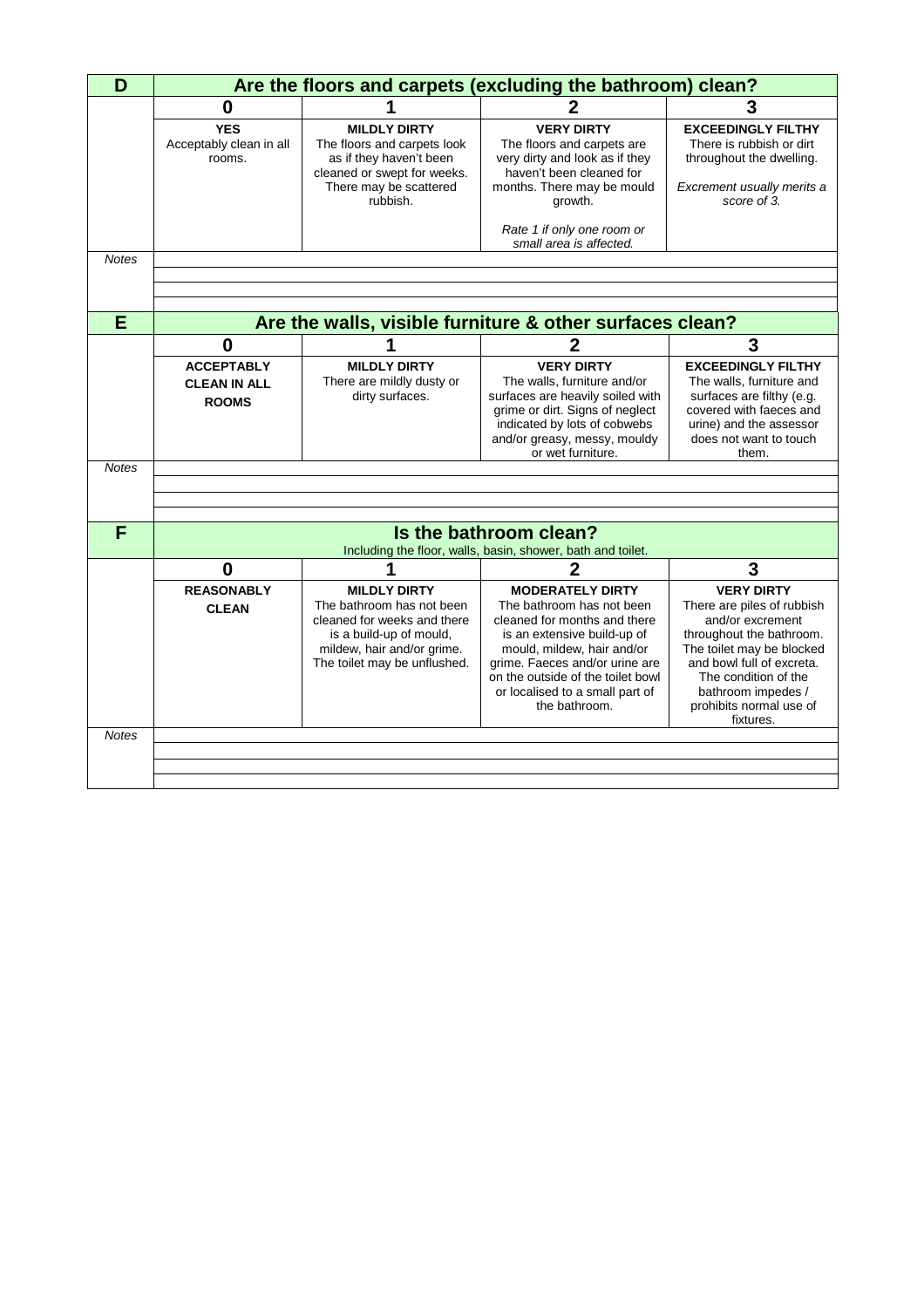| G            | Is the kitchen clean and is the food safe to consume? |                                                                                                                                                                                                                                                                          |                                                                                                                                                                                                                                                                                                                                      |                                                                                                                                                                                                                                                                                                       |  |
|--------------|-------------------------------------------------------|--------------------------------------------------------------------------------------------------------------------------------------------------------------------------------------------------------------------------------------------------------------------------|--------------------------------------------------------------------------------------------------------------------------------------------------------------------------------------------------------------------------------------------------------------------------------------------------------------------------------------|-------------------------------------------------------------------------------------------------------------------------------------------------------------------------------------------------------------------------------------------------------------------------------------------------------|--|
|              | 3<br>$\bf{0}$                                         |                                                                                                                                                                                                                                                                          |                                                                                                                                                                                                                                                                                                                                      |                                                                                                                                                                                                                                                                                                       |  |
|              | <b>CLEAN AND</b><br><b>HYGIENIC</b>                   | <b>SOMEWHAT DIRTY AND</b><br><b>UNHYGIENIC</b><br>The cook top and sink are<br>untidy. Surfaces are dirty and<br>there may be some spilt<br>food. Refuse is mainly in the<br>garbage bin. Food that could<br>go off has been left<br>uncovered and out of the<br>fridge. | <b>MODERATELY DIRTY AND</b><br><b>UNHYGIENIC</b><br>The oven, sink, surfaces and<br>floors are dirty with piles of<br>unwashed crockery and<br>utensils. Refuse/garbage is on<br>the floor and surfaces. There is<br>some rotten or mouldy food.<br>The fridge is unclean. The<br>walls, floor and ceiling may<br>have mould growth. | <b>VERY DIRTY AND</b><br><b>UNHYGIENIC</b><br>The sink, cook top, and the<br>inside of all the cupboards<br>are filthy. Much of the food<br>is rotten, putrid, covered<br>with mould and unsafe to<br>eat. A lot of garbage and<br>refuse is over the surfaces<br>and floor.<br>Rate 3 if maggots are |  |
|              |                                                       |                                                                                                                                                                                                                                                                          |                                                                                                                                                                                                                                                                                                                                      | seen.                                                                                                                                                                                                                                                                                                 |  |
| <b>Notes</b> |                                                       |                                                                                                                                                                                                                                                                          |                                                                                                                                                                                                                                                                                                                                      |                                                                                                                                                                                                                                                                                                       |  |
|              |                                                       |                                                                                                                                                                                                                                                                          |                                                                                                                                                                                                                                                                                                                                      |                                                                                                                                                                                                                                                                                                       |  |
| H            |                                                       |                                                                                                                                                                                                                                                                          | Is there an odour emitting from the property?                                                                                                                                                                                                                                                                                        |                                                                                                                                                                                                                                                                                                       |  |
|              | $\bf{0}$                                              |                                                                                                                                                                                                                                                                          | 2                                                                                                                                                                                                                                                                                                                                    | 3                                                                                                                                                                                                                                                                                                     |  |
|              | NIL / PLEASANT                                        | <b>UNPLEASANT</b><br>The dwelling is unaired or<br>there is a smell of urine.                                                                                                                                                                                            | <b>MODERATELY</b><br><b>MALODOROUS</b><br>There is a stench (e.g. faecal /<br>putrid) but the assessor can<br>stay in the room.                                                                                                                                                                                                      | <b>UNBEARABLY</b><br><b>MALODOROUS</b><br>The assessor has to leave<br>the room because of the<br>smell and/or the smell is<br>potentially impacting on<br>neighbouring properties.                                                                                                                   |  |
| <b>Notes</b> |                                                       |                                                                                                                                                                                                                                                                          |                                                                                                                                                                                                                                                                                                                                      |                                                                                                                                                                                                                                                                                                       |  |
|              |                                                       |                                                                                                                                                                                                                                                                          |                                                                                                                                                                                                                                                                                                                                      |                                                                                                                                                                                                                                                                                                       |  |
| ı            |                                                       |                                                                                                                                                                                                                                                                          | Is there evidence of a vermin infestation?<br>For example rats, mice and cockroaches.                                                                                                                                                                                                                                                |                                                                                                                                                                                                                                                                                                       |  |
|              | $\bf{0}$                                              |                                                                                                                                                                                                                                                                          | 2                                                                                                                                                                                                                                                                                                                                    | 3                                                                                                                                                                                                                                                                                                     |  |
|              | <b>NONE</b>                                           | <b>MINOR</b><br>There is evidence of current<br>vermin activity (e.g. a few<br>droppings) but it is confined<br>to one area of the property<br>and control measures are in<br>place.                                                                                     | <b>MODERATE</b><br>There is an accumulation of<br>droppings in multiple areas of<br>the property and/or the<br>assessor has physically seen<br>living vermin. Control<br>measures are absent or<br>ineffective.                                                                                                                      | <b>EXTREME</b><br>An active heavy infestation<br>that is potentially impacting<br>on neighbouring properties.<br>Indicated by visually<br>observing many live<br>vermin, rub marks, runs,<br>gnawed surfaces and/or<br>active burrows.                                                                |  |
| <b>Notes</b> |                                                       |                                                                                                                                                                                                                                                                          |                                                                                                                                                                                                                                                                                                                                      |                                                                                                                                                                                                                                                                                                       |  |
|              |                                                       |                                                                                                                                                                                                                                                                          |                                                                                                                                                                                                                                                                                                                                      |                                                                                                                                                                                                                                                                                                       |  |
| J            |                                                       |                                                                                                                                                                                                                                                                          |                                                                                                                                                                                                                                                                                                                                      |                                                                                                                                                                                                                                                                                                       |  |
|              | 0                                                     |                                                                                                                                                                                                                                                                          | Are the sleeping areas clean and hygienic?<br>2                                                                                                                                                                                                                                                                                      | 3                                                                                                                                                                                                                                                                                                     |  |
|              | <b>REASONABLY</b>                                     | <b>MILDLY UNCLEAN</b>                                                                                                                                                                                                                                                    | <b>MODERATELY DIRTY</b>                                                                                                                                                                                                                                                                                                              | <b>VERY DIRTY</b>                                                                                                                                                                                                                                                                                     |  |
|              | <b>CLEAN AND TIDY</b>                                 | The sheets and/or the<br>mattress are mildly stained<br>or dirty, indicating they have<br>not been washed for weeks.                                                                                                                                                     | The bed sheets are unclean<br>and stained (e.g. with faeces<br>or urine). Clothes and/or<br>rubbish are over the<br>surrounding floor area.                                                                                                                                                                                          | The mattress or sleeping<br>surface is unclean,<br>damaged or non existent.<br>There are no bed sheets or<br>linen present or they are<br>extremely dirty. The<br>surrounding area is filthy.                                                                                                         |  |
| <b>Notes</b> |                                                       |                                                                                                                                                                                                                                                                          |                                                                                                                                                                                                                                                                                                                                      |                                                                                                                                                                                                                                                                                                       |  |
|              |                                                       |                                                                                                                                                                                                                                                                          |                                                                                                                                                                                                                                                                                                                                      |                                                                                                                                                                                                                                                                                                       |  |
|              |                                                       |                                                                                                                                                                                                                                                                          |                                                                                                                                                                                                                                                                                                                                      |                                                                                                                                                                                                                                                                                                       |  |

#### **TOTAL SCORE =**

| The score is less than 12 indicating the person(s) is not living in moderate or severe squalor <sup>5</sup>  |  |
|--------------------------------------------------------------------------------------------------------------|--|
| The score is 12 or <b>more</b> indicating the person(s) is living in moderate or severe squalor <sup>6</sup> |  |
| The score is less than 12 but my professional judgement indicates further action is required                 |  |

5 Consider strategies that will prevent the situation escalating (see section 15.7 in 'A Foot in the Door' guidelines).

6 Commence interagency collaboration (see section 15.8 in 'A Foot in the Door' guidelines).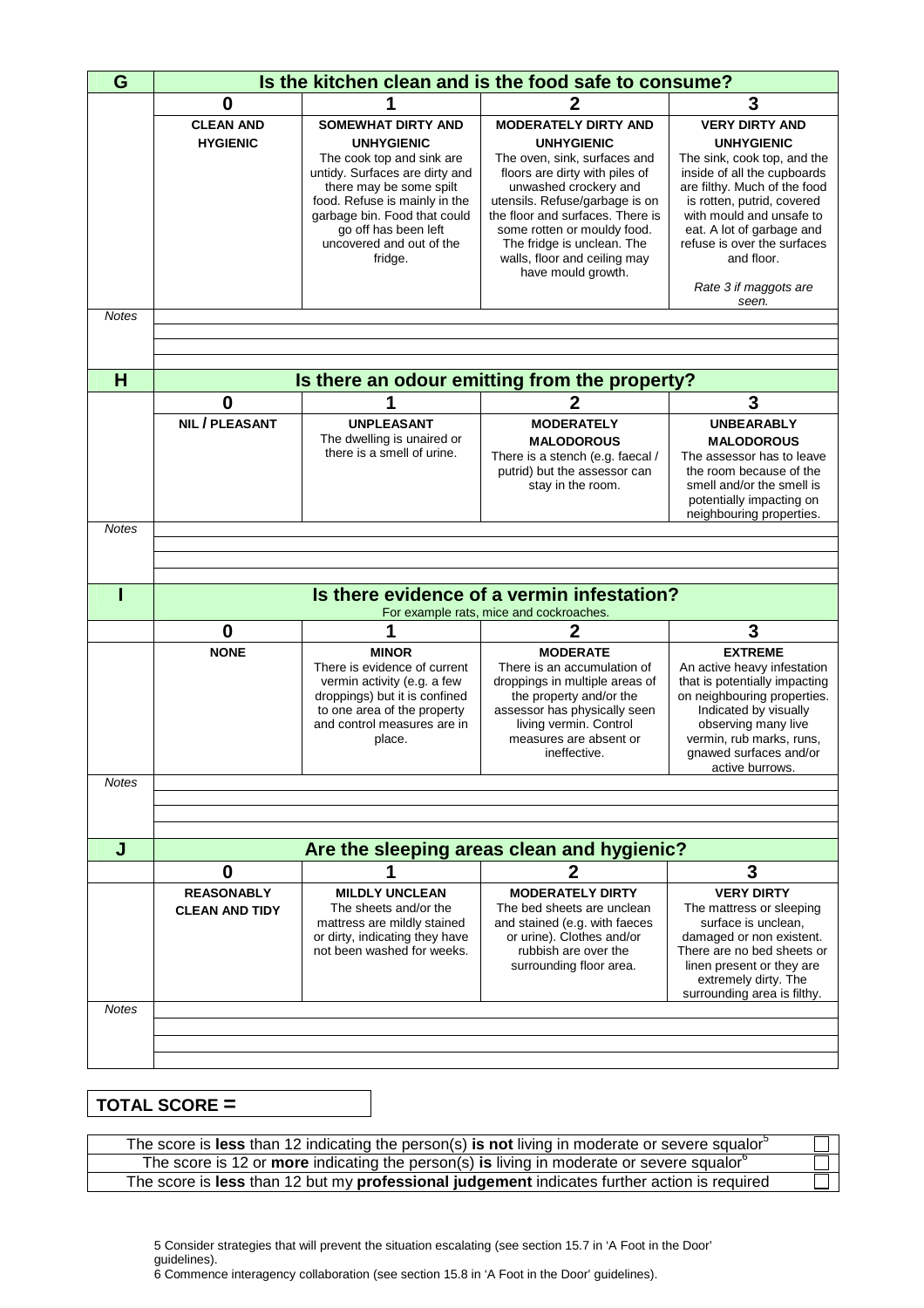|              |                    |                                                                                                                                                                                                   | <b>Other considerations</b>                       |  |
|--------------|--------------------|---------------------------------------------------------------------------------------------------------------------------------------------------------------------------------------------------|---------------------------------------------------|--|
|              |                    | Are the utilities working correctly?                                                                                                                                                              |                                                   |  |
|              |                    |                                                                                                                                                                                                   | For example water, gas, electricity and sewerage. |  |
|              | <b>YES</b>         |                                                                                                                                                                                                   | No'                                               |  |
| <b>Notes</b> |                    |                                                                                                                                                                                                   |                                                   |  |
|              |                    |                                                                                                                                                                                                   |                                                   |  |
|              |                    |                                                                                                                                                                                                   |                                                   |  |
|              |                    | Are there vulnerable people living in the dwelling? <sup>8</sup><br>For example, children, the elderly and the disabled.                                                                          |                                                   |  |
|              | <b>YES</b>         |                                                                                                                                                                                                   | Νo                                                |  |
|              |                    | Contact the relevant agency or service provider if the score is<br>greater than 12 or if there are serious unmet needs or<br>inadequate care.                                                     |                                                   |  |
| <b>Notes</b> |                    |                                                                                                                                                                                                   |                                                   |  |
|              |                    |                                                                                                                                                                                                   |                                                   |  |
|              |                    |                                                                                                                                                                                                   |                                                   |  |
|              |                    |                                                                                                                                                                                                   |                                                   |  |
|              |                    | Are there animals living on the property?                                                                                                                                                         |                                                   |  |
|              | <b>YES</b>         |                                                                                                                                                                                                   | Nο                                                |  |
|              |                    |                                                                                                                                                                                                   |                                                   |  |
|              |                    | DO THE ANIMALS APPEAR TO BE NEGLECTED?                                                                                                                                                            |                                                   |  |
|              |                    | (e.g. animals are thin, sick, injured or in pain; or have dirty or<br>matted coat, inappropriate shelter, poor hygiene).                                                                          |                                                   |  |
|              | <b>YES</b>         | Νo                                                                                                                                                                                                |                                                   |  |
|              | Contact the RSPCA. | Contact the local animal                                                                                                                                                                          |                                                   |  |
|              |                    | control officer (local council) if                                                                                                                                                                |                                                   |  |
|              |                    | the number of animals<br>exceeds what is normally                                                                                                                                                 |                                                   |  |
|              |                    | expected or permitted.                                                                                                                                                                            |                                                   |  |
| <b>Notes</b> |                    |                                                                                                                                                                                                   |                                                   |  |
|              |                    |                                                                                                                                                                                                   |                                                   |  |
|              |                    |                                                                                                                                                                                                   |                                                   |  |
|              |                    |                                                                                                                                                                                                   |                                                   |  |
|              |                    | Is there an increased fire risk associated with the property?<br>Consider the fire risk associated with questions A and B. Also consider that occupants may use temporary measures when household |                                                   |  |
|              | <b>YES</b>         | appliances are not working correctly (e.g. use an open fire to cook when the oven / stove does not work).                                                                                         | Νo                                                |  |
|              |                    | Contact the local fire authority.                                                                                                                                                                 |                                                   |  |
| <b>Notes</b> |                    |                                                                                                                                                                                                   |                                                   |  |
|              |                    |                                                                                                                                                                                                   |                                                   |  |
|              |                    |                                                                                                                                                                                                   |                                                   |  |
|              |                    |                                                                                                                                                                                                   |                                                   |  |
|              |                    | Does the dwelling appear to be structurally unsound?                                                                                                                                              |                                                   |  |
|              | <b>YES</b>         | Contact a building inspector from the local council for technical<br>advice.                                                                                                                      | <b>No</b>                                         |  |
| <b>Notes</b> |                    |                                                                                                                                                                                                   |                                                   |  |
|              |                    |                                                                                                                                                                                                   |                                                   |  |
|              |                    |                                                                                                                                                                                                   |                                                   |  |
|              |                    |                                                                                                                                                                                                   |                                                   |  |
|              |                    | Are there WH&S risks associated with the property? <sup>9</sup>                                                                                                                                   |                                                   |  |
|              | <b>YES</b>         |                                                                                                                                                                                                   | <b>No</b>                                         |  |
|              |                    | Please describe all the risks below.                                                                                                                                                              |                                                   |  |
| <b>Notes</b> |                    |                                                                                                                                                                                                   |                                                   |  |
|              |                    |                                                                                                                                                                                                   |                                                   |  |
|              |                    |                                                                                                                                                                                                   |                                                   |  |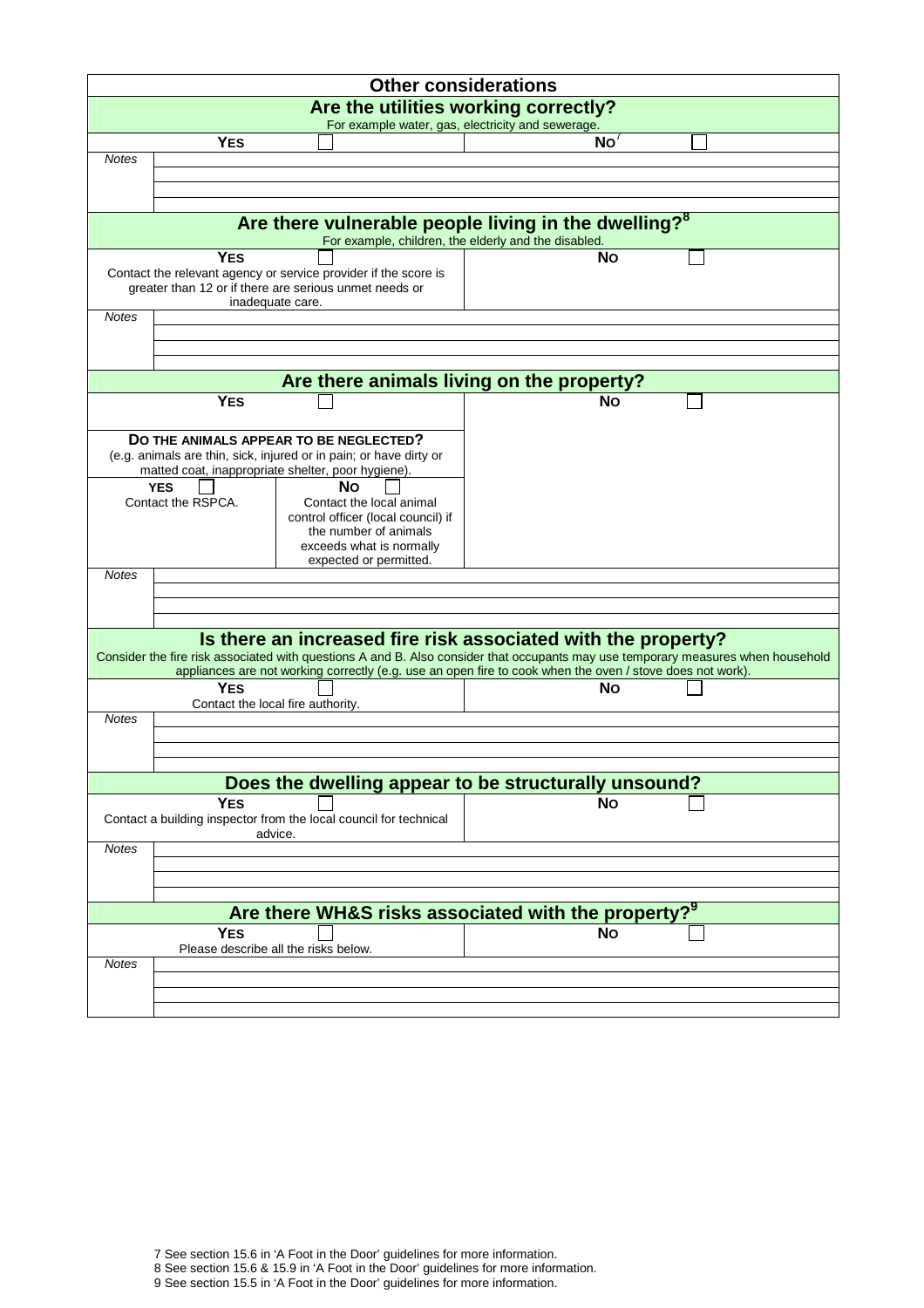## 21. Appendix 3 - Relevant legislation

- > The South Australian Advanced Care Directives Act 2013
- > The South Australian Animal Welfare Act 1985
- > The South Australian Children's Protection Act 1993
- > The South Australian Development Act 1993
- > The South Australian Environment Protection Act 1993
- > The South Australian Fire and Emergency Services Act 2005
- > The South Australian Guardianship and Administration Act 1993
- > The South Australian Housing Improvement Act 1940
- > The South Australian Local Government Act 1999
- > The South Australian Mental Health Act 2009
- > The South Australian Public Health Act 2011
- > The South Australian Residential Tenancies Act 1995
- > The South Australian Work Health and Safety Act 2012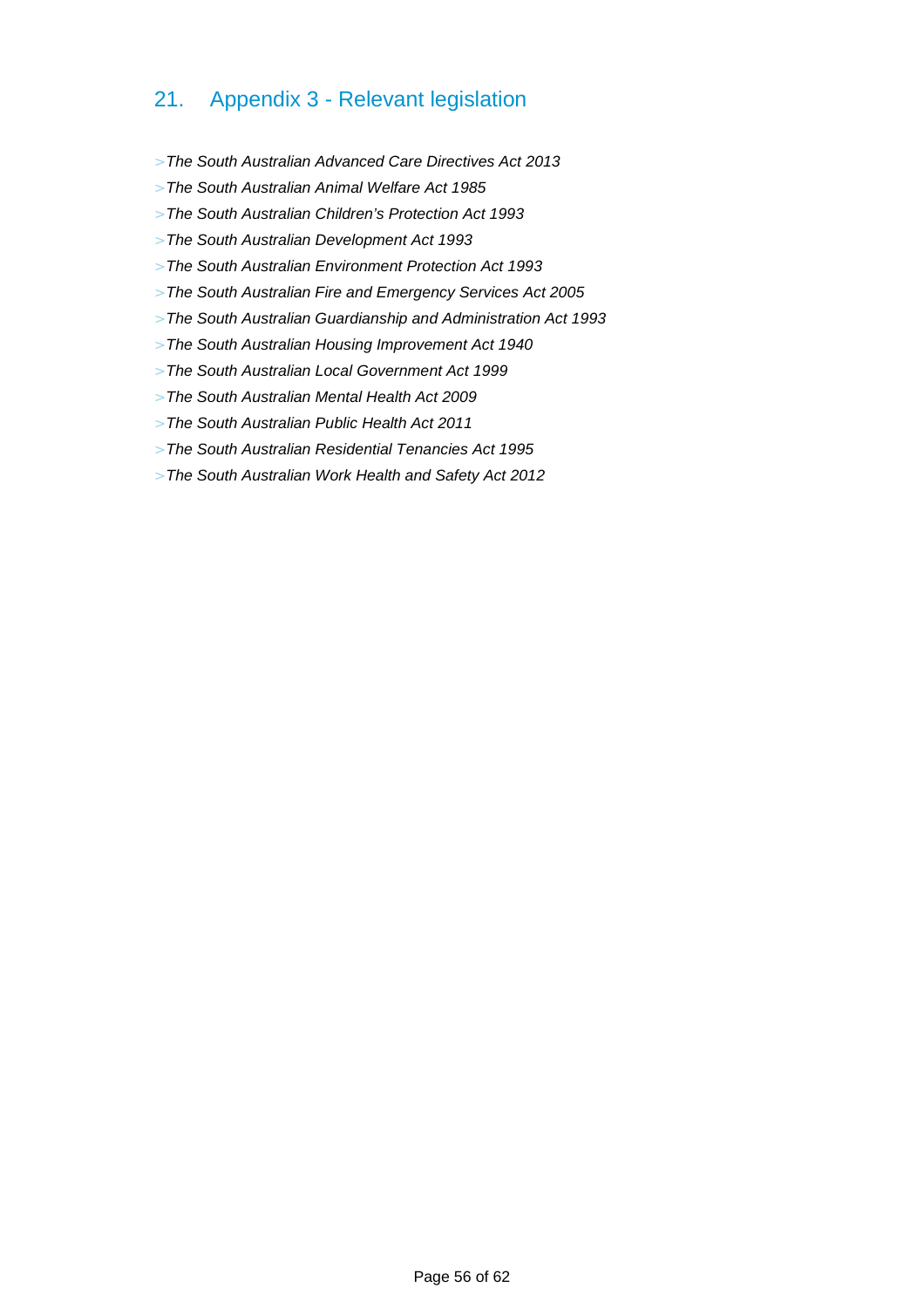## 22. Appendix 4 - Agency directory

#### **Animals**

- > Royal Society for the Prevention of Cruelty to Animals (RSPCA)
- − 1300 4 77722
- − http://www.rspcasa.asn.au/home/

#### **Children**

- > South Australian Department for Education & Child Development
- − Families SA (protecting children)
- − 131 478 (Child Abuse Report Line)
- − (08) 8463 6468 (general enquiries)
- − decdchildsafe@sa.gov.au
- www.families.sa.gov.au/childsafe

#### **Client Advocacy Services**

- > Office of the Public Advocate
- − (08) 8342 8200
- − http://www.opa.sa.gov.au/cgi-bin/wf.pl?pid
- > Aged Rights Advocacy Service (South Australia)
- − (08) 8232 5377
- − http://www.sa.agedrights.asn.au/

#### **Client Support Services**

- > South Australian Department for Communities and Social Inclusion
- Domiciliary Care
- − 1300 295 673 (general enquiries)
- − www.domcare.sa.gov.au/
- > South Australian Department for Communities and Social Inclusion
- Disability SA
- − 1300 786 117
- − http://www.sa.gov.au/subject/Community%20support/Disability

#### **Community Services**

- > Anglicare
- − (08) 8305 9200
- − http://www.anglicare-sa.org.au/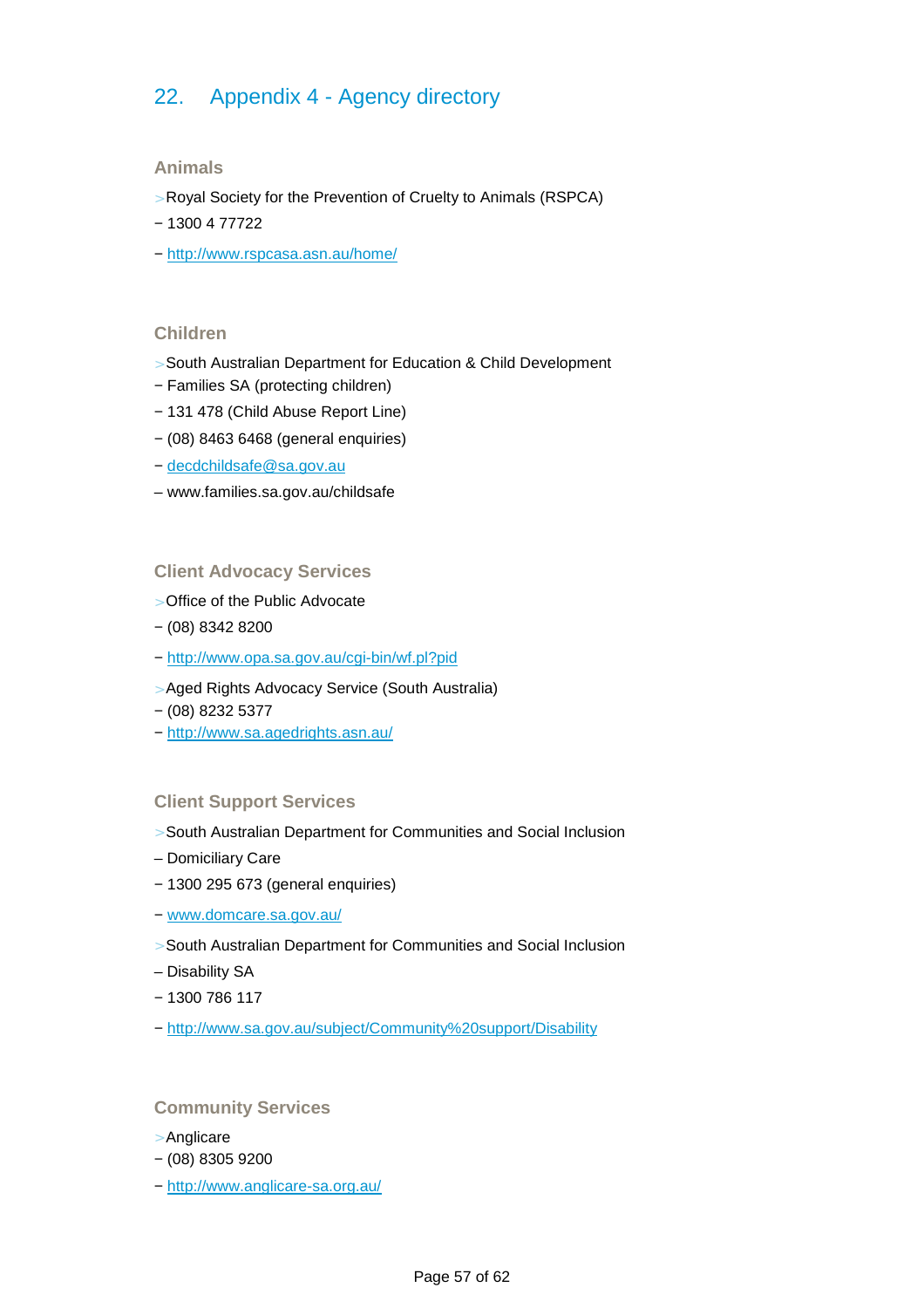- > Uniting Communities
- − (08) 8202 5111
- − http://www.unitingcommunities.org/
- > Western Linkages
- − (08) 8440 6737
- − http://www.westernlinkages.org.au/index.aspx
- > Royal District Nursing Service of SA (RDNS)
- − 1300 364 264
- − http://www.rdns.org.au/index.php
- > Australian Red Cross (Homelessness)
- − (08) 8100 4500
- − http://www.redcross.org.au/homelessness.aspx

#### **Emergency Services**

- > Metropolitan Fire Service
- − (08) 8204 3600 (general enquiry)
- − http://www.samfs.sa.gov.au/site/home.jsp
- > Country Fire Service
- − (08) 8463 4200 (headquarters)
- − http://www.cfs.sa.gov.au/site/home.jsp
- > South Australian Police
- − 131 444
- − http://www.sapolice.sa.gov.au/sapol/home.jsp

#### **Housing**

- > South Australian Department for Communities and Social Inclusion
- Housing SA
- − 131 299 (general enquiry)
- − http://www.dfc.sa.gov.au/pub/Default.aspx?tabid=256
- > South Australian Government Consumer and Business Services
- Tenancies (renting and letting)
- − (08) 8204 9544
- − http://www.sa.gov.au/subject/Housing,+Property+and+Land/Renting+and+letting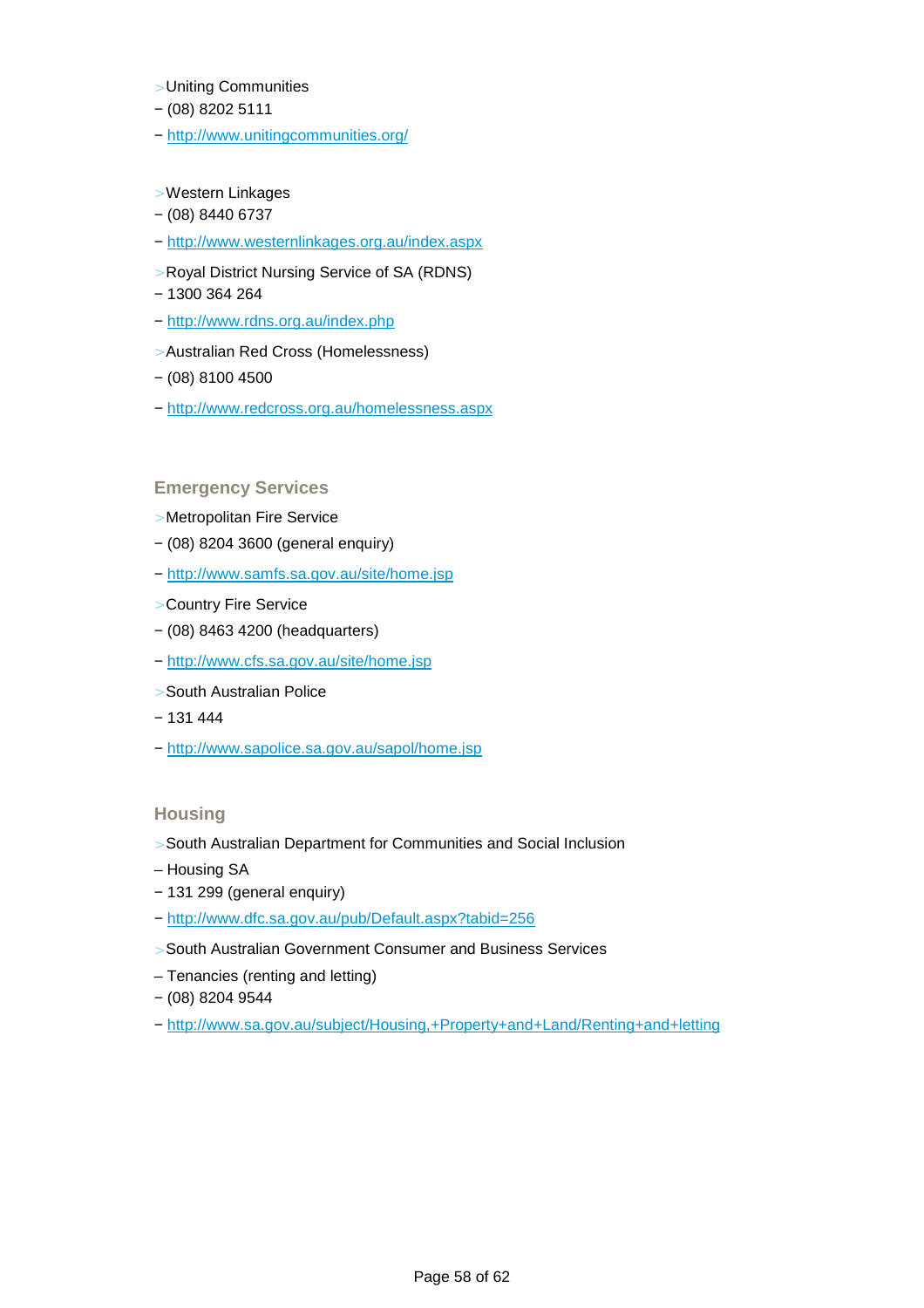#### **Local Government**

- > Find your local council:
- − http://www.lga.sa.gov.au/site/page.cfm?u=210

#### **Mediation**

- > South Australian Community Legal Centres
- Community Mediation Services
- − http://www.saccls.org.au/centre\_details.php?centre\_id=20

#### **Mental Health**

- > SA Health
- Mental Health
- − http://www.health.sa.gov.au/mentalhealth/
- > Guardianship Board SA
- − (08) 8368 5600
- − http://www.guardianshipboard.sa.gov.au/homepage

#### **Treatment**

- > Find a Psychiatrist
- − The Royal Australian and New Zealand College of Psychiatrists (RANZCP)
- − http://www.ranzcp.org/Resources/find-a-psychiatrist.aspx
- > Centre for Treatment of Anxiety & Depression (CTAD)
- − (08) 8222 8100
- − ctad@health.sa.gov.au
- > Health on Grange Psychology (Julia Merkel)
- − 256 Grange Road Flinders Park 5025
- − (08) 8443 4613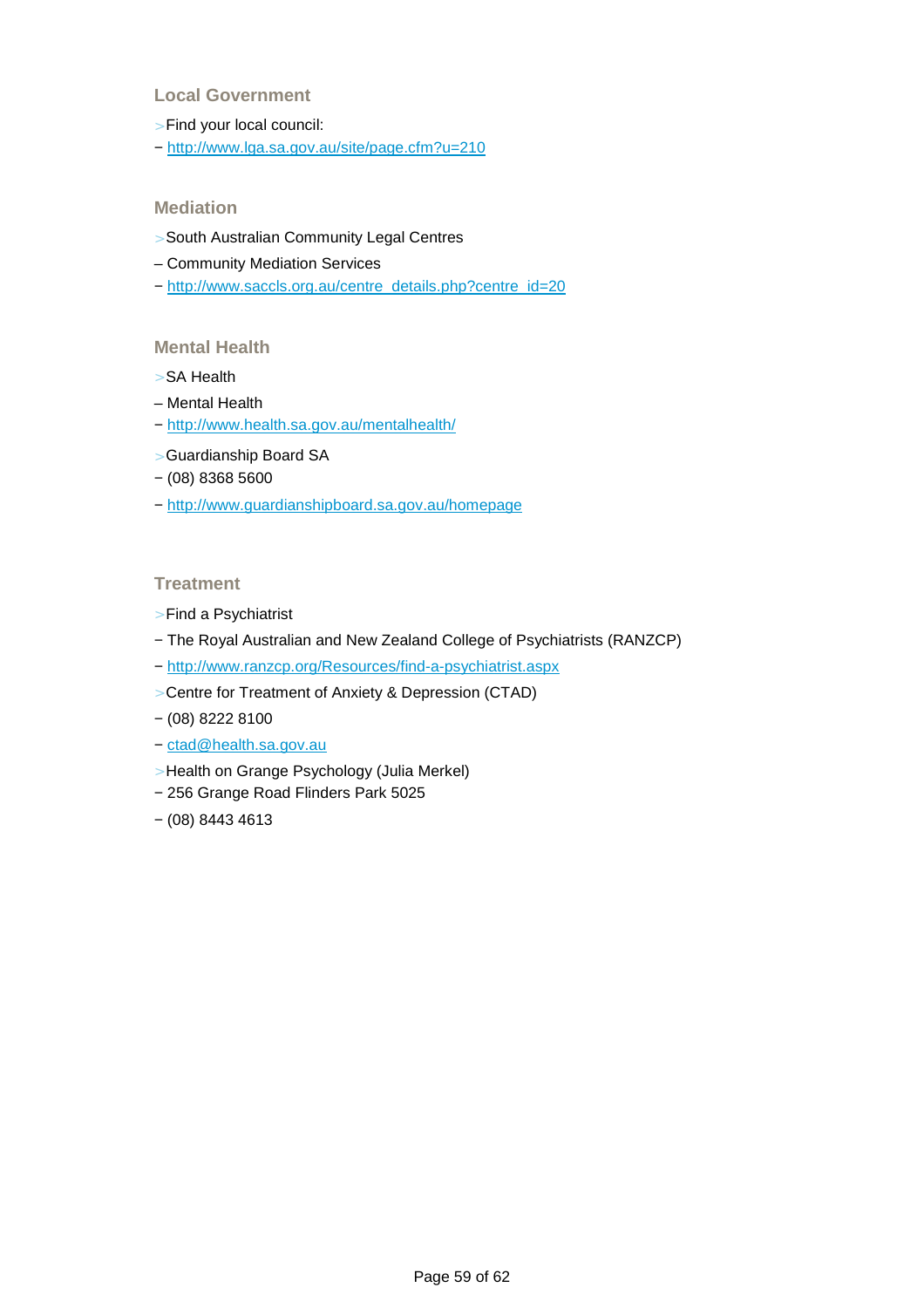## 23. Appendix 5 - Further resources

#### **Animals**

> The Hoarding of Animals Research Consortium

− http://www.tufts.edu/vet/hoarding/index.html

#### **Books**

- > Tolin, D, Frost, R & Steketee G 2007, Buried in Treasures Help for Compulsive Acquiring, Saving, and Hoarding, Oxford University Press, Oxford
- > Steketee, G & Frost, RO 2007, Compulsive Hoarding and Acquiring Therapist Guide, Oxford University Press, New York
- > Steketee, G & Frost, RO 2007, Compulsive Hoarding and Acquiring Workbook, Oxford University Press, New York
- > Frost, RO & Steketee, G 2010, Stuff Compulsive Hoarding and the Meaning of Things, Houghton Mifflin Harcourt, New York

#### **Information Sharing**

> Information Sharing Guidelines

−http://www.ombudsman.sa.gov.au/isg/

#### **Work Health and Safety**

> Safe Work SA − Occupational Health, Safety and Welfare Guidelines for Community **Workers** 

−http://www.safework.sa.gov.au/uploaded\_files/OHSWGuidelinesForCommunityWorkers. pdf

> NSW Government − Family and Community Services (note that NSW legislation does not apply in SA):

−http://www.haccohs.adhc.nsw.gov.au/common\_risk\_areas/domestic\_squalor#risk\_factor s

#### **Severe Domestic Squalor Related Guidelines**

- > Beyond Overwhelmed The Impact of Compulsive Hoarding and Cluttering in San Francisco and Recommendations to Reduce Negative Impacts and Improve Care.
- − http://www.sfaa.org/pdf/hoarding-report-2009.pdf
- > The Middlesex-London Health Unit Task Force on Senile Squalor
- − https://www.healthunit.com/uploads/mlhu-senile-squalor-report.pdf
- > 'No Room to Spare' Ottawa's Community Response to Hoarding Plan
- − http://www.hoarding.ca/pdf/SCPI\_FINAL\_Report4.pdf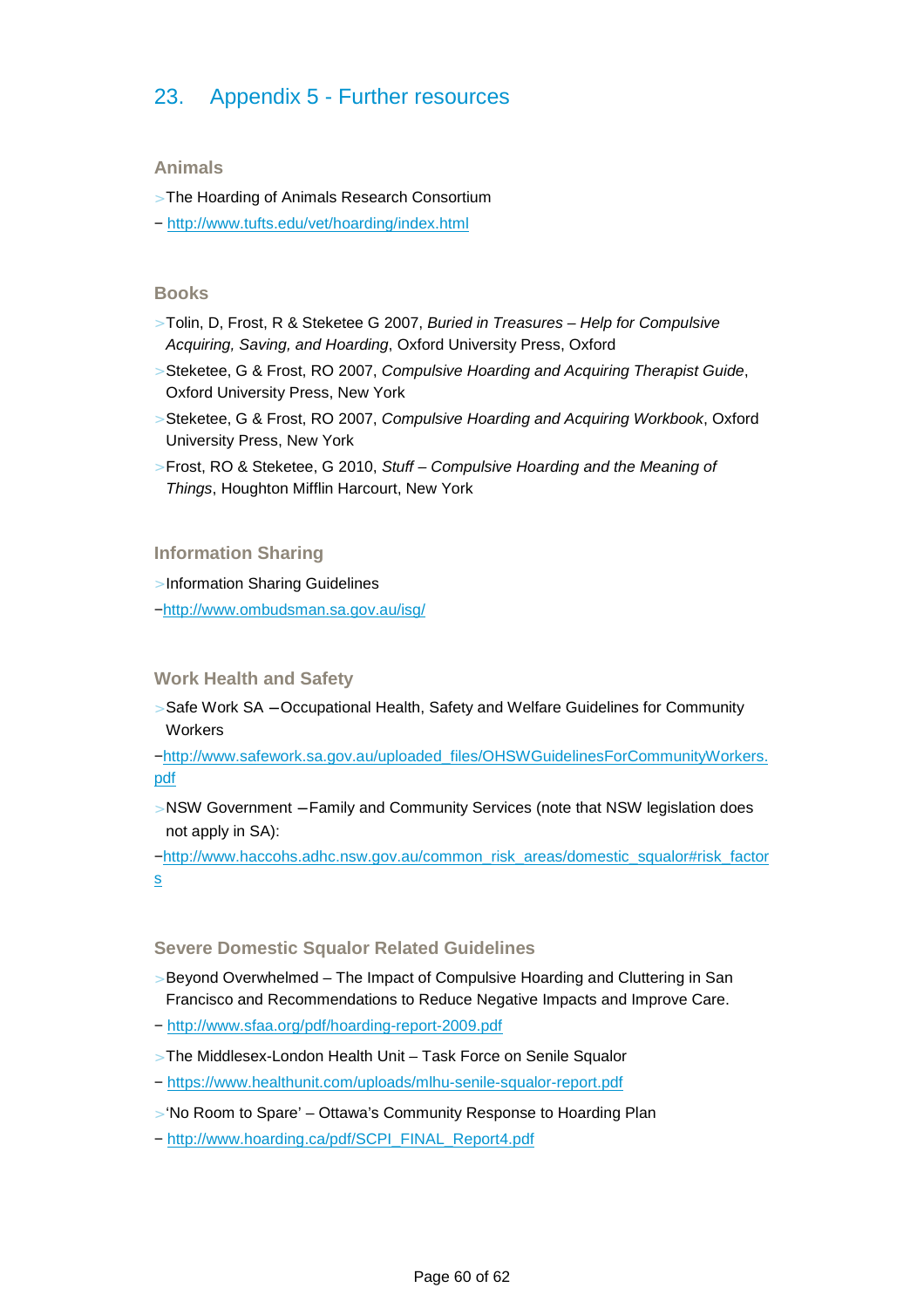> Partnerships against homelessness – Guidelines for field staff to assist people living in severe domestic squalor

−http://catholiccommunityservices.com.au/squalorandhoarding/pdf/Squalor\_Guidelines.p df

- > Blue Mountains City Council
- − http://www.bmcc.nsw.gov.au/yourcommunity/communityservices/domesticsqualor

#### **Web Sites**

- > Catholic Community Services and The City of Sydney squalor and hoarding toolkit
- − http://catholiccommunityservices.com.au/squalorandhoarding/
- > National Hoarding and Squalor Conference 2012
- − http://www.hoardingsqualorconference.com.au/